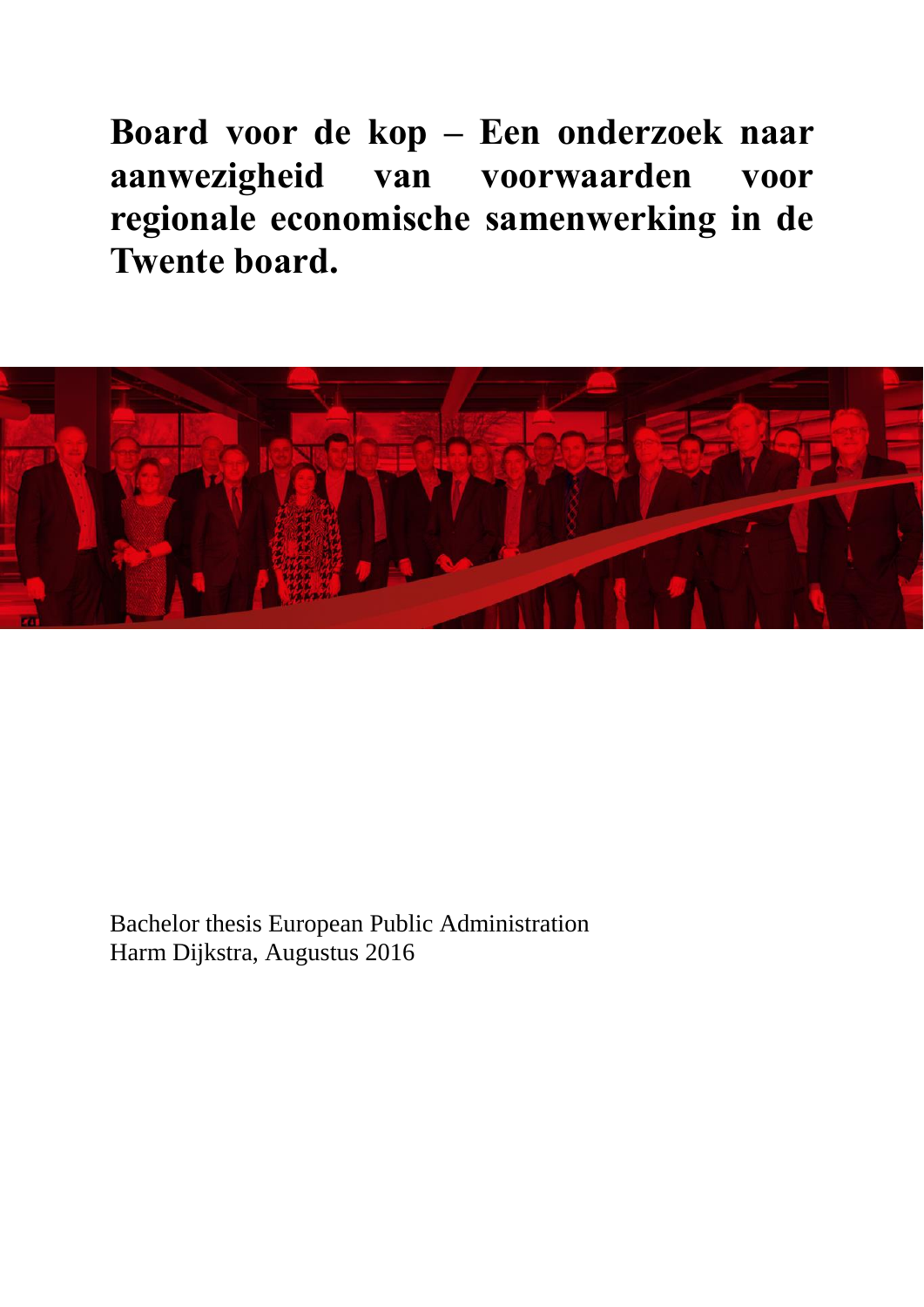# Board voor de kop - Onderzoek naar aanwezigheid van voorwaarden voor regionale economische samenwerking in de Twente board.

*Bachelor Thesis European Public Administration*

Harm Dijkstra (s111506) BSc European Public Administration Universiteit Twente

**Begeleiders:** Prof. Dr. Marcel Boogers & Dr. Veronica Junjan **Datum:** 29-08-2016 **Versie:** Definitief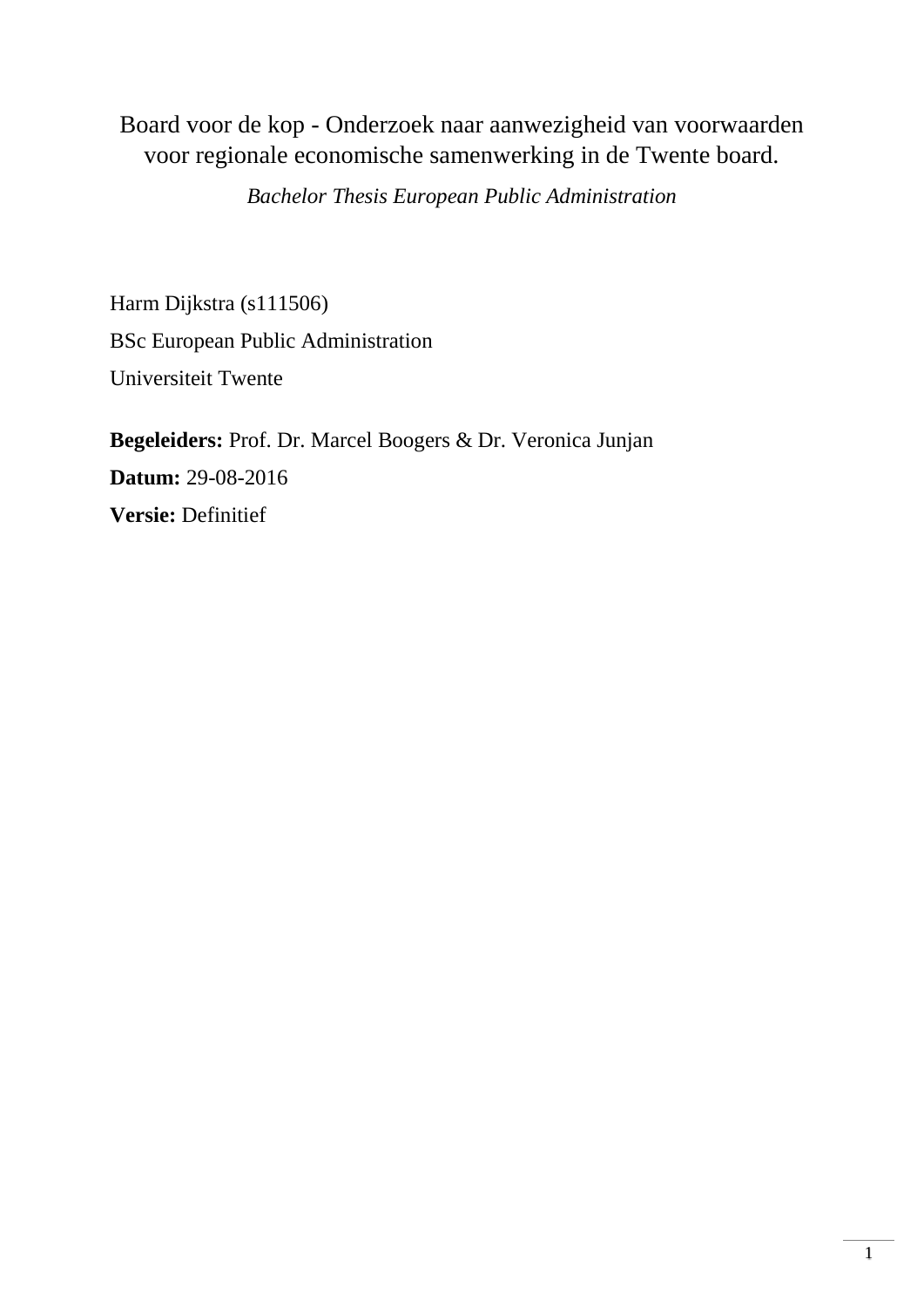# **Abstract**

This thesis is written as a completion of the bachelor programme of European Public Administration at the university of Twente. Its focus lies on conditions for regional economical cooperation in a Dutch economic board that consists about representatives from government, education and business organizations, also known as the triple helix, as Etzkowitz and leydesdorff described it (1997). The conditions that are used to conduct the research are adopted from three theoretical perspectives that have been used and applied by Boogers (2013) at the region of Twente. The used perspectives are: the Institutional Collective Action theory (Ansell and Gash, 2007), the Institutional Governance theory (Olson, 1965) and the Regional Regime Theory (Stone, 1989). The data collection consists of seven semistructured interviews with two members and five staff members of the board; all representing different organizations. The method that has been used is qualitative and therefore a case-study is executed in which the data collection contains semistructured in-depth interviews. The results per subject are presented and out of these results recommendations towards the board are given to enhance the effectiveness of cooperation in the board and to raise the knowledge about the functioning of a economic board in the Netherlands.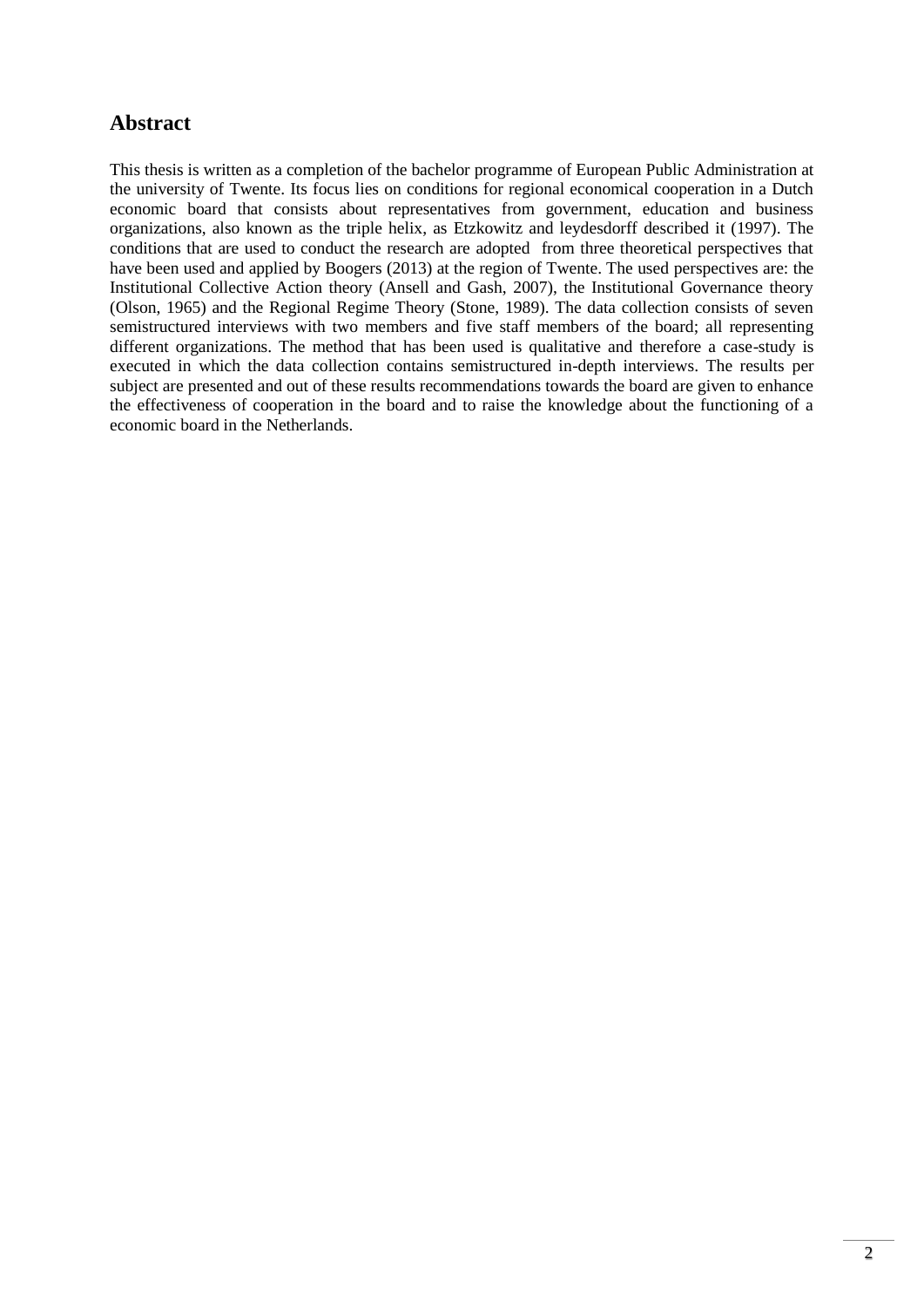## **Summary**

In the last decade (2005-2015) in the Netherlands, about 25 of cooperative boards emerged. In these boards different representatives from different kinds of organizations embedded in the socio-economic structure of a certain region, are involved in strategic agenda setting, advisory tasks, monitoring and escalation. Examples of this boards are the Amsterdam economic board, the economic board of Utrecht and the economic board of Groningen. In the same way, the region of Twente, consisting of fourteen municipalities had a board initiated going from 2008. The board consists of ten members and has supporting staff from different organizations. The Twente board is a cooperation of representatives of government, education and business organizations Members of the board are: Geert Braaksma – Independent Chairman. (Executive Corporate experience).

Jaap Beernink - entrepreneur, Chairman association for Technologic companies Twente

Hans Kroeze - Chairman VNO-NCW Twente (employers organisation)

Jaap Spoorenberg - entrepreneur, Chairman foundation for industry Twente

Eddy van Hijum - Gedeputeerde at Provincie of Overijssel. Portfolio economics.

Victor van der Chijs - Chairman board Universiteit Twente

Wim Boomkamp – Chairman board Saxion Hogeschool Enschede

John van der Vegt - Chairman board ROC Twente

Onno van Veldhuizen - Chairman Region of Twente, Mayor of Enschede

Meindert Schmidt – Chairman Hospital group Twente

Main target of the board is to stimulate measures that implie regional economic growth. To reach this some goals are stated. The goals for 2020 are:

1) Percentage of working people between 20 and 64 years old in Twente is the same or higher than the overall Dutch percentage.

2) The Gross Regional Product per citizen in Twente is the same or higher than the overall Dutch percentage.

3) The part of GRP that is invested in regional research and development in Twente is the same or higher than overall Dutch part.

4) The part of the people between fifeen and sixty-four years old that has enjoyed a higher education is in Twente the same or higher than the overall Dutch part. The means to reach this goals are: 1) Strategic agenda setting, Advice, Facilitation, Monitoring and Escalation.

To reach the goals it is important that (basic) conditions for cooperation are met. Because these conditions are not easy to measure, this thesis tries to locate to which extent conditions are met through in depth-interviews. In this way the specific features of the region are accounted for. The region is defined in terms of 1) strategic vision on a geographical area, 2) a collection of policy agreements and 3) a social reality of people living together. (Paasi, 1986) Boogers (2013) used this definition of the region to describe the relevancy of regional policy in the region of Twente and applies three theoretical perspectives in getting a framework with conditions for effective regional cooperation. Because his research was applied to Twente, the same theoretical perspectives form the basis of this thesis.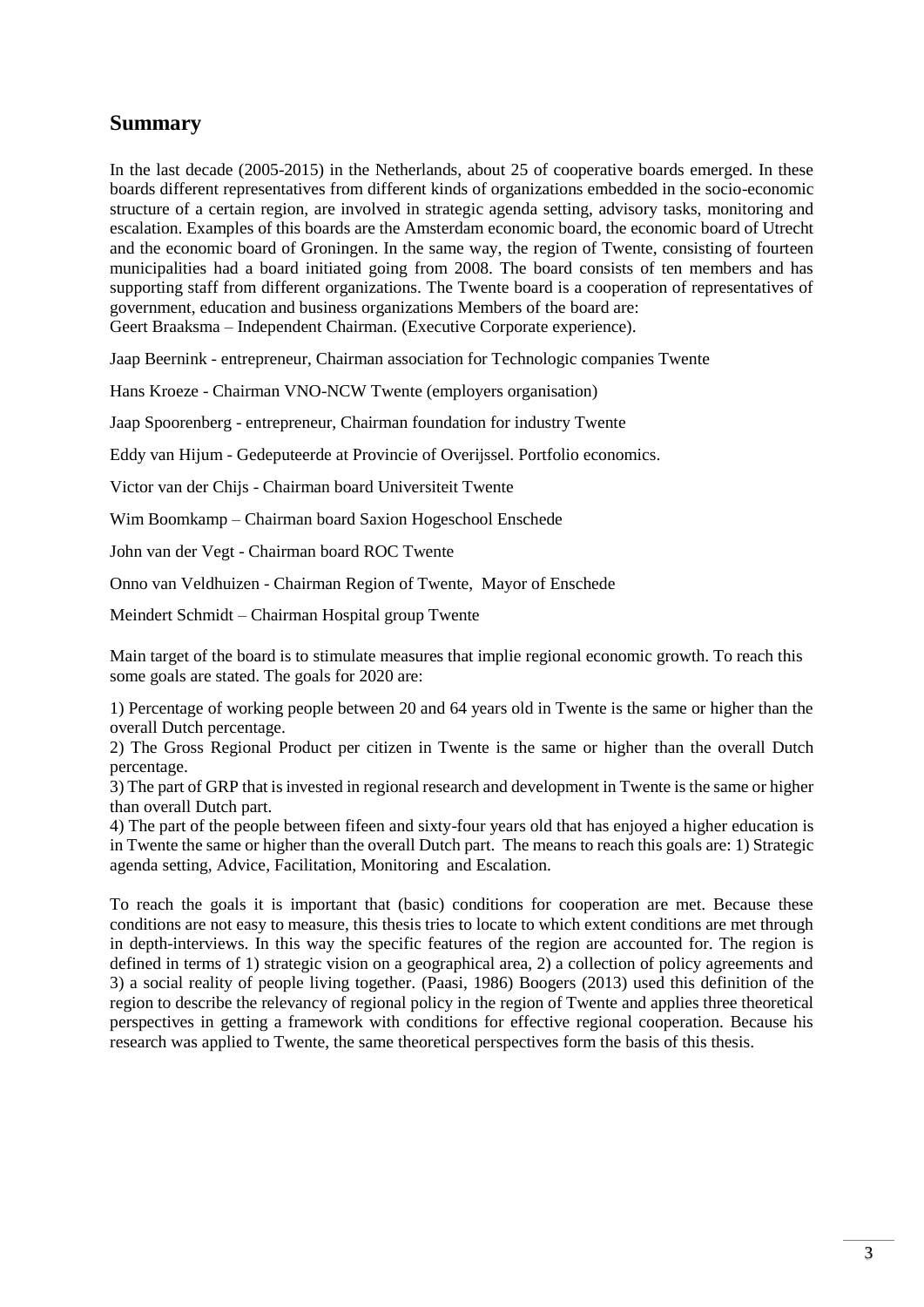# **Theory**

**De Institutional Collective-action theory** (Feiock, 2013) decribes a perspective on cooperation by focussing at the (transaction) costs and benefits of the cooperation. It uses the rational-choice theory to support the idea that stakeholders choose for cooparation when it gives them more individual benefit than working on their own would give. The amount of stakeholders, the extent to which they have conflicting interests, (personal) conflicts and to which extent they are involved in different networks are influencing the choices that are made in the cooperation process. There are different transaction costs that can be recognized: Information and coordination costs are the costs involved with the proces of coming together and share information. Negotiation and distribution costs are associated with the costs of transition in terms of individual goals and resources to collective goals and resources. Maintaining costs are the costs associated with the compliance and representing costs are associated with the representation of a certain organization and the communication that is needed in order to bring interests of that organization in line with the collective interest of a cooperation mechanism.

Example questions asked in the interviews from this theory are: "To which extent is the Twente board profitable in financial terms?" and: "To which extent, the different transaction costs are relevant for the board?

**The definition of Collaborative Governance** is that a cooperation is installed that consists of one or more public institutions and non-governmental organizations in a collective decision process that is formal, consensus oriented and that it has regards for different interests in order to implement or manage public policies. (Ansell & Gash, 2007). De theory describes six criteria: 1) The platform is initiated by public organizations. 2) There are participants involved that do not have a governmental background 3) Participants are directly involved in decision making and are not merely consulted by public institutions. 4) The platform is formally organized and participants meet collectively. 5) The platform has the goal of reaching consensus in making decisions. 6) The Focus of the platform is public policy or public management. Example questions asked in the interviews from this theory are: "To which extent do all relevant stakeholders can and do participate in the board?" and: "To which extent the participants are regarded as equal partners"

**The Regional Regime Theory** focusses on different interests in policy coalitions. Stone (1989) defines a regime as a long-term platform where public, corporate, and social interests come together in policy coalitions and resources and power is used to reach common goals. Hamilton (2004) stresses that the success of regimes depends on certain factors. These are:

- 1) There has to be a sense of urgency among the participants
- 2) Strong networks at regional level. This means that networks do overlap and participants meet each other at places that are 'neutral area'
- 3) Leadership of private parties. This means that 'captains of industry' in a region take a initiative and linking role.
- 4) There are some regional forms of governance. This means that a kind of supreme regional institution can deal with the different interests of municipalities and other stakeholders in a region.

Example questions asked in the interviews from this theory are: "To which extent do participants feel a sense of urgency to work together?" and: "To what extent do participants meet each other in informal settings?".

#### **Main research question:**

## **To what extent are conditions met for regional economic cooperation in the economic board of Twente?**

The definition of regional economic corporation is: 'common input of means by representatives of organizations that are stakeholders in the regional economy, as to facilitate the growth of the regional economy.'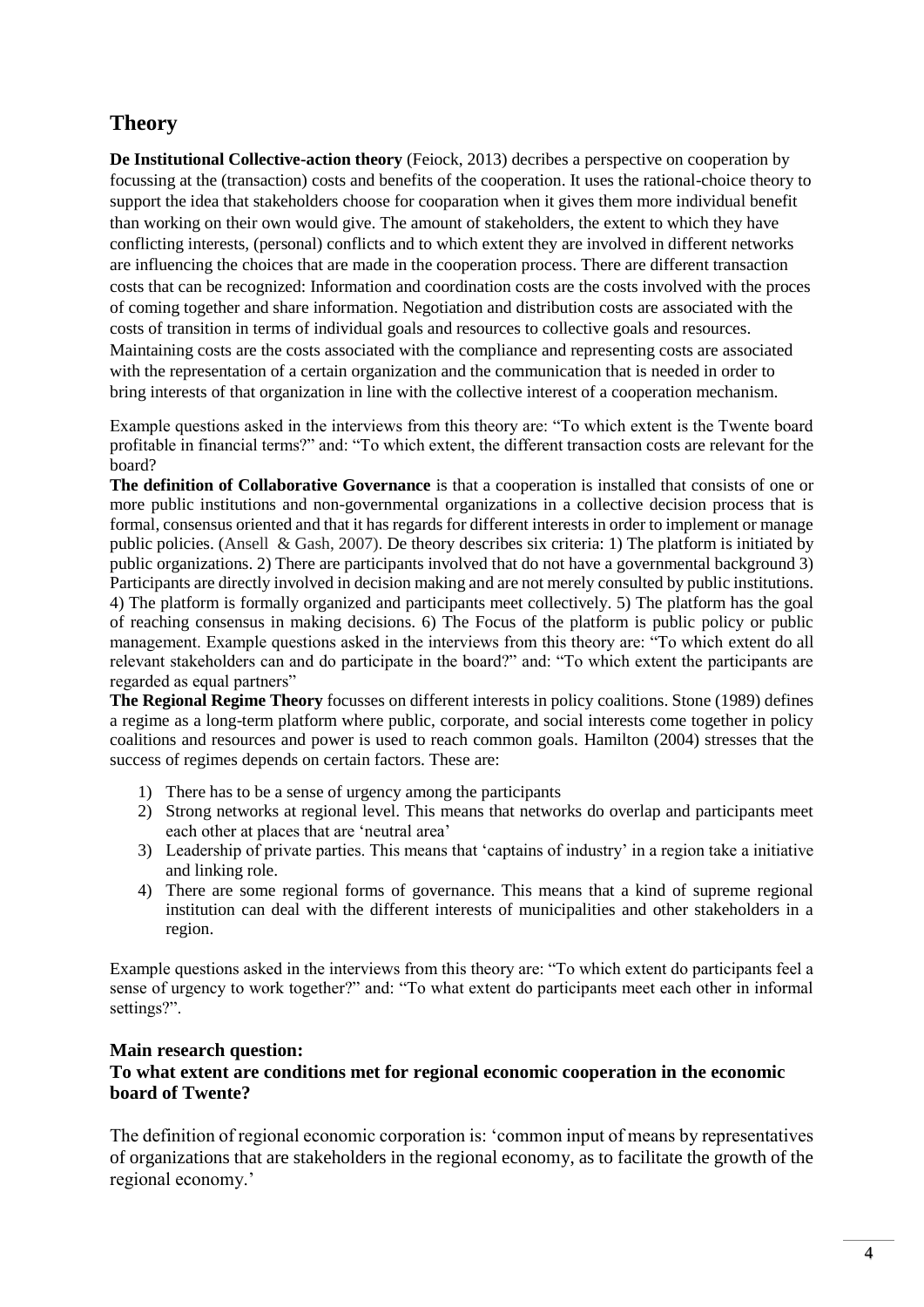The economic board of Twente is defined as: All members of the board and members of staff that are associated with the board or with an organization that is associated with the board.

To answer the main research question, the following sub questions are used:

- Subquestion 1: Which theories that explain economical cooperation can be applied to the economic board of Twente?
- Subquestion 2: What are, according to these theories, conditions for regional economic corporation.
- Subquestion 3: To what extent are these conditions met by the economic board of Twente?
- Subquestion 4: To what extent do other conditions, beyond the used theories, influence regional economic corporation in the economic board of Twente?

In appendix one a operationalization tabel is presented, in which the different theories are split and operationalized in questions. The answers to these questions have been brought together per subject and analyzed. Conclusions and policy recommendations constructed from the answers emphasize the answers where there is a certain similarity in the responses.

#### **Conclusions**

- 1) Participants more or less experience a sense of urgency to cooperate. Cooperation in the region is seen as necessary to lower threats and to make advantage of certain chances.
- 2) Netwerks in Twente are more or less strong in the sense that they overlap and that participants reguarly come together in formal and informal settings. It is also stressed that the overlapping networks and regular meetings do not per se have a positive influence because mutual dependency can make participants less critical towards each other.
- 3) 'Captains of industry' are not the captains in the board. Influential companies do not supply the connectors, initiators and inspirational leaders in the board.
- 4) In the board there are signs of mutual understanding, equality, interdependence and solidarity.
- 5) Contribution in financial and non-financial resources are not equally divided between the participating organizations. Governments are contributing more financial and non-financial resources.
- 6) There are no signs of personal conflicts in the board.
- 7) At this moment the extent of success of the board is ambiguous
- 8) At this moment the costs and yields of the board are ambiguous.
- 9) Maintaining costs are the most relevant transaction costs in the board.

#### **Limitations of the research**

First, in this research the focus is on one specific board only. It is therefore a research that has only indicative results for the region of Twente. Tese results are not accounted for by a wide pool of research commited earlier. Allthough results can be interesting for stakeholders and policy-makers in other Dutch regions, it is stressed here that other boards differ in many regards and therefore the results cannot be applied without regards for the specific situations in other regional boards. Secondly it is possible that in the interviews there was interviewer bias, because only the interviewer controlls how the questions are asked and which topics are emphazed more than others. Therefore it is possible that important factors are not included in the conclusions and recommendations.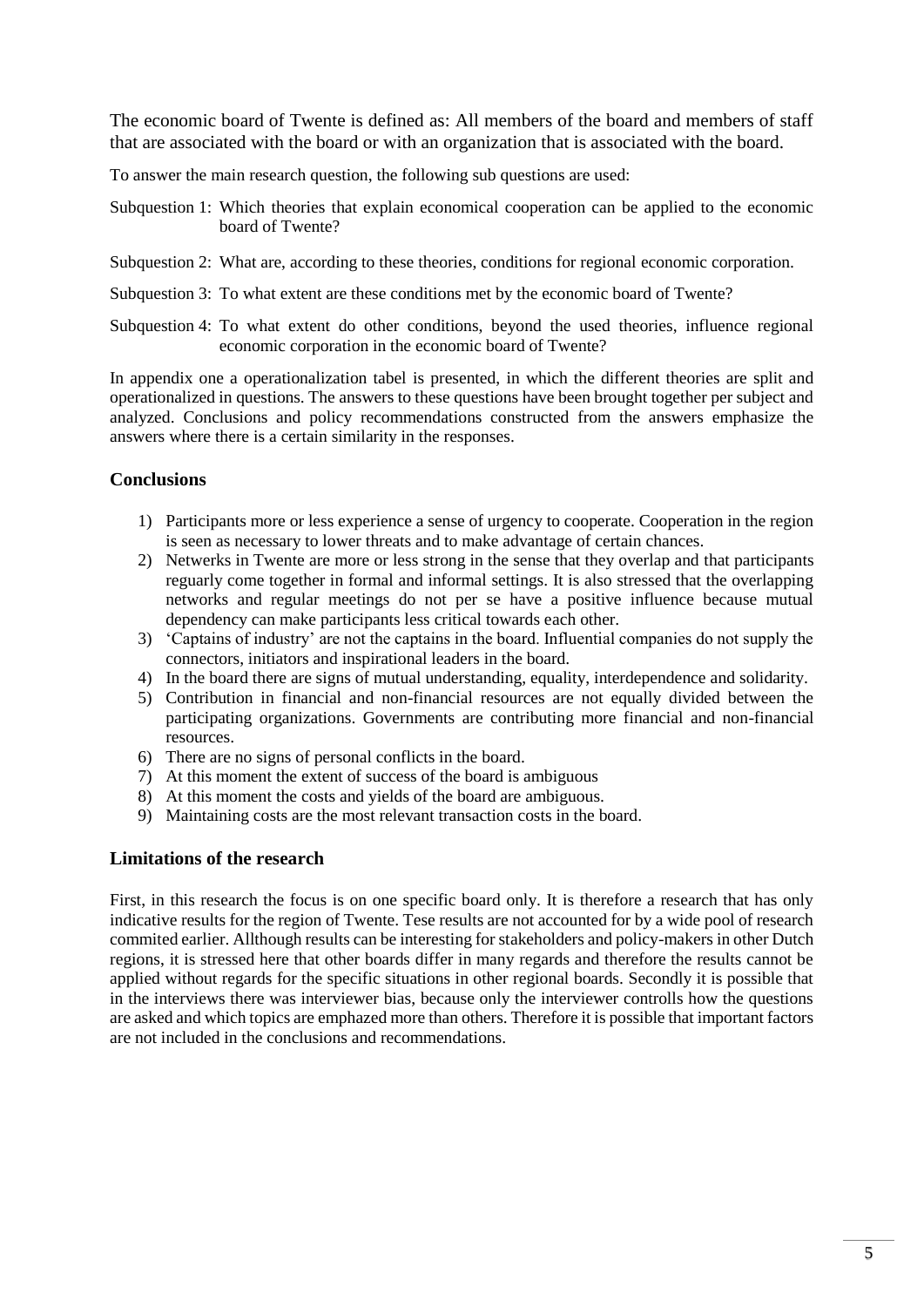#### **Scientific recommendations**

1) In the current situation, there appears to be a certain sense of urgency among the participants in the board to work together. In spite of the internal sense of urgency, it is stressed in interviews that this sense of urgency does not hold for all municipalities in the region of Twente. It is not clear to which extent municipalities are able and willing to contribute in financial terms to the regional economy. Therefore it is recommended to investigate to which extent there is a possibility and commitment in the Twente municipalities to contribute to the regional economy.

2)Participant organizations do not bring in resources in an equal way. It is clear that the business associations (can) contribute less than the governmental associations. It is recommended that there should be research towards the posibilities and motivations of the relevant companies in Twente in contributing to support goals of the board.

#### **Policy Recommendations**

**1) The board and the region of Twente should provide in a solid base on which cooperation can be continued. There should created a municipal 'coalition of the willing'. This coalition can commit to a structural financial contribution to the board and its activities.** The expectation is that the inequality of contribution between different organizations in the board can only be lessened if the different municipalities make a clear statement of unity. In this way, a clear signal is given to external stakeholders that Twente is a coherent region with a solid basis for economic cooperation.

**2) Take more action to enhance the branding of the board.** It is recommended that the relevant work of the board and the results of this work are communicated to the outside world. By expressing success, it is expected that more relevant stakeholders will acknowledge the value provided by the board to the regional economy.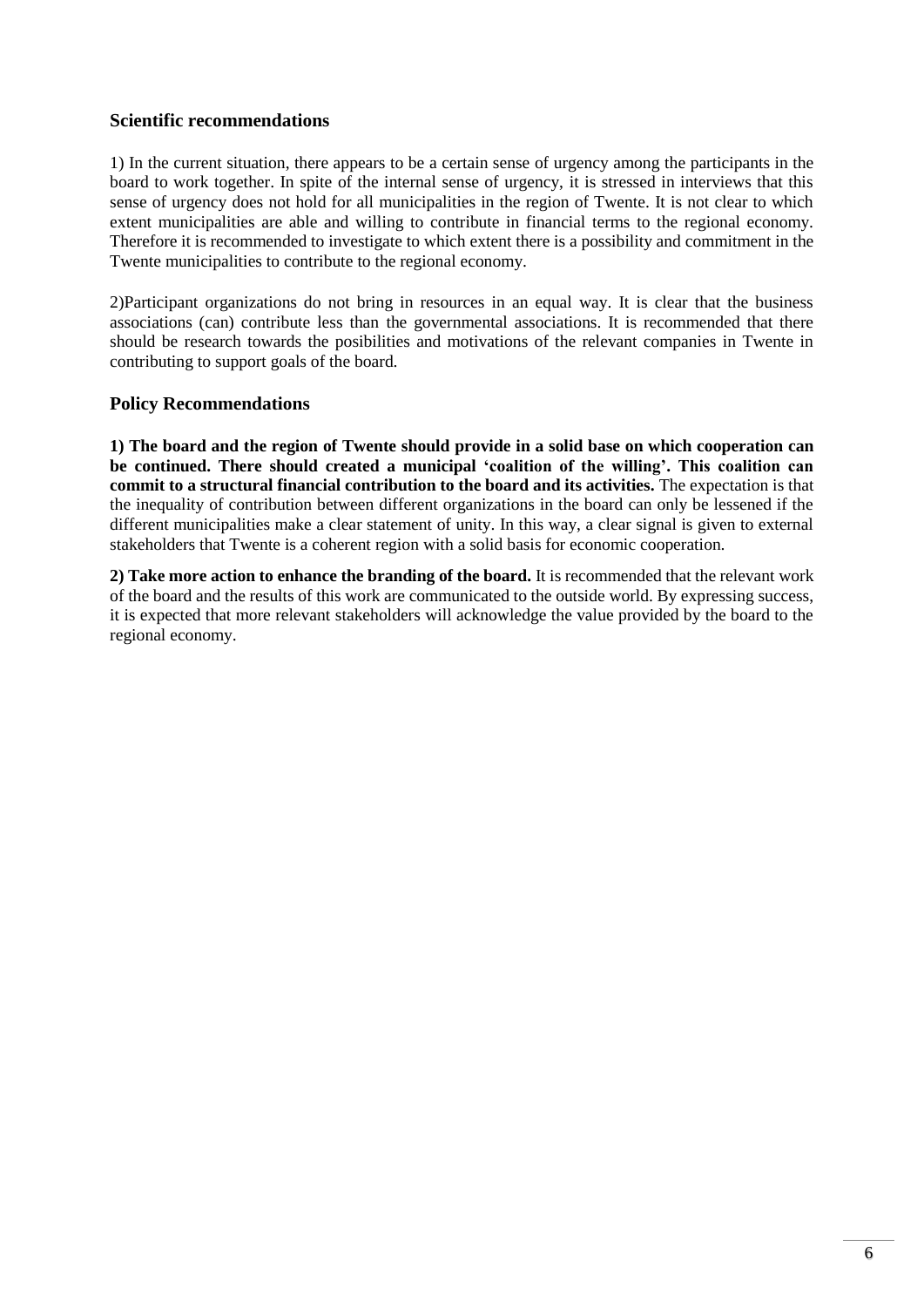## **NEDERLANDSE SAMENVATTING**

In dit onderzoek wordt nagegaan in hoeverre er in deze board wordt voldaan aan voorwaarden voor economische samenwerking. Om deze vraag te beantwoorden wordt gebruik gemaakt van een casestudy waarbij expert-interviews worden gehouden. De gebruikte voorwaarden komen voort uit drie theoretische perspectieven. De dataverzameling bestaat uit semi-gestructureerde interviews op het gebied van economische samenwerking in de Board en de regio. De respondenten bestaan uit leden en ondersteuners van de Twente Board.

Regionale economische samenwerking heeft het afgelopen decennium in de regio Twente invulling gekregen via een economic Board, waarvan de leden afkomstig zijn uit Overheids-, Ondernemers- en Onderwijsinstellingen. Vanwege uiteenlopende belangen en achtergronden is het bereiken van consensus en het effectief samenwerken omtrent regionale doelen niet vanzelfsprekend. In dat kader is onderzocht in hoeverre er aan voorwaarden voor economische samenwerking wordt voldaan in de Twente Board. De voorwaarden die zijn gehanteerd komen voort uit drie theorieën die eerder gebruikt zijn door Prof. Dr. Marcel Boogers in 2013. In deze Oratie is ingezoomd op de regio Twente en zijn er onder meer 'lessen voor regionaal samenwerken' geconstrueerd. De voorwaarden die uit deze oratie en de gebruikt theorieën zijn gehaald zijn in dit onderzoek toegepast op de Economic Board van Twente. Het onderzoek is kwalitatief van aard en in dit kader is er een case-study verricht waarin zeven semigestructureerde interviews gehouden met deelnemers (leden en ondersteuners) van de Twente Board. De uitkomsten worden per onderwerp behandeld. Uit deze antwoorden zijn conclusies en aanbevelingen geformuleerd met als doel om deelnemers van de Board en andere betrokkenen bij economische samenwerking te informeren en de kennis over het functioneren van Boards in een Nederlandse context te vergroten.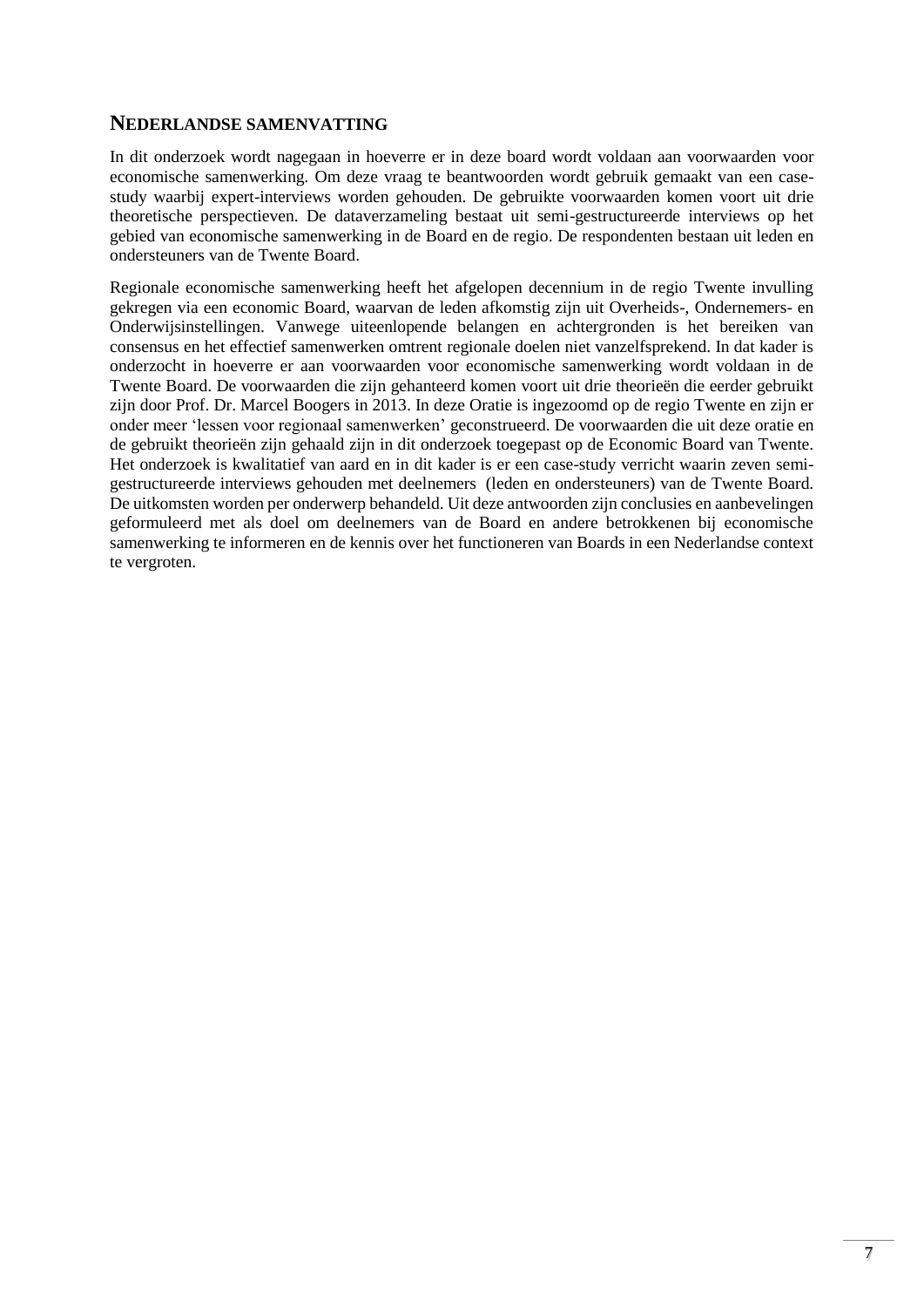## **VOORWOORD**

Deze scriptie is het resultaat van mijn onderzoek naar de aanwezigheid van voorwaarden voor regionale economische samenwerking in de Twente board. Het onderzoek deed ik in het kader van de bachelor European Public Administration aan de Universiteit Twente.

In de studie bestuurskunde aan de Universiteit Twente is mijn interesse voor samenwerking in triple helix constructies gewekt. Via een stage bij adviesbureau BMC kwam ik in contact met de Regio Twente, waar ik meewerkte aan het ontwerp richting een hernieuwde Twentse investeringsagenda. De complexiteit van het proces waarbij het gaat om strategische positionering van partijen bij het uitlijnen van regiobelangen heb ik als uitdagend ervaren. Achterliggend persoonlijk doel was erachter te komen hoe de samenwerking in de Twente Board wordt beleefd vanuit verschillende betrokkenen en waar er verbetering mogelijk is, teneinde deze samenwerking effectiever te maken. Vooral uit de interviews heb ik hier veel van mogen leren.

Deze scriptie kan voor deelnemers van de board en andere betrokkenen bij Twentse regionale samenwerking nuttig zijn ter reflectie op het functioneren van de board.

De inspiratie voor deze scriptie heb ik voornamelijk opgedaan bij de stage voor Adviesbureau BMC in opdracht van de Regio Twente. Ik dank in dat kader Jean-Paul Kroese van BMC Advies en Hendrik Haaksema van de Regio Twente voor een leerzame tijd en voor hun hulp, voor en tijdens het schrijven van deze scriptie. Daarnaast gaat mijn dank uit naar de personen die zijn geïnterviewd. In verband met vertrouwelijkheid worden hun namen hier niet genoemd maar voor hun inzet en enthousiasme zeg ik allen dank.

Ten slotte gaat mijn dank uit naar Dr. Marcel Boogers en Dr. Veronica Junjan, voor de leerzame feedback en begeleiding bij het schrijven van mijn scriptie.

Harm Dijkstra

Augustus 2016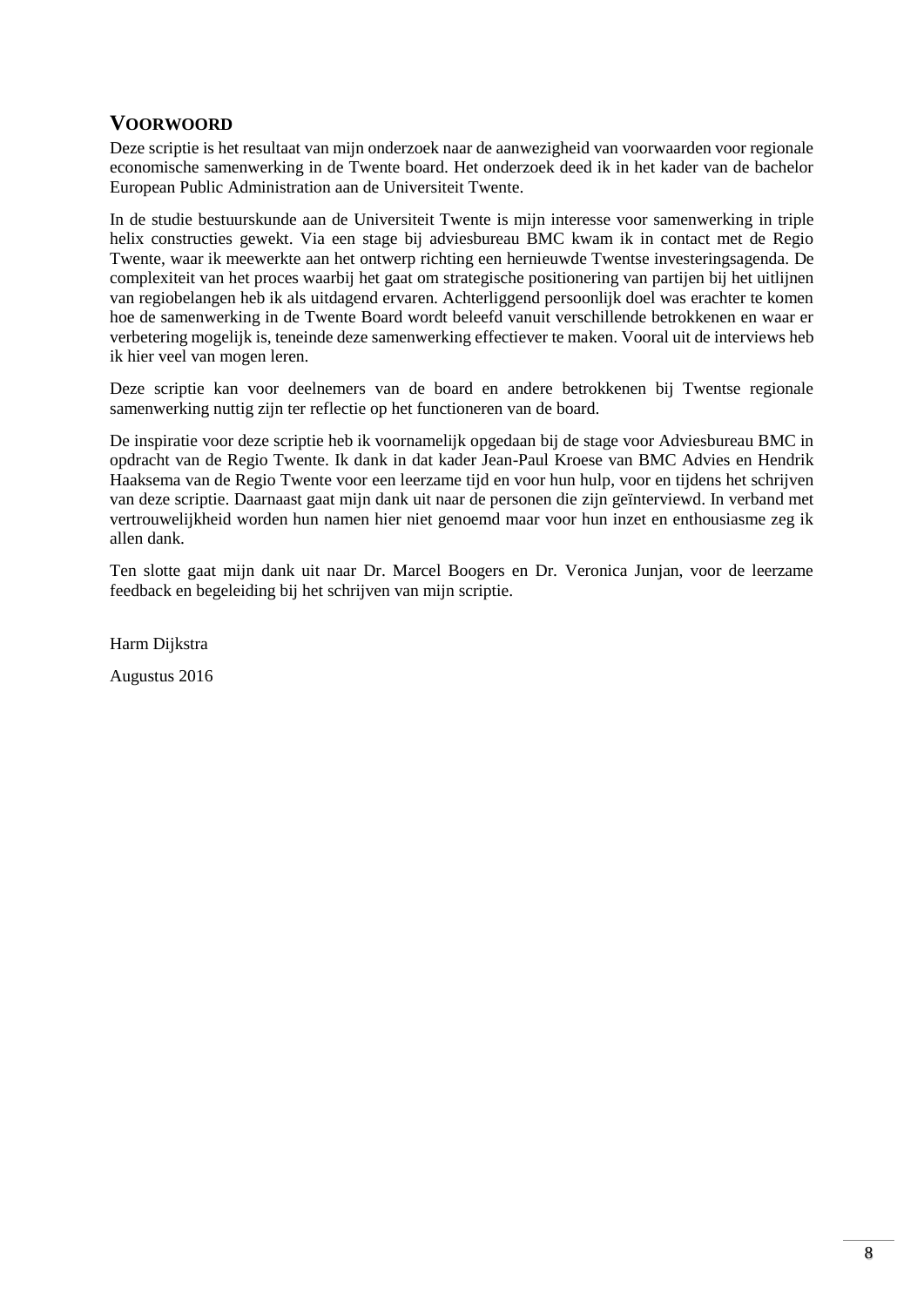# Inhoud

<span id="page-9-0"></span>

| 5.1  |  |  |  |  |
|------|--|--|--|--|
| 5.2  |  |  |  |  |
| 5.3  |  |  |  |  |
| 5.4  |  |  |  |  |
| 5.5  |  |  |  |  |
| 5.6  |  |  |  |  |
| 5.7  |  |  |  |  |
| 5.8  |  |  |  |  |
| 5.9  |  |  |  |  |
| 5.10 |  |  |  |  |
| 5.11 |  |  |  |  |
| 5.12 |  |  |  |  |
| 5.13 |  |  |  |  |
| 5.14 |  |  |  |  |
| 5.15 |  |  |  |  |
|      |  |  |  |  |
|      |  |  |  |  |
|      |  |  |  |  |
|      |  |  |  |  |
|      |  |  |  |  |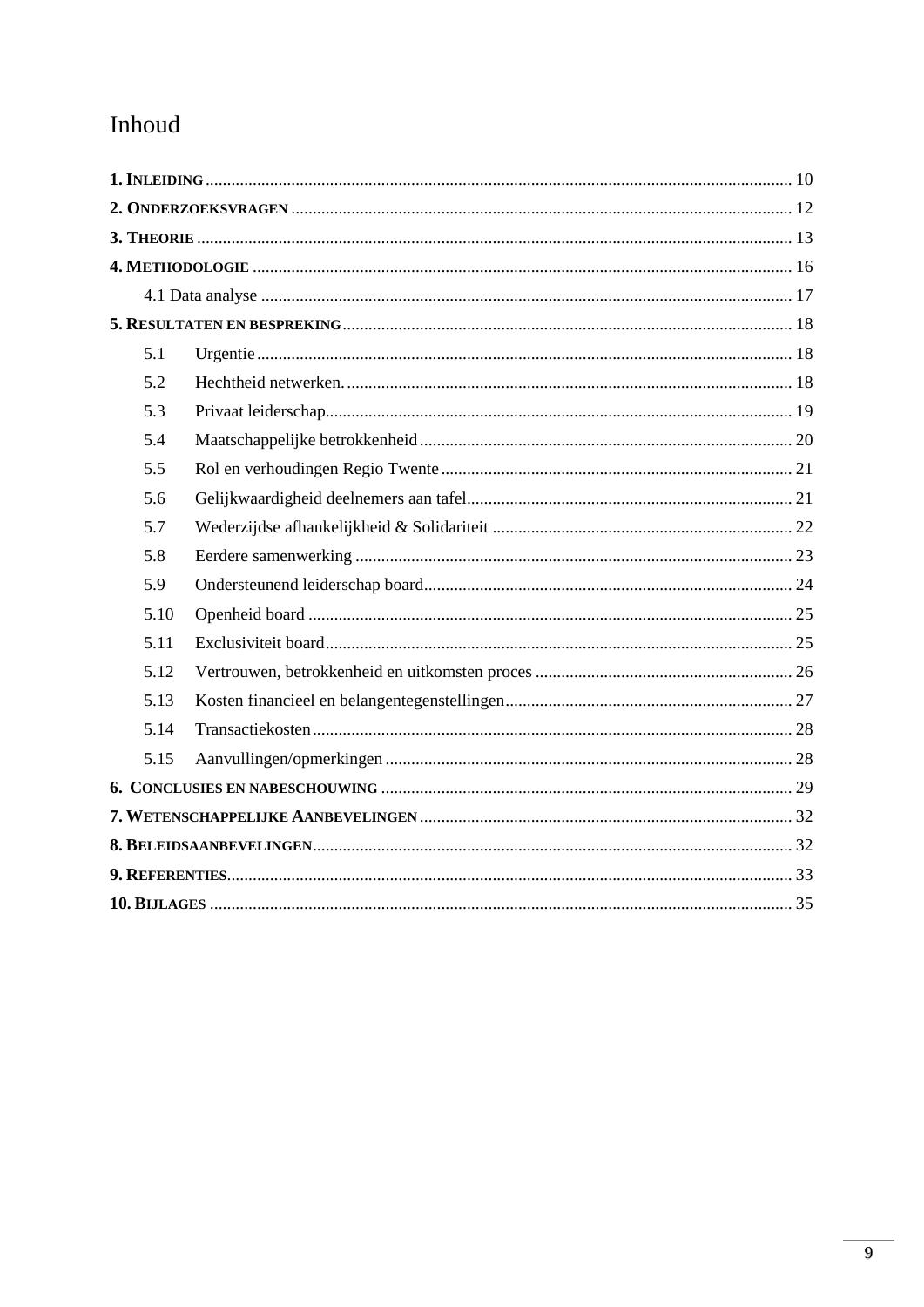## **1. INLEIDING**

De invloed van regionaal bestuur op economische ontwikkeling in een regio en de factoren die samenhangen met het welslagen van die economische ontwikkeling zijn relevante onderwerpen in een tijd waarin steeds meer nadruk komt op het functioneren van samenwerkingsrelaties tussen gemeenten, bedrijven en instellingen. (Boogers, 2013) In zijn oratie gebruikt Boogers drie theoretische perspectieven waaruit lessen worden gehaald. Omdat de gebruikte theorieën en de daaruit voortkomende voorwaarden door Boogers al zijn toegepast op de regio Twente wordt op perspectieven en lessen wordt hierop in deze scriptie voortgebouwd.

Omdat er nog niet veel onderzoek naar boards is gedaan (Van Erk, 2016 p.16) en in de Oratie van Boogers de regio Twente reeds als achtergrond is gebruikt, is ervoor gekozen om bij de Twente board te onderzoeken in hoeverre er wordt voldaan aan de factoren die samenhangen met het welslagen van de samenwerking. Hierdoor kan een scherper beeld ontstaan van de huidige situatie omtrent het functioneren van de board. Met een kwalitatieve analyse van verschillende voorwaarden die nodig zijn voor regionaal samenwerken in een board kan inzicht worden verkregen over de werking van een board en het succes of falen van de samenwerking. Op deze manier kunnen gemeenschappelijke doelen beter worden bereikt.

De rollen van verschillende regionale samenwerkingsorganen in Twente zijn onderwerp van discussie op dit moment in Twente. Met het afschaffen van de Wet Gemeenschappelijke regelingen (2015) is de verplichting van veertien Twentse gemeenten om samen te werken vanaf 2015 verdwenen. In combinatie met het aflopen van het belangrijkste regionale investeringsprogramma van de veertien gezamenlijke gemeenten: 'de Agenda van Twente' (2015), is regionale samenwerking in Twente op dit moment een 'hot issue' en is het de vraag hoe hernieuwde Twentse samenwerking in te vullen.

Het doel van dit onderzoek is om met de theorieën en lessen in de hand na te gaan in hoeverre er aan deze voorwaarden voor regionale economische samenwerking wordt voldaan. De antwoorden zijn via semi-gestructureerde interviews verkregen en worden gebruikt om dieper inzicht te krijgen in de factoren die invloed hebben op de samenwerking in de board van een bepaalde regio. Op deze manier wordt de kennis over het verschijnsel board vergroot en kan het functioneren van de board worden besproken. Deze kennis kan gedeeltelijk antwoord verschaffen op de vraag hoe hernieuwde Twentse samenwerking kan worden ingevuld.

# **Economic board**

Tussen 2010 en 2015 zijn er in Nederland ongeveer twintig overleg- en uitvoeringsorganisaties ontstaan waarin vertegenwoordigers vanuit overheden, kennis/onderwijs- en ondernemersinstellingen plaatsnemen om samen te werken rondom economische thema's in een regio. (Van Erk, 2016) Voorbeelden zijn de Amsterdam Economic board, Foodvalley NL en Brainport Eindhoven. Economic Boards bestaan uit vertegenwoordigers van deze zogenaamde drie 'O's' en zijn gebaseerd op de privaatrechtelijke rechtsvorm van een stichting of zijn een platform zonder rechtspersoonlijkheid. Het laatste is het geval bij de Twente Board.

In de regio Twente zijn vanaf 2008 initiatieven ontplooid om via samenwerking de regionale economie een impuls te geven op het gebied van strategische agendering, advies, facilitering, monitoring en escalatie. Na enkele tussenvormen is er een board gevormd van tien bestuurders die zich bezighoudt met taken in de sfeer van strategie, afstemming en lobby. Deze board is aan de hand van een position paper (2014) van start gegaan. De tien boardleden vergaderen in principe zes keer per jaar in volledige bezetting. Naast de vergaderingen in volledige bezetting komt het dagelijks bestuur zes keer per jaar samen. Het dagelijks bestuur bestaat uit één persoon per 'O' (Ondernemers- Onderwijs en Overheidsinstelling). Op dit moment bestaat het dagelijks bestuur uit de voorzitter CvB Universiteit Twente, de voorzitter van VNO-NCW Twente en de voorzitter van de regio Twente (Burgemeester Enschede). Ten slotte zijn er naast de reguliere samenkomsten sinds afgelopen jaar per actielijn vier voortgangssessies in kleinere bezetting bijgekomen. In deze sessies komt een onderdeel van de board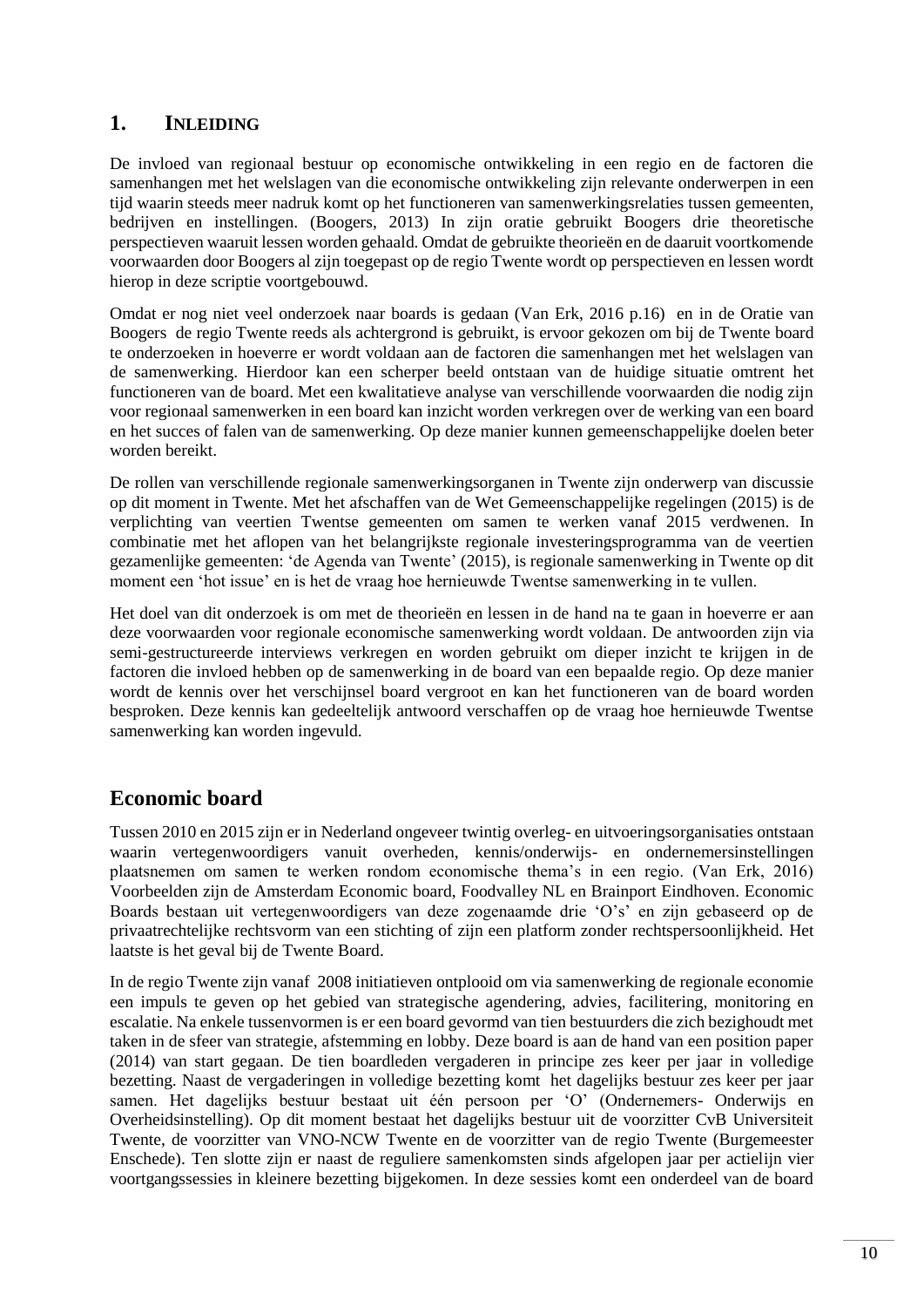dat zich met een bepaalde 'actielijn' bezighoudt samen om de voortgang te bespreken. Er zijn in totaal vijf actielijnen: 1) High-Tech, 2) Ondernemerschap, 3) Acquireren van bedrijven van buiten de regio naar binnen de regio, 4) Arbeidsmarkt, 5) Internationalisering. De board word ondersteund door driekoppig secretariaat waarvan één secretaris full-time beschikbaar is. Daarnaast worden boardleden ondersteund vanuit hun eigen organisatie door één of meer medewerkers. Deze ondersteuners komen periodiek samen om zaken voor te bereiden en te overleggen. De board bestaat uit vertegenwoordigers van de volgende organisaties:

| Onderwijs                  | Overheid                    | Ondernemers/werkgeversorganisatie |
|----------------------------|-----------------------------|-----------------------------------|
| <b>UNIVERSITEIT TWENTE</b> | <b>PROVINCIE OVERLISSEL</b> | VNO NCW                           |
| SAXION HOGESCHOOL          | REGIO TWENTE                | TECHNOLOGIEKRING TWENTE           |
| ROC TWENTE                 |                             | INDUSTRIËLE KRING TWENTE          |
|                            |                             | <b>ZIEKENHUISGROEP TWENTE</b>     |

De board wordt financieel in-kind ondersteund door de provincie en de regio gezamenlijk. Zij leveren het secretariaat en betalen de kosten daarvoor gezamenlijk (2x E.175.000). Daarnaast is er door de organisaties gezamenlijk E.85.000 beschikbaar gesteld voor zogenaamde 'out-of-the-pocket-kosten'. Deze middelen gaan naar inhuur van advies, opstellen communicatiemiddelen, en vergader- en representatiekosten.

Hieronder worden de huidige leden en hun functies toegelicht:

Geert Braaksma - Onafhankelijk voorzitter afkomstig uit bedrijfsleven. Jaap Beernink - Ondernemer, voorzitter Technologiekring Twente Hans Kroeze - Voorzitter VNO-NCW Twente, ondernemer Jaap Spoorenberg - Ondernemer, Voorzitter stichting Industriële Kring Twente Eddy van Hijum - Gedeputeerde bij Provincie Overijssel. Portefeuille economie. Victor van der Chijs - Voorzitter College van Bestuur Universiteit Twente Wim Boomkamp - Voorzitter College van Bestuur Saxion Hogeschool Enschede John van der Vegt - Voorzitter College van Bestuur ROC Twente Onno van Veldhuizen - Voorzitter Regio Twente, Burgemeester Enschede Meindert Schmidt - Voorzitter Raad van Bestuur Ziekenhuisgroep Twente

De board heeft de volgende doelen voor 2020:

1) Aandeel bevolking tussen 20 en 64 jaar dat werkt is in Twente gelijk aan of groter dan het landelijk gemiddelde;

2) Bruto Regionaal Product (BRP) per inwoner is in Twente gelijk aan of groter dan het landelijk gemiddelde;

3) Aandeel BRP dat wordt geïnvesteerd in regionaal R&D is in Twente gelijk aan of groter dan het landelijk gemiddelde;

4) Aandeel bevolking tussen 15 en 64 jaar dat hoger opgeleid is in Twente gelijk aan of groter dan het landelijk gemiddelde;

<span id="page-11-0"></span>5) In 2020 zijn 5000 extra arbeidsplaatsen gecreëerd.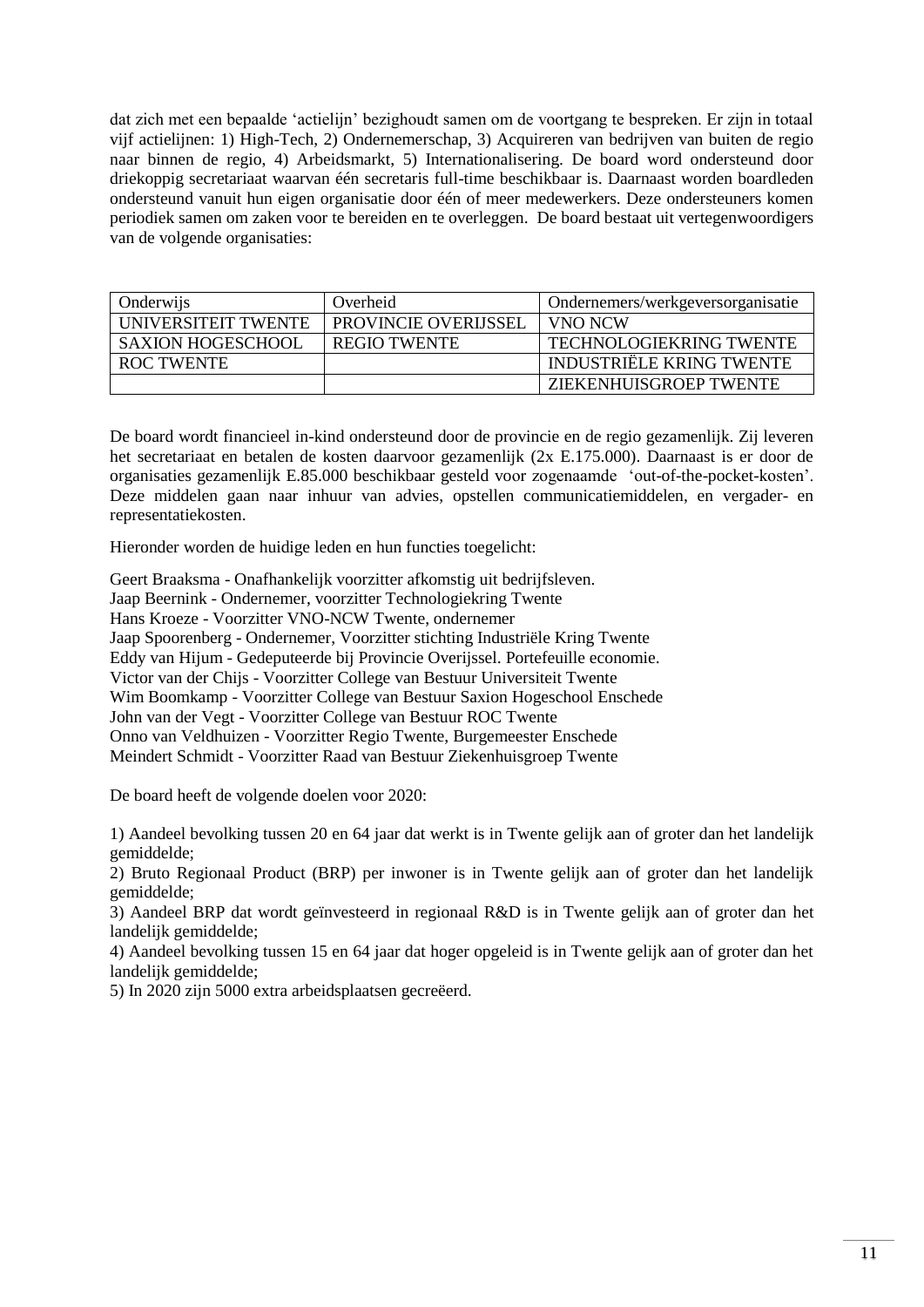## **2. ONDERZOEKSVRAGEN**

Sinds de eeuwwisseling is er een nieuw perspectief op het regionaal bestuur gekomen. (Boogers, 2013) De toegenomen complexiteit van maatschappelijke problemen zorgt ervoor dat maatschappelijke problemen niet enkel de overheid als eigenaar hebben maar dat deze problemen in samenspraak met instellingen, organisaties en bedrijven moeten worden opgelost. De instelling van een regionale economic board is een voorbeeld van hoe inhoud wordt gegeven aan dit nieuwe perspectief op het aanpakken van maatschappelijke problemen. In een board werken vertegenwoordigers namens belanghebbende organisaties samen om een regionale agenda te vormen en aan deze agenda vorm en inhoud te geven.

Economische samenwerking in een board is echter niet vanzelfsprekend. Uiteenlopende politieke belangen, een gebrek aan democratische legitimatie, onenigheid over financiering van gezamenlijke agenda's en het van rijkswege ontbreken van wettelijke inkadering is maar een greep uit het aantal mogelijke problemen dat kan ontstaan voor of tijdens het samenwerkingsproces. Om ervoor te zorgen dat samenwerking wordt gefaciliteerd is het van belang dat er zo weinig mogelijk kosten en zoveel mogelijk baten voor de samenwerkende stakeholders ontstaan. Hiervoor zijn randvoorwaarden zoals een 'sense of urgency', gelijkwaardigheid van deelnemers en ondersteunend leiderschap nodig. Ten slotte zorgt een krachtige coalitie van regionale actoren ervoor dat regionale ontwikkeling een impuls kan krijgen. Doel van dit onderzoek is om na te gaan in hoeverre voorwaarden zoals hierboven genoemd aanwezig zijn in de Twente Board. Door antwoorden op deze vraag kan worden ontdekt aan welke factoren in het samenwerkingsproces meer aandacht moet worden besteed als het gaat om het met elkaar bereiken van gestelde doelen.

Voor dit onderzoek zijn de volgende hoofd- en deelvragen opgesteld:

#### **In hoeverre wordt er in de Twente Board voldaan aan voorwaarden voor regionale economische samenwerking?**

Effectieve regionale economische samenwerking wordt in dit onderzoek gedefinieerd als gezamenlijke inzet, gepleegd door vertegenwoordigers van belanghebbende organisaties om regionale economische groei te faciliteren in de regio. De definitie van een regio is overgenomen van Paasi (1986)<sup>1</sup>.

De Twente Board wordt in dit onderzoek gedefinieerd als: 'Alle leden en ondersteuners van de board'. Hierbij worden met ondersteuners personen bedoeld die in dienst zijn van de board of een organisatie die wordt vertegenwoordigd in de board.

Om antwoord te geven op de hoofdvraag zijn enkele deelvragen opgesteld.

- Deelvraag I: Welke theorieën die economische samenwerking verklaren zijn van toepassing op de Twente Board?
- Deelvraag II: Wat zijn volgens deze theorieën voorwaarden voor regionale economische samenwerking?
- Deelvraag III: In hoeverre zijn deze voorwaarden aanwezig?

1

<span id="page-12-0"></span>Deelvraag IV: In hoeverre worden er door respondenten voorwaarden genoemd die niet direct voortkomen uit gebruikte theorie maar wel betrekking hebben op effectiever regionaal samenwerken?

 $1$  1) strategische visie op een geografisch gebied tussen gemeente en provincie, 2) als een geheel van bestuurlijke samenwerkingsafspraken en 3) als maatschappelijke werkelijkheid waarin mensen samenleven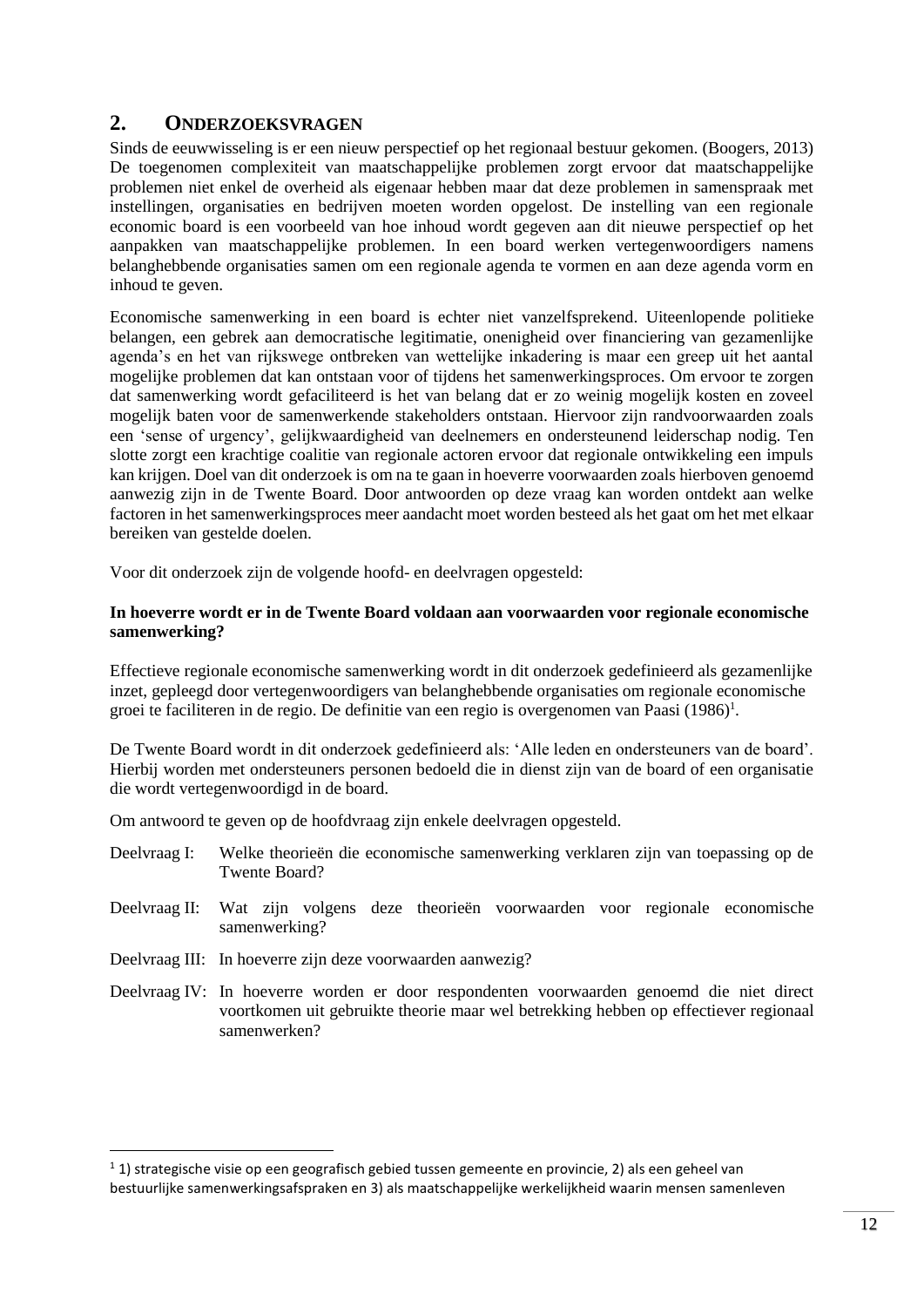## **3. THEORIE**

In de Oratie van Boogers (2013) worden drie theoretische perspectieven vergeleken en gebruikt om economische samenwerking in een regio te verklaren. De theoretische perspectieven zijn het Institutional Collective Action Model van Olson, (1965), de Collaborative Governance-benadering van Ansell and Gash, (2007) en de Regional Regime Theory van Hamilton (2004) en Stone (1989). De perspectieven kaderen een theoretisch gebied af waarmee in regionale samenwerking zowel de politieke, institutionele als de sociale-culturele invalshoeken worden belicht. De uitwerking en operationalisering van concepten afkomstig uit de perspectieven is door Boogers (2013) uitgewerkt en vormt de basis van dit onderzoek. Keuze voor deze theorieën is gemaakt omdat ze reeds toegepast zijn op de regio Twente om economische samenwerking te onderzoeken.

**De Institutional Collective-action theorie** beziet samenwerking tussen verschillende instituties vanuit een kosten-baten perspectief. Voortbouwend op de rationele keuzetheorie gaat richt het zich idee dat alle stakeholders de kosten en baten van samenwerken afwegen tegen de kosten en baten van nietsamenwerken. Toch hoeft een uitzicht op beter resultaat door samenwerking niet genoeg reden te zijn om collectief in actie te komen; Tegengestelde belangen, onderlinge conflicten, het aantal stakeholders en de hechtheid van netwerken hebben invloed op deze afweging. (Feiock, 2013)

In het samenwerkingsproces gelden bepaalde incentives om wel of niet deel te nemen. Toegepast op de board houdt dit in dat er in economische regionale samenwerking gestreefd wordt naar een vergroting van het bruto regionaal product. Idealiter brengt de samenwerking dan ook meer op dan dat deze kost. In dit licht richt de ICA theorie zich op de transactiekosten die gemaakt worden om samen te werken. Deze kosten zijn meestal niet direct uit te drukken in geld maar richten zich op de kosten van inzet. Feiock (2013) bespreekt vier soorten transactiekosten: 1)Informatie/collaboratiekosten. Dit zijn de kosten die gemoeid zijn met het samenbrengen van actoren en het overbrengen van informatie. Deelnemers moeten overtuigd zijn van de meerwaarde die samenwerking heeft. Als deelnemers eenmaal aan tafel zitten en standpunten in hebben genomen kan er afgestemd worden en ontstaan er 2) Onderhandeling/verdelingskosten. Hierbij gaat het om de kosten die gemoeid zijn met het bereiken van overeenstemming over de inzet die ieder pleegt en de verdeling van de gezamenlijke lasten en opbrengsten. 3) Hierbij spelen ook vertegenwoordigingskosten; Stakeholders in een board spreken niet als persoon maar als vertegenwoordiger van een organisatie met bepaalde belangen, waarbij de vertegenwoordiger geacht word deze belangen te verdedigen. Als er afspraken zijn gemaakt over de verdeling van inzet kunnen er 4) Handhaving/bewakingskosten optreden. Hierbij gaat het om kosten die te maken hebben met het handhaven van afspraken.

**De definitie van Collaborative Governance** is 'dat er samenwerking bestaat tussen een of meer publieke instellingen en niet-overheden in een collectief besluitvormingsproces dat formeel, consensusgeoriënteerd en weloverwogen plaatsvindt, met het doel publiek beleid te implementeren of te managen' (Ansell & Gash, 2007). De theorie beschrijft zes belangrijke criteria: 1) Het overleg is geïnitieerd door publieke instanties. 2) Er zijn deelnemers in het overleg die niet vanuit de overheid komen. 3) Deelnemers nemen direct deel in besluitvorming en worden niet enkel geraadpleegd door publieke instellingen. 4) Het overleg is formeel georganiseerd en deelnemers komen collectief bij elkaar. 5) Het overleg heeft als doel om beslissingen door consensus tot stand te brengen. 6) Focus van samenwerking is op publiek beleid of publiek management. In figuur 1 worden de criteria beschreven die invloed hebben op de uitkomsten van een collaborative governance proces. (Ansell & Gash, 2007)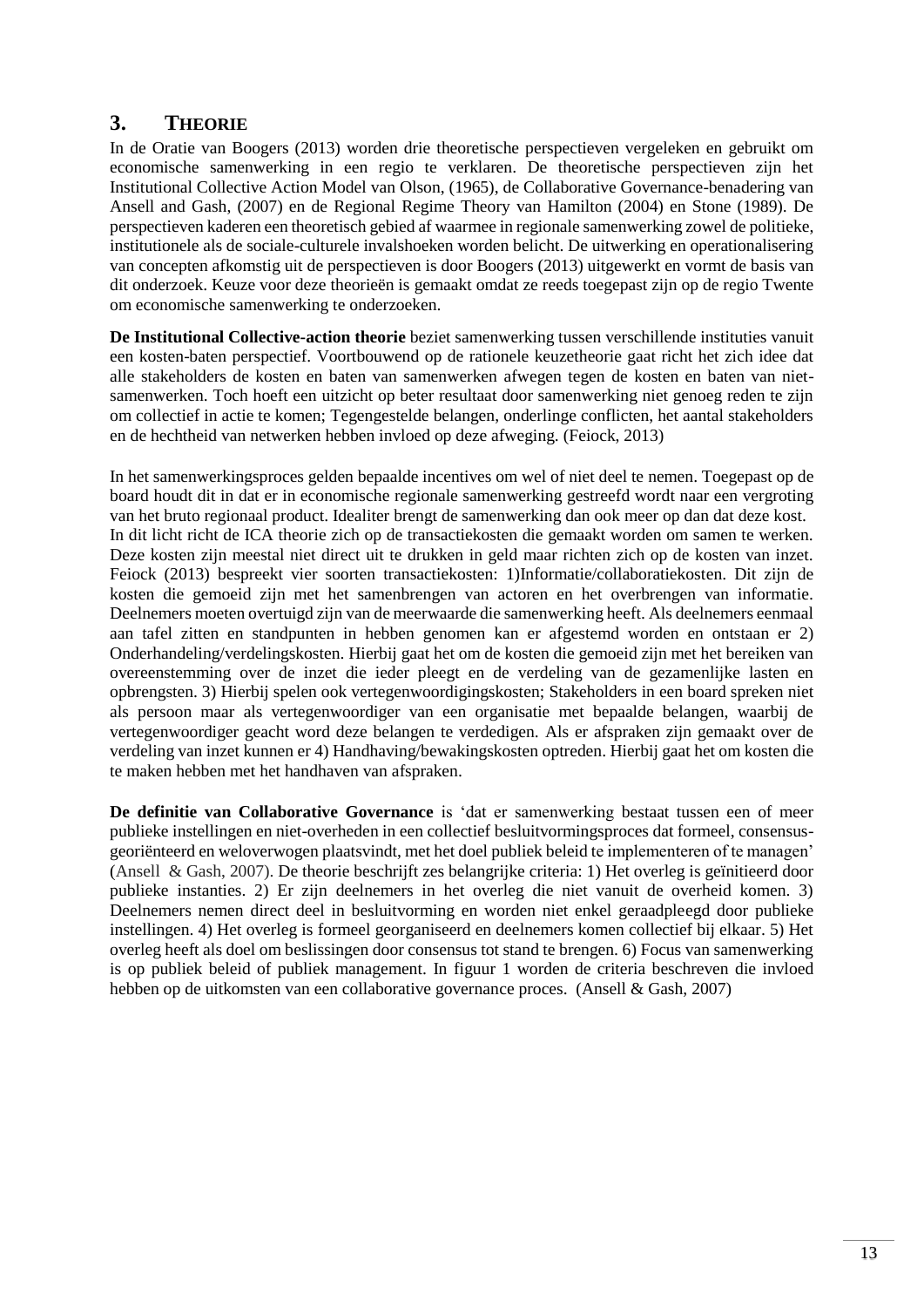#### A Model of Collaborative Governance



*Figuur 1: Criteria die uitkomsten collaborative governance proces beïnvloeden (Ansell & Gash, 2007)*

Het model gaat uit van enkele voorwaarden die incentives voor samenwerking geven. Een verhoging van effectiviteit kan worden bereikt door op basis van vertrouwen en commitment de samenwerking aan te gaan waarbij de deelnemers elkaars verschillende belangen en daaruit gezamenlijke problemen en oplosingen destilleren. Er wordt hierbij benadrukt dat successen gevierd moeten worden zodat doorlopend aan vertrouwen en commitment wordt gewerkt. Duidelijke spelregels, exclusiviteit van gebied en transparantie van het proces spelen hierin een rol.

**De Regional Regime Theory** wordt gebruikt om te onderzoeken hoe verschillende belangen bijeenkomen in beleidscoalities. Stone, (1989) definieert een Regime als 'Een langdurig samenwerkingsverband waarin bestuur, bedrijfsleven en belangengroepen hulpbronnen (beslissingsmacht, investeringskapitaal, kennis, maatschappelijke steun) inzetten voor het bereiken van gezamenlijke doelen. Stone geeft aan dat er een samenhang is tussen de gerealiseerde strategische doelen en de samenstelling en het functioneren van urban regimes.

De basiselementen van een regional regime worden door van Ostaaijen (2010) onderscheiden.

- 1) Er is sprake van een strategische agenda om een reeks van problemen aan te pakken.
- 2) Er is een bestuurlijke coalitie gevormd rondom die agenda.
- 3) Er zijn hulpbronnen voor de uitvoering van de agenda.
- 4) Er is een samenwerkingsmodus tussen te leden van de bestuurlijke coalitie.

Hamilton (2004) geeft aan dat het succes van regimes afhangt van de volgende factoren:

- 5) Er moet een gevoelde noodzaak zijn (sense of urgency)
- 6) Er moeten sterke maatschappelijke netwerken op regionaal niveau zijn.
- 7) Er is privaat leiderschap. Dit houdt in dat initiatiefnemers, trekkers en verbindende leiders (captains of industry) een grote rol moeten spelen.
- 8) Er zijn regionale bestuursvormen. Dit houdt in dat een soort overkoepelend regionaal bestuur of samenwerkingsverband afspraken namens gemeenten kan maken met bedrijven, instellingen en maatschappelijke partners.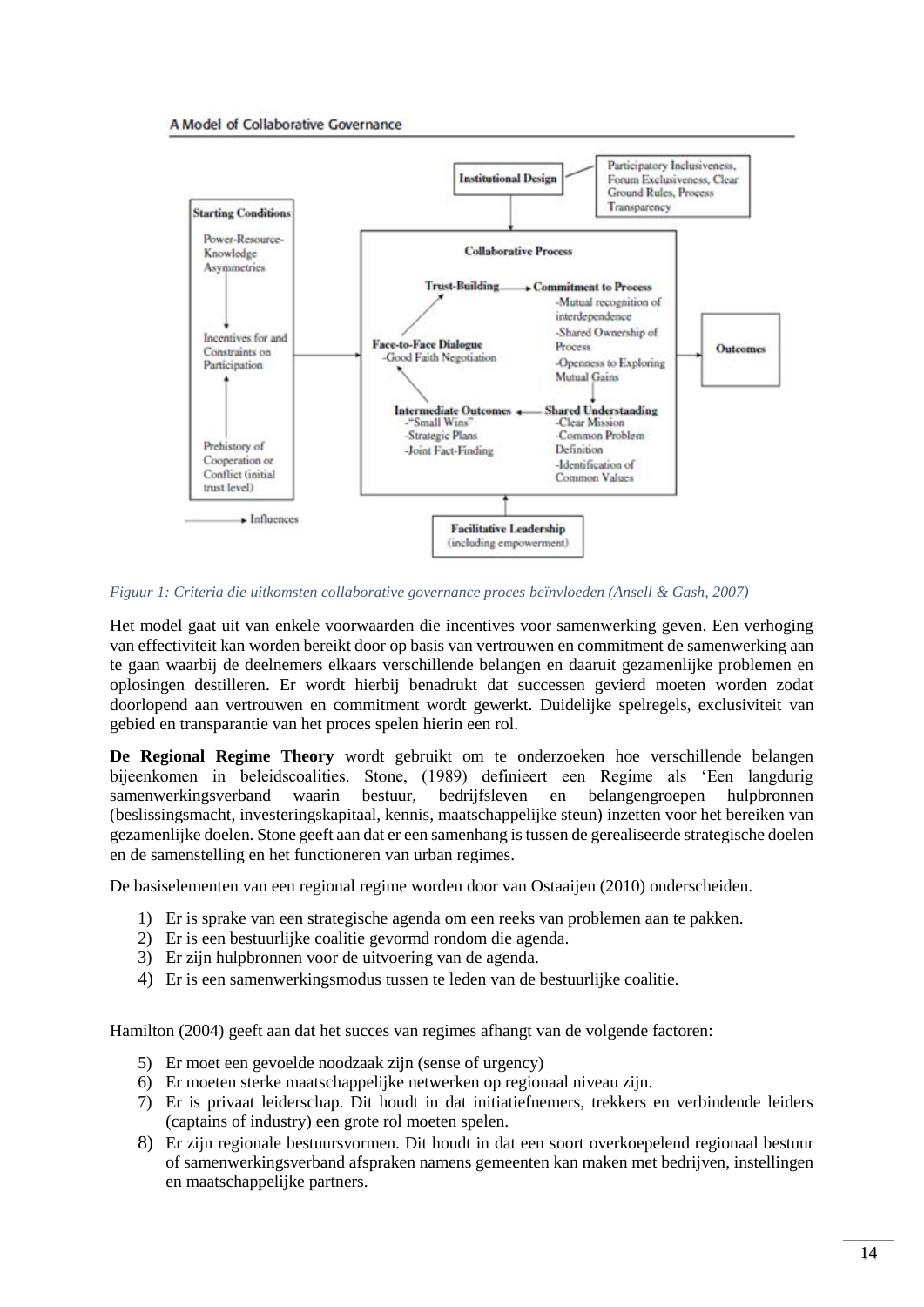In de Oratie van Boogers worden bovenstaande theorieën gebruikt om in lessen te voorzien voor de versterking van regionaal samenwerken. De lessen die genoemd worden zijn:

- 1) Er moet een 'Sense of urgency zijn bij betrokkenen: Een breed gedragen besef dat nietsdoen geen optie is. Dit besef moet behalve bij bestuurders ook bij andere partners leven. (regionale bedrijven en instellingen)
- 2) Regionaal leiderschap door iemand uit het bedrijfsleven met enig maatschappelijk gezag die een leidende rol kan spelen bij het realiseren van regionale agenda's.
- 3) Informele regionale netwerken waarbij betrokkenen elkaar ontmoeten en hun band verbreden en verdiepen,
- 4) Maatschappelijke betrokkenheid buiten bestuurlijk ingewijden om.
- 5) Aantal en gelijkwaardigheid samenwerkende partners. Hoe groter het verschil in macht en middelen en hoe meer partners samenwerken, hoe lastiger het zal zijn om resultaten te boeken. Deze lessen komen voort uit de eerder genoemde theoretische perspectieven waaruit Boogers ook een model heeft opgesteld met verklarende factoren, die in deze scriptie zijn gebruikt.

In figuur 2 zijn alle verklarende factoren per perspectief te zien. Voor deze scriptie is onderstaand schema als leidraad gebruikt omdat met het schema inzichtelijk is gemaakt welke factoren een goede regionale samenwerking mogelijk maken.

| Type factoren/theorie | <b>Institutional Collective Action</b>                                                                                                                                            | <b>Collaborative Governance</b>                                                                                                                      | Regionalregimes                                                                                                                             |
|-----------------------|-----------------------------------------------------------------------------------------------------------------------------------------------------------------------------------|------------------------------------------------------------------------------------------------------------------------------------------------------|---------------------------------------------------------------------------------------------------------------------------------------------|
| Politiek              | - de mate waarin samen-<br>werking baten oplevert<br>mate waarin kosten en<br>baten van onderhandelings-<br>resultaat onder samen-<br>werkingspartners kunnen<br>worden verdeeld. | - noodzaak om samen te werken<br>- bemiddelend en bindend<br>leiderschap<br>gelijkwaardigheid<br>betrokkenen op gebied<br>van macht en middelen      | - regionale sense<br>of urgency<br>leiders met niet-<br>bestuurlijke achtergrond<br>die politieke tegen<br>stellingen<br>kunnen overbruggen |
| <b>Institutioneel</b> | aantal samenwerkings-<br>partners<br>consistentie juridisch kader<br>voor samenwerking<br>- vormen van regionale volks-<br>vertegenwoordiging<br>- onderling vertrouwen           | - conflictregulerende<br>mechanismen<br>openheid en exclusiviteit<br>besluitvorming<br>onderling vertrouwen<br>- kwaliteit persoonlijke<br>contacten | mogelijkheden voor<br>informele ontmoetingen<br>kwaliteit persoonlijke<br>contacten<br>overkoepelend regionaal<br>bestuur                   |
| Sociaal-cultureel     | - regionale homogeniteit<br>in bevolkingssamenstelling<br>- maatschappelijke eenheid<br>regio<br>- hechtheid regionale<br>netwerken                                               | - Regionale solidariteit<br>en lotsverbondenheid                                                                                                     | - sterke regionale<br>maatschappelijke<br>netwerken<br>- brede maatschappelijke<br>betrokkenheid,<br>maatschappelijke druk                  |

*Figuur 2: Verklarende factoren voor regionale samenwerking per theoretisch perspectief (Boogers, 2013)*

<span id="page-15-0"></span>.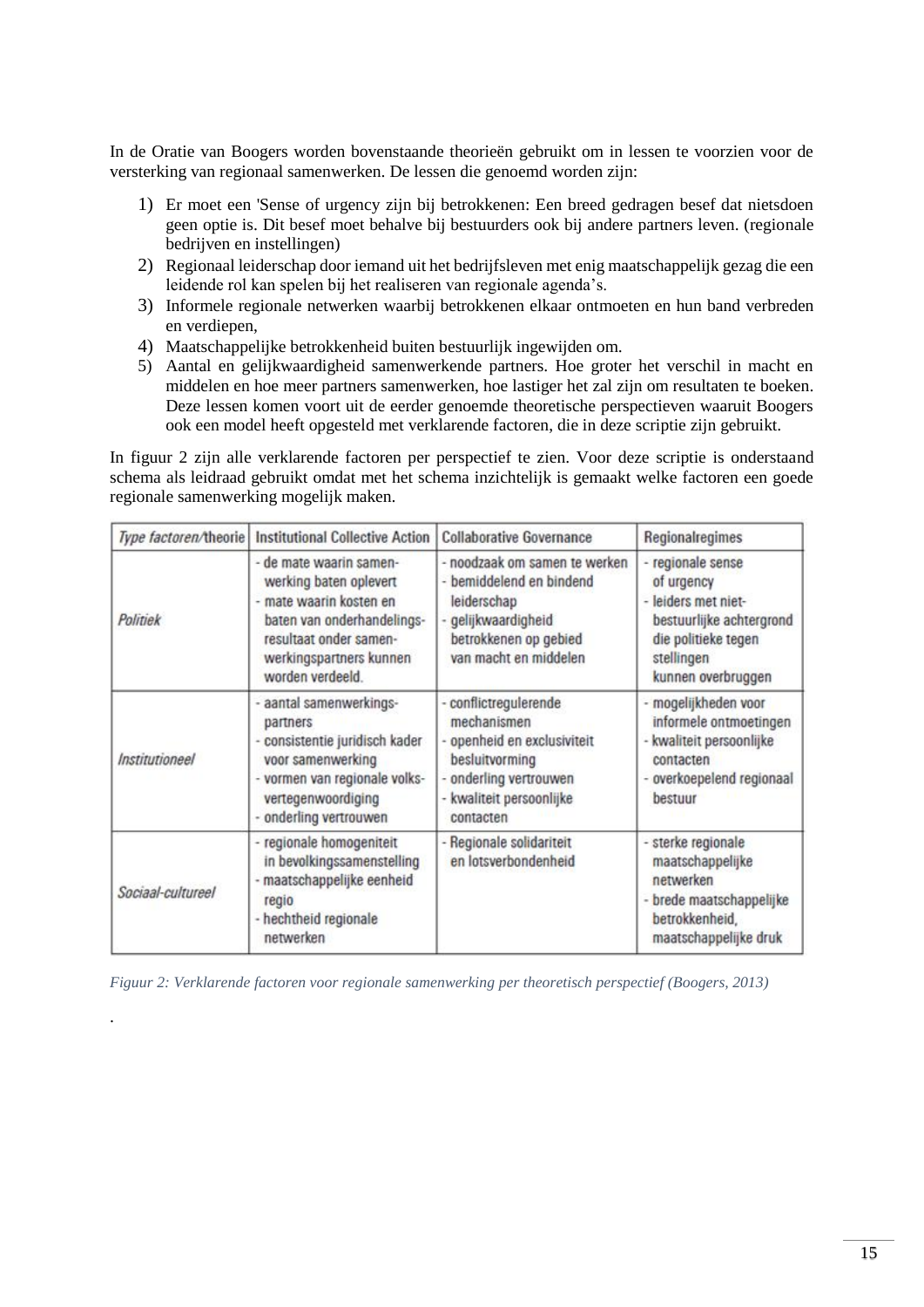## **4. Methodologie**

## **Design**

Om de onderzoeksvragen te beantwoorden is voor een case-study gekozen waarbij aan de hand van een kwalitatieve methode in inductieve vorm gekeken is naar de voorwaarden. Deze vorm is ten eerste gekozen om recht te doen aan de specifieke bestuurlijke situatie in Twente en de board op het moment van schrijven. Ten tweede is deze methode gekozen omdat er weinig empirische data voorhanden is en er met deze methode toch op enige wijze conclusies kunnen worden getrokken die toegevoegde waarde kunnen hebben voor de discussie omtrent toekomstige samenwerking. Ten slotte is de keuze voor deze methode praktisch omdat deze veranderingen in onderzoeksfocus toestaat tijdens het onderzoek. Veranderingen in onderzoeksfocus zijn gedurende de interviews voorgekomen in zoverre dat enkele vragen in de eerste interviews wel zijn gesteld maar later niet meer in verband met irrelevantie voor het onderzoek of dubbelzinnigheid.

## **Onderzoekseenheden**

Er zijn interviews gehouden met zowel leden als ondersteuners van de board. Redenen hiervoor zijn: 1) Boardleden maken de beslissingen maar deze worden door hun ondersteuners voorbereid. Er is aangenomen dat in de hiervoor is de aanname dat boardleden gemiddeld een drukkere agenda kennen en daarom naar verwachting minder tijd en speelruimte hebben voor een diepte-interview. Er zijn in totaal negen mensen benaderd voor een interview waarvan drie boardleden en zes ondersteuners. Er is een interne groep respondenten gekozen omdat dit onderzoek zich primair richt op de interne boardzaken en omdat direct betrokkenen bij deze boardzaken naar verwachting antwoorden hebben op de meeste vragen. Om de betrouwbaarheid van antwoorden te versterken is ervoor gekozen de interviews te anonimiseren en de resultaten vertrouwelijk te houden. In totaal zijn er negen personen aangeschreven. Acht hiervan hebben gereageerd. De groep respondenten bestond initieel uit drie boardleden en vijf ondersteuners. Hiervan kon één interview niet worden verwerkt wegens technische problemen. Alle respondenten zijn afkomstig uit verschillende deelnemende organisaties. De groep respondenten bestaat uit twee boardleden, een boardsecretaris en vijf ondersteuners. Deze ondersteuners bereiden voor hun afgevaardigde zaken voor en hebben met elkaar ook een regulier overleg om tot adviezen te komen richting de board. Respondenten zijn afkomstig uit de drie ruimtes van Overheid, Ondernemers en Onderwijs. Verdeling hierin is drie vanuit de overheid, twee vanuit ondernemers, één vanuit onderwijs/kennisinstellingen en een onafhankelijke respondent.

#### **Dataverzameling.**

In de semigestructureerde interviews worden in eerste instantie beschrijvende vragen gebruikt. Dit zijn voornamelijk vragen in de 'In hoeverre-vorm'. Deze wijze is gekozen om respondenten een bepaalde speelruimte te geven in de geproduceerde antwoorden zodat er dieper op bepaalde onderwerpen kan worden ingegaan. Flick (2012) geeft aan dat een semigestructureerd interview gebaat is bij een niet te bureaucratisch gebruik van de interviewvragen. Op deze manier worden openheid en de mogelijkheid contextuele informatie te verkrijgen gestimuleerd en is er minder sturing in de antwoorden mogelijk. Voordelen van de kwalitatieve methode zijn ten eerste dat er de mogelijkheid is om met respondenten op een verdiepende manier het onderwerp te behandelen. Ten tweede geeft deze methode de kans nieuwe thema's aan bod te laten komen in de interviews. Nadelen aan deze methode zijn dat de geïnterviewde enkel door de interviewer wordt bevraagd, er is geen groep die de antwoorden controleert. Daarnaast is het nadeel van deze methode dat sturing door de interviewer moeilijk is te voorkomen.

Om recht te doen aan de verdieping van het onderwerp zijn respondenten expliciet gevraagd naar zaken die naderhand nog opgemerkt of toegevoegd konden. Om de nadelen van sturing zoveel mogelijk te vermijden zijn er voornamelijk beschrijvende (in-hoeverre) vragen gesteld en is de operationaliseringstabel niet vooraf gestuurd en enkel voorgelegd tijdens de interviews in geval van onbegrip. Om structuur te geven aan de resultaten zijn de concepten uit de gebruikte theoretische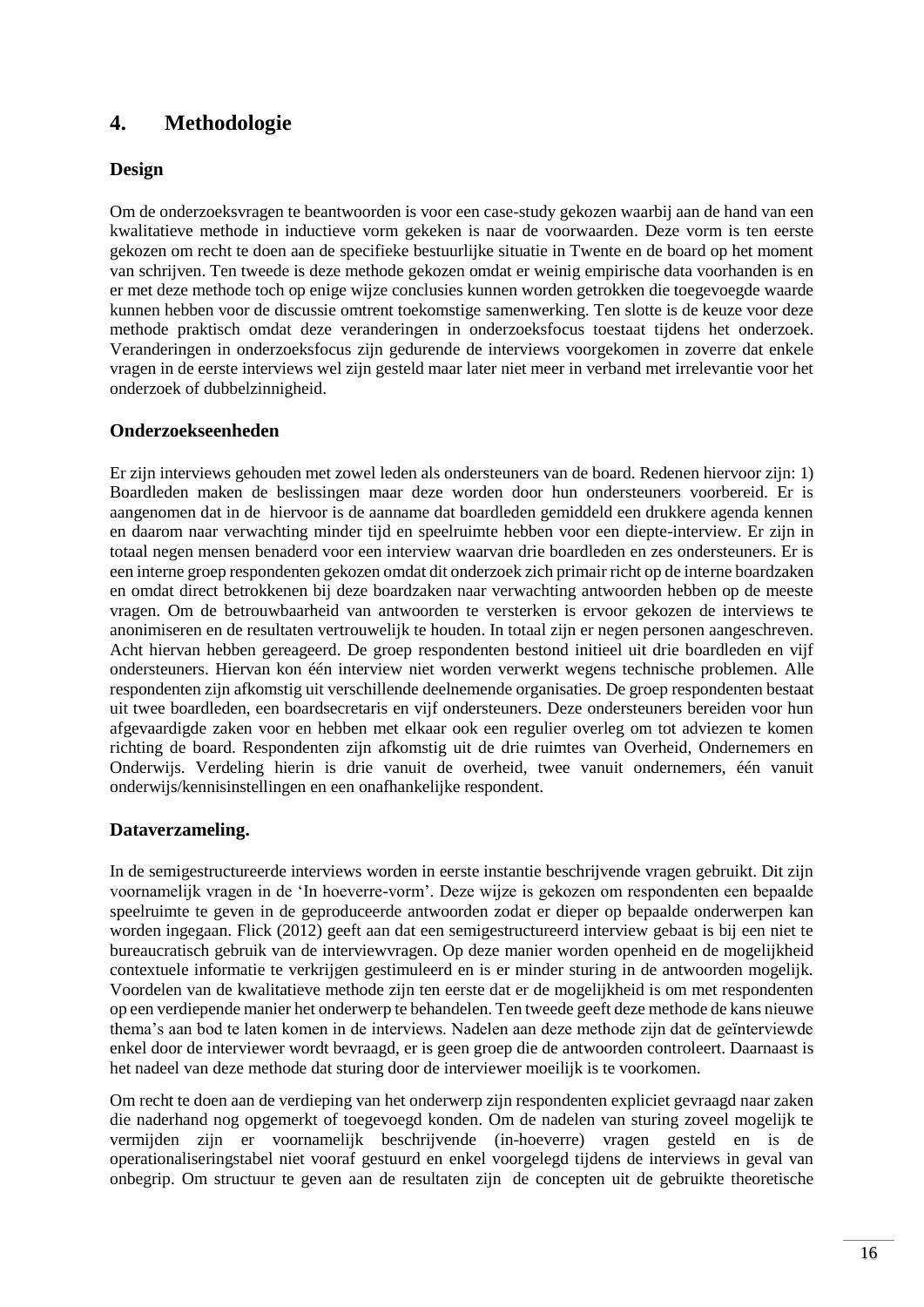concepten vooraf aan de interviews geoperationaliseerd in een operationaliseringstabel (zie bijlage 1) Hieronder is als voorbeeld een deel van de operationaliseringstabel gegeven. In de tabel zijn per theoretisch concept variabelen, definities en vragen opgesteld. De tabel is gebruikt bij de interviews als interviewgids voor de interviewer en is in enkele gevallen (bij vragen vooraf of onbegrip tijdens) gedeeltelijk of geheel voorgelegd aan respondenten.

| <b>Theoretisch</b><br>Concept | <b>Variabelen</b>      | <b>Definitie</b>                                                                                              | <b>Vraag</b>                                                                                                                                                                                                                                                                                                                                                                                                                      |
|-------------------------------|------------------------|---------------------------------------------------------------------------------------------------------------|-----------------------------------------------------------------------------------------------------------------------------------------------------------------------------------------------------------------------------------------------------------------------------------------------------------------------------------------------------------------------------------------------------------------------------------|
| Regional<br>Regime            | of<br>Sense<br>urgency | Gevoel<br>dat<br>samenwerking<br>noodzakelijk is omdat<br>er een gezamenlijke<br>kans en/of dreiging<br>ligt. | denkt<br>hoeverre<br>dat<br>de<br>In.<br>$\mathbf{u}$<br>deelnemers (hiermee worden zowel<br>de leden als de adviseurs en andere<br>direct betrokkenen bedoeld) van de<br>Twente board het gevoel hebben dat<br>samenwerking noodzakelijk is. (dat<br>niet-meedoen geen optie is)<br>In hoeverre denkt u dat deelnemers<br>$\bullet$<br>een gezamenlijke kansen en/of<br>bedreigingen zijn waardoor<br>Z11<br>willen samenwerken? |

Op bovenstaande manier zijn dertien variabelen geoperationaliseerd en in veertig vragen verwerkt. Hierna zijn respondenten geselecteerd en uitgenodigd. Respondenten bestaan ten eerste uit leden van de Twente Board en ten tweede de ondersteuners van de Twente Board. In het onderzoek worden deze beide groepen aangeduid als 'deelnemers aan de Twente Board'. De keuze voor een mix van leden en ondersteuners is praktisch van aard met het oog op de beschikbaarheid van respondenten en met het oog op de verschillende organisaties die respondenten vertegenwoordigen en daarmee de eventueel uiteenlopende visies en belangen die zij belichamen. De interviews zijn face-to-face gehouden en hebben een duur van gemiddeld anderhalf uur in beslag genomen. Alle interviews zijn opgenomen en daarna verwerkt in tekst. De antwoorden zijn hierna geanalyseerd.

# <span id="page-17-0"></span>**Data analyse**

<span id="page-17-1"></span>Na afloop van de interviews zijn de antwoorden per vraag bijeengebracht en is onderzocht in hoeverre respondenten overeenkomende antwoorden produceerden. De conclusies en aanbevelingen die aan de hand van de antwoorden worden geschreven zijn gebaseerd op voorwaarden waarbij de meerderheid van de respondenten overeenkomende antwoorden gaf.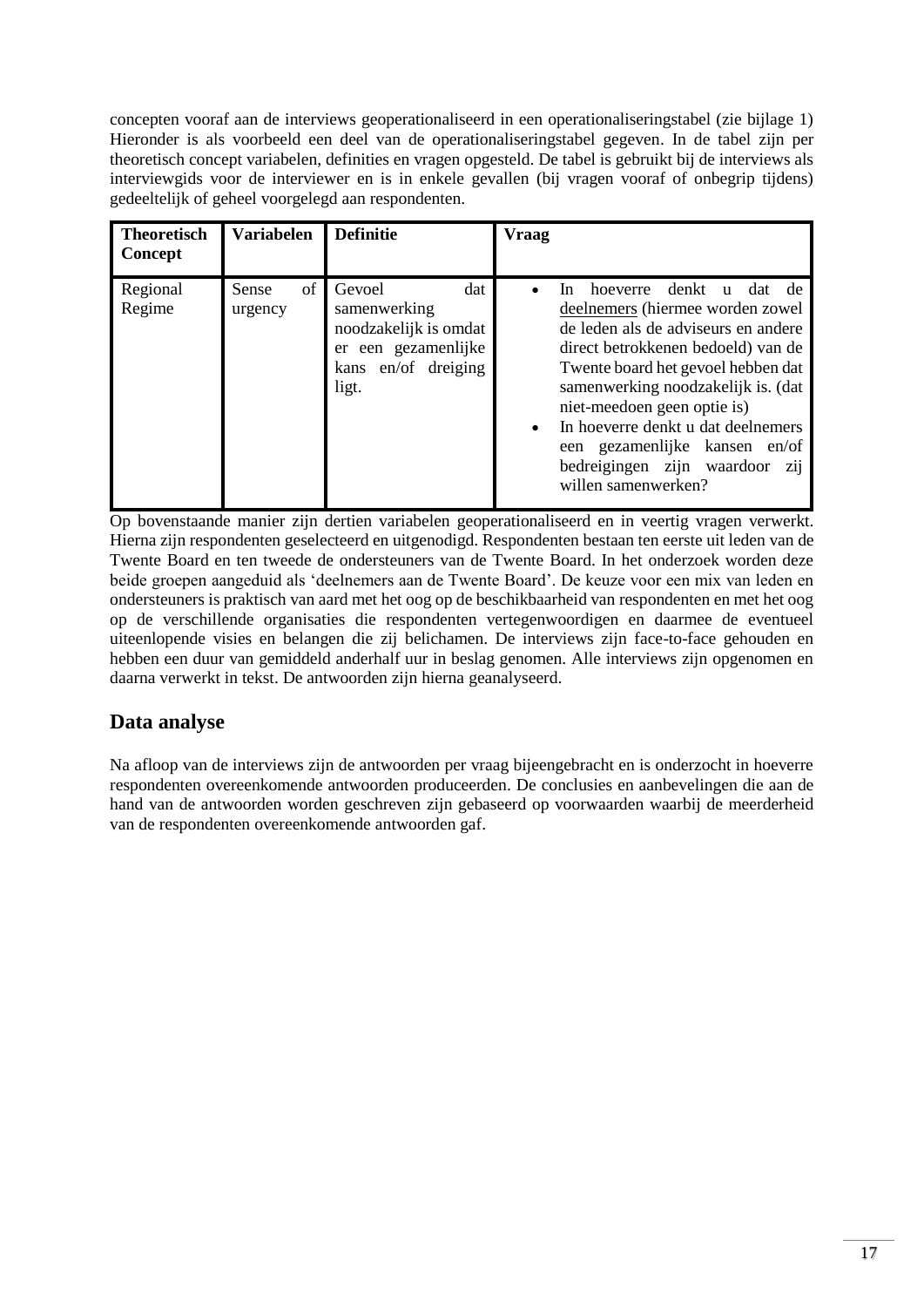## **5. RESULTATEN EN BESPREKING**

Hieronder wordt per onderdeel van de operationaliseringstabel de respons geanalyseerd.

| <b>Theoretisch</b><br>Concept | <b>Variabelen</b>      | <b>Definitie</b>                                                                                                 | <b>Vraag</b>                                                                                                                                                                                                                                                                                                                                                                                                                      |
|-------------------------------|------------------------|------------------------------------------------------------------------------------------------------------------|-----------------------------------------------------------------------------------------------------------------------------------------------------------------------------------------------------------------------------------------------------------------------------------------------------------------------------------------------------------------------------------------------------------------------------------|
| Regional<br>Regime<br>theory  | of<br>Sense<br>urgency | dat<br>Gevoel<br>samenwerking<br>noodzakelijk is omdat<br>een gezamenlijke<br>er<br>kans en/of dreiging<br>ligt. | denkt<br>dat<br>hoeverre<br>de<br>-In<br>$\mathbf{u}$<br>deelnemers (hiermee worden zowel<br>de leden als de adviseurs en andere<br>direct betrokkenen bedoeld) van de<br>Twente board het gevoel hebben<br>dat samenwerking noodzakelijk is.<br>(dat niet-meedoen geen optie is)<br>In hoeverre denkt u dat deelnemers<br>$2_{1}$<br>en/of<br>gezamenlijke<br>kansen<br>bedreigingen zijn waardoor<br>Z11<br>willen samenwerken? |

## <span id="page-18-0"></span>**5.1 Urgentie**

Eerste voorwaarde is dat er een sense of urgency bestaat onder de deelnemers van de samenwerking. Uitgangspunt bij de interviews is de stelling bij deelnemers dat nietsdoen (niet meedoen) geen optie is. Bij zes van de zeven respondenten is overeenstemming over een zekere sense of urgency. De deelnemers zijn zich er allemaal in zekere mate van bewust dat niet-meedoen aan de samenwerking in de Twente board geen optie is. Het gezamenlijke gevoel van urgentie verschilt echter wel per onderwerp dat de board behandeld. Een sense of urgency kan ontstaan uit het zien van een gemeenschappelijke kans dan wel bedreiging. De vraag die gesteld is aan de respondenten in dit kader: In hoeverre werkt de Twente board samen omdat gemeenschappelijke kansen dan wel bedreigingen worden gevoeld? Zowel kansen als bedreigingen worden meerdere malen genoemd: Grootste dreiging die gezien wordt is dat Twente "de boot mist" (2:444) als het gaat om economische vooruitgang. Sinds de metingen in 2005 van Twente Index (2015) komen economische klappen in Twente net iets harder aan en groeit de economie minder snel dan de Nederlandse. Respondenten geven aan dat samenwerking een positieve bijdrage kan leveren aan het oplossen van de dreigingen. Toch wordt meerdere malen gewezen op het gebrek aan sense of urgency bij de achterbannen die worden vertegenwoordigd. Mogelijke reden hiervoor is dat 1) Opbrengsten van regionale samenwerking kunnen moeilijk onomstootbaar worden vastgesteld. Hierdoor worden deze niet (direct) gezien en erkend. Daardoor krijgt 2) het regionaal belang minder prioriteit dan het individueel belang bij zowel bedrijven, onderwijsinstellingen als bepaalde gemeenten.

| ◡๛                            | memmen newerkin.  |                         |                                         |  |  |
|-------------------------------|-------------------|-------------------------|-----------------------------------------|--|--|
| <b>Theoretisch</b><br>Concept | <b>Variabelen</b> | <b>Definitie</b>        | <b>Vraag</b>                            |  |  |
| Regional                      | <b>Sterke</b>     | Deelnemers<br>komen     | ontmoeten<br>-In<br>hoeverre            |  |  |
| Regime                        | (informele)       | informeel<br>samen.     | elkaar<br>deelnemers                    |  |  |
| Theory                        | regionale         | deelnemers doen dit op  | informeel (buiten de board              |  |  |
|                               | netwerken         | regelmatige basis en op | om?)                                    |  |  |
|                               |                   | vaste plekken.          | zijn<br>2)<br>deze<br>hoeverre<br>In.   |  |  |
|                               |                   |                         | ontmoetingen<br>vaste<br><sub>o</sub> p |  |  |
|                               |                   |                         | basis/periodiek?                        |  |  |
|                               |                   |                         | hoeverre denkt<br>dat<br>ln.<br>u       |  |  |
|                               |                   |                         | informele<br>ontmoetingen<br>invloed    |  |  |

<span id="page-18-1"></span>**5.2 Hechtheid netwerken.**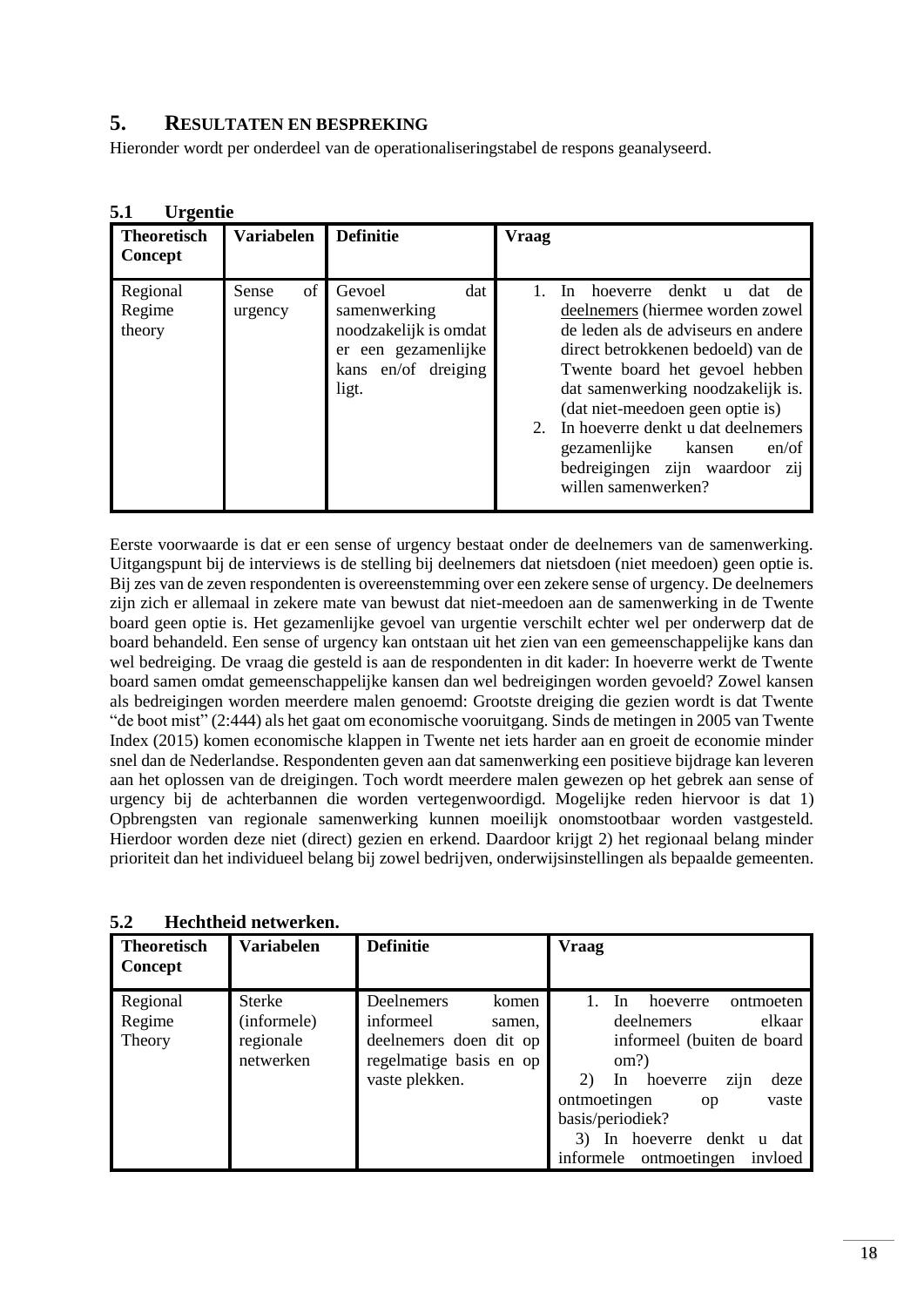|  | hebben | op de sfeer en/of de<br>besluitvorming van de board? |
|--|--------|------------------------------------------------------|
|  |        |                                                      |
|  |        |                                                      |

De hechtheid van netwerken in de regio is in de gesprekken aan bod geweest in het kader van ontmoetingen van deelnemers met elkaar. Hierin is speciale aandacht besteed aan de mate waarin de ontmoetingen informeel van aard zijn, ervan uitgaande dat informele ontmoetingen het meest bijdragen aan de hechtheid. Het blijkt dat vooral boardleden elkaar veel tegenkomen op uiteenlopende momenten. (5:92) Buiten de reguliere vergaderingen zijn er in de regio tal van netwerk evenementen waar men elkaar treft. (Twente Diner, Military, Haringparty, etc). Dit heeft te maken met de bestuurlijke structuur in Twente die zeer verweven is met elkaar, men spreekt wel van een hoge netwerkdichtheid. Dat leden elkaar veel zien en spreken wordt enerzijds als positief ervaren vanwege de mogelijkheid om snel en gemakkelijk zaken af te stemmen. "Men ontmoet elkaar regelmatig en dat voorziet in een behoefte" (2:154). Toch werkt het volgens sommigen ook intertie en versnippering in de hand. "Het is te gezellig".(3:298) De inertie zou voortkomen uit het gegeven dat boardleden elkaar ook op andere vlakken professioneel tegenkomen en daardoor op sommige gebieden afhankelijk van elkaar zijn. Een kritische houding kan worden verminderd omdat er ´kruisbestuiving´ optreedt. Board. "Als jij mij hier dwars zit zit ik jou daar dwars" (7:267) Ook kan het grote aantal netwerkorganisaties in Twente ervoor zorgen dat een eendrachtige en daadkrachtige samenwerking lastig is te bewerkstelligen. Dit heeft invloed gehad op de eenheid en duidelijkheid van verantwoordelijkheden (2:100-112). Het kan dus zo zijn dat een hechte netwerkstructuur niet enkel een voorwaarde is voor goed samenwerken in Twente maar vooral de manier waarop met die hechtheid wordt omgegaan. Met het oog op de interne informele momenten wordt opgemerkt dat het nu geldende aantal van twee informele interne bijeenkomsten per jaar voldoet in een behoefte en een positieve bijdrage levert aan de samenwerking. Verder blijkt er onder deelnemers een groot grijs gebied tussen formele en informele ontmoetingen. Ook al ontmoet men elkaar in informele setting: het belang van de achterban blijft een rol spelen en wat dat betreft worden sommige formele zaken op een informeel moment en in een informele setting 'afgeregeld'. Het staat vast dat ontmoetingen invloed hebben op het beleid binnen de board maar het is lastig te zeggen waar de grens tussen formeel en informeel ligt.

|                               | 111, au iciucibenap    |                                                                                  |                                                                                                                                                                                                                     |  |  |
|-------------------------------|------------------------|----------------------------------------------------------------------------------|---------------------------------------------------------------------------------------------------------------------------------------------------------------------------------------------------------------------|--|--|
| <b>Theoretisch</b><br>Concept | <b>Variabelen</b>      | <b>Definitie</b>                                                                 | <b>Vraag</b>                                                                                                                                                                                                        |  |  |
|                               | Privaat<br>leiderschap | Bedrijfsleven<br>levert<br>initiatiefnemers, trekkers<br>en verbindende leiders. | 1. In hoeverre is het bedrijfsleven<br>'in the lead' binnen de Twente<br>Board?<br>2. Voor zoverre het bedrijfsleven<br>niet of wel 'in the lead is', wat<br>zou daar een verklaring voor<br>kunnen zijn volgens u? |  |  |

#### <span id="page-19-0"></span>**5.3 Privaat leiderschap**

De voorwaarde van privaat leiderschap is een voorwaarde waar niet in voldoende mate aan wordt voldaan. Alle respondenten geven aan dat het bedrijfsleven nog niet in voldoende mate initiatiefnemers, trekkers en verbindende leiders levert. Hoewel blijkt dat men graag een grotere rol van het bedrijfsleven ziet komt regelmatig naar voren dat de concrete invulling hiervan als lastig wordt ervaren. In dit licht wordt genoemd dat het in Twente ontbreekt aan grote richtinggevende bedrijven. In de position paper van de board wordt dit in het regio profiel uitgedrukt als: '*Twente kent een mix van industrie, high tech*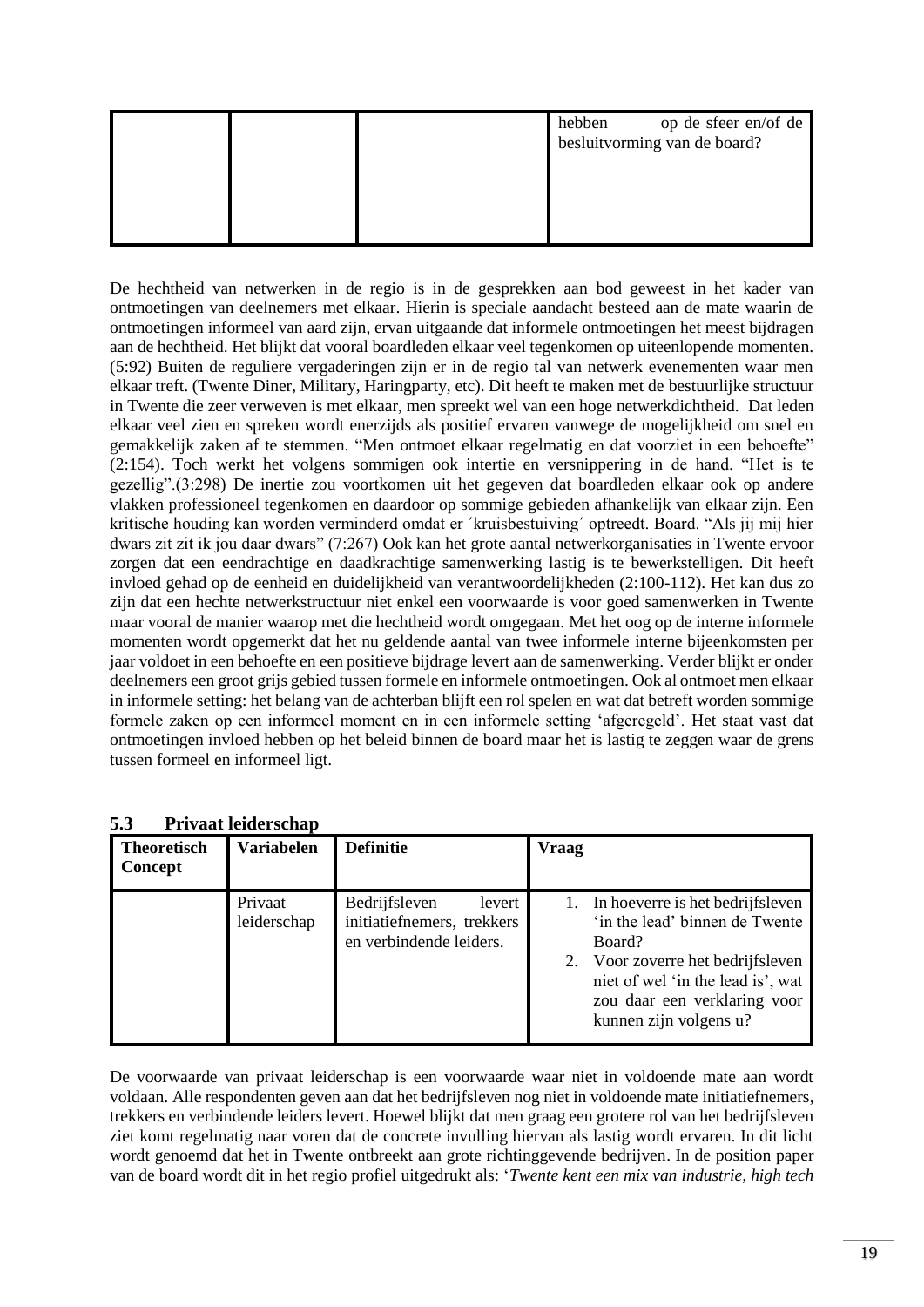*mkb en maakindustrie, jonge bedrijvigheid en kennisinstellingen' (p.5)* Daarnaast komt naar voren dat de vertegenwoordigende instellingen van bedrijven in de board niet zoveel middelen en inzet hebben om zich te committeren aan een breder doel zoals een publieke organisatie deze heeft (1:181). Daarnaast wordt verwezen naar de publieke taak die de overheid heeft om zorg te dragen voor de economie en die ontbreekt bij het bedrijfsleven. De laatste partij zou meer verantwoordelijkheid moeten gaan voelen, maar ook hierbij is de invulling lastig. 'Bedrijven in Twente zijn erg met zichzelf bezig' (7:276) "Als het gaat om financiering van plannen richt de blik van boardleden zich in eerste instantie meestal op de provincie of regio, die ook het overgrote deel van de middelen bijdraagt". (2:408) Ook wordt de structuur van de board zoals die ooit is geïnitieerd genoemd als factor. "Er is voor gekozen om het zo te doen"(1:178). Dit verwijst naar het feit dat er geen 'captains of industry' plaatsnemen in de board maar vertegenwoordigers van bedrijfsorganisaties. In dit kader speelt op dit moment bij de board een interne discussie in hoeverre bedrijfsleven beter kan worden vertegenwoordigd. Het wordt als uitdaging gezien om van de verschillende belangen een goede mix te maken "zodat overheden en bedrijven 'het maatschappelijke belang samen dragen" (2:805). De voorzitter van de board op dit moment, is wel afkomstig uit het bedrijfsleven, hier is ook nadrukkelijk voor gekozen.

| <b>Theoretisch</b><br>Concept | <b>Variabelen</b>                 | <b>Definitie</b>                                                                                                                    | Vraag                                                                                                                                                                                                                                                                                                                                                                                                                                                                                              |
|-------------------------------|-----------------------------------|-------------------------------------------------------------------------------------------------------------------------------------|----------------------------------------------------------------------------------------------------------------------------------------------------------------------------------------------------------------------------------------------------------------------------------------------------------------------------------------------------------------------------------------------------------------------------------------------------------------------------------------------------|
|                               | Maatschappelijke<br>betrokkenheid | Politieke<br>partijen,<br>belangengroepen en<br>andere<br>maatschappelijke<br>organisaties zijn op<br>manier<br>enige<br>betrokken. | In hoeverre denkt u dat politieke<br>partijen in Twente weten dat de<br>Twente board bestaat?<br>In hoeverre denkt u dat ze ook<br>$2_{1}$<br>op de hoogte zijn van wat de<br>Twente Board doet?<br>In hoeverre is de Twente Board<br>3.<br>bekend<br>bij<br>andere<br>belangengroepen<br>en<br>maatschappelijke organisaties?<br>(Denk hierbij aan organisaties<br>die niet direct verbonden zijn<br>met de Twente Board, (zoals<br>werknemersorganisaties,<br>de<br>plaatselijke/regionale pers) |

## <span id="page-20-0"></span>**5.4 Maatschappelijke betrokkenheid**

In de interviews is deze voorwaarde geoperationaliseerd in enkele delen. Maatschappelijke betrokkenheid is hierbij verdeeld in betrokkenheid van politieke partijen enerzijds en betrokkenheid van maatschappelijke organisaties die niet direct verbonden zijn met de Twente Board anderzijds. Hoofdonderdeel bij betrokkenheid is ten eerste de naamsbekendheid in de Twentse gemeentelijke politiek. De tweede stap is het kennen van de bezigheden van de Twente Board. Beginnend met de naamsbekendheid is de tendens dat alle praktisch Twentse raadsleden en wethouders weten van het bestaan van de Board. Als daarna wordt doorgevraagd of politici ook bekend zijn met de bezigheden van de Twente Board is het antwoord anders. De Twentse politiek is gedeeltelijk betrokken bij de Board. Als mogelijke oorzaken wordt de tegenstelling stad-platteland omschreven als een factor waarbij "de kleinere gemeenten, meer in de uithoeken van de regio minder betrokken zijn" (6:211). Ook wordt aangegeven dat een deel van de gemeentelijke bestuurders "vooral redeneren vanuit hun eigen opdracht" (7:330). Van Erk (2016) schreef een rapport over economic boards in Nederland. In drie verschillende regio's met verschillende boards stelde hij aan fractievoorzitters vragen. Bij de Twente Board zijn 99 fractievoorzitters benaderd, waarvan 24 respondenten reageerden (24,4%). Hieruit bleek dat een deel van de respondenten zich niet genoeg geïnformeerd voelt over waaruit een de board precies bestaat en wat de bezigheden zijn. De transparantie moet beter (p.25). Ook blijkt dat de fractievoorzitters vooral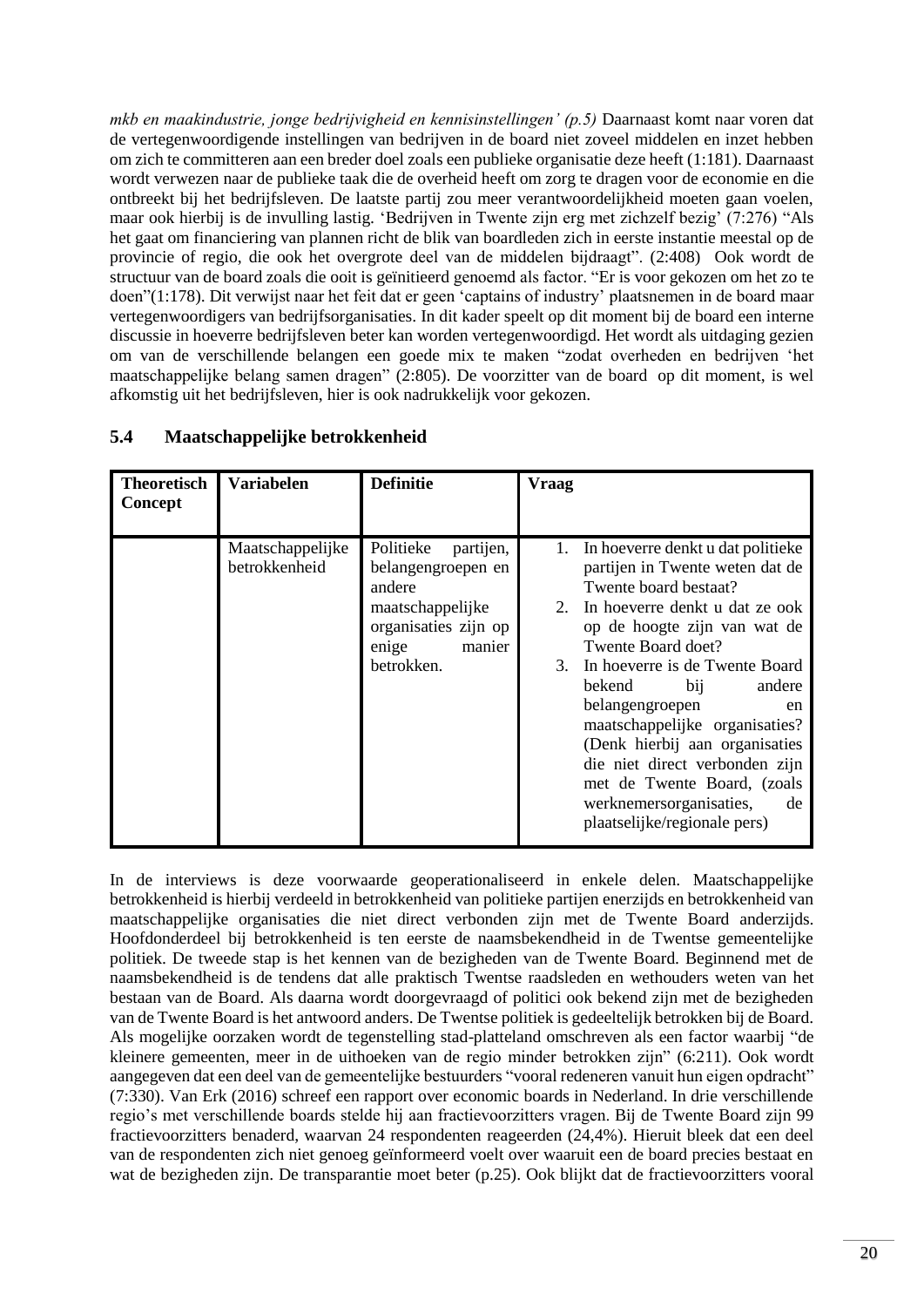een kaderstellende of controlerende rol zien voor raden in de regio. De vraag over bekendheid bij andere belangengroepen is geoperationaliseerd in 'Organisaties die niet direct verbonden maar wel betrokken zijn bij de Twente Board'. Antwoorden op deze vraag verschilden in zoverre dat ervoor gekozen is dit onderdeel hier verder niet te behandelen.

| <b>Theoretisch</b><br>Concept | <b>Variabelen</b>                  | <b>Definitie</b>                                                                                                                                                            | <b>Vraag</b>                                                                         |
|-------------------------------|------------------------------------|-----------------------------------------------------------------------------------------------------------------------------------------------------------------------------|--------------------------------------------------------------------------------------|
|                               | Overkoepelend<br>regionaal bestuur | Er<br>regionaal<br><b>1S</b><br>een<br>overkoepelend<br>bestuur<br>dat<br>kan<br>afspraken<br>maken<br>met<br>bedrijven,<br>instellingen<br>en<br>maatschappelijke partners | 1) Hoe verhouden de<br>Board en de Regio<br>zich tot<br>Twente<br>elkaar in hun rol? |

<span id="page-21-0"></span>**5.5 Rol en verhoudingen Regio Twente**

Bij deze voorwaarde gaat het om een regionaal bestuur dat afspraken kan maken met bedrijven en andere instellingen. Nu wordt er in Twente in zekere mate voldaan aan die eis omdat de Regio Twente bestaat. Toch is het takenpakket van dit bestuur sinds januari 2015 verkleind. Oorzaak hiervoor is de afschaffing van de Wet Gemeenschappelijke regelingen plus of WGR+ (2015) die de regio een aantal formele taken gaf. Onder meer de verantwoordelijkheid voor de regionale economie is hierin van de regio teruggevloeid naar de provincie. De voorwaarde dat er voor een goede regionale economische samenwerking een regionaal bestuur moet zijn is in dit onderzoek verder op ingegaan door te vragen naar de verhouding tussen de Regio en de Board. Opvallend is dat resultaten op deze vraag erg uiteenlopen. Er wordt door sommigen gezegd dat de regio Twente belangrijk is voor het welslagen van de samenwerking en door anderen dat het hebben van een regionaal overkoepelend bestuur niet een voorwaarde is voor economische samenwerking in deze setting. De verandering van rol die de regio Twente heeft ondergaan sinds afschaffing van de wgr+ is vermoedelijk de belangrijkste recente ontwikkeling voor de Twente Board. Het betekent dat de regio niet meer verplicht is om samen te werken, maar dat samenwerking op een vrijwillige basis plaatsvindt. Dit wordt ook wel de 'coalition of the willing' genoemd. Reacties op deze ontwikkeling zijn uiteenlopend. Sommige respondenten geven aan dat een dergelijke coalitie niet krachtig is omdat samenwerking dan een soort 'lusten zonder lasten' verhaal wordt wat niet zou werken. Anderen geven aan dat het weghalen van samenwerkingsplicht juist een impuls geeft aan de snelheid omdat er nu niet meer "hoeft te worden gewacht totdat het laatste schaap de dam over is" (6:280). Algehele indruk is dat de invloed van het wegvallen van de Wgr status op de verhouding tussen regio met de board nog niet duidelijk is.

| <b>Theoretisch</b><br>Concept | Variabelen                                                                  | <b>Definitie</b>                                                                                                                                                                                                            | <b>Vraag</b>                                                                                                                                                                                                                                                                                                       |
|-------------------------------|-----------------------------------------------------------------------------|-----------------------------------------------------------------------------------------------------------------------------------------------------------------------------------------------------------------------------|--------------------------------------------------------------------------------------------------------------------------------------------------------------------------------------------------------------------------------------------------------------------------------------------------------------------|
| Collaborative<br>governance   | Gelijkwaardigheid<br>betrokkenen<br>op<br>gebied<br>macht<br>en<br>middelen | Deelnemers aan tafel<br>zijn<br>gelijkwaardig<br>aan elkaar in macht<br>middelen.<br>Ze<br>en<br>hebben evenveel 'te<br>zeggen' en evenveel<br>middelen om bij te<br>Zowel<br>dragen.<br>financieel als niet-<br>financieel | In hoeverre heeft iedere<br>organisatie die meedoet in<br>Twente Board<br>de<br>een<br>gelijkwaardige invloed op<br>de besluitvorming?<br>2. In hoeverre hebben leden<br>Twente<br>board<br>de<br>van<br>macht<br>evenveel<br>en<br>middelen bij te dragen?<br>3.<br>In<br>zoverre<br>er<br>gelijkwaardigheid/geen |

<span id="page-21-1"></span>**5.6 Gelijkwaardigheid deelnemers aan tafel**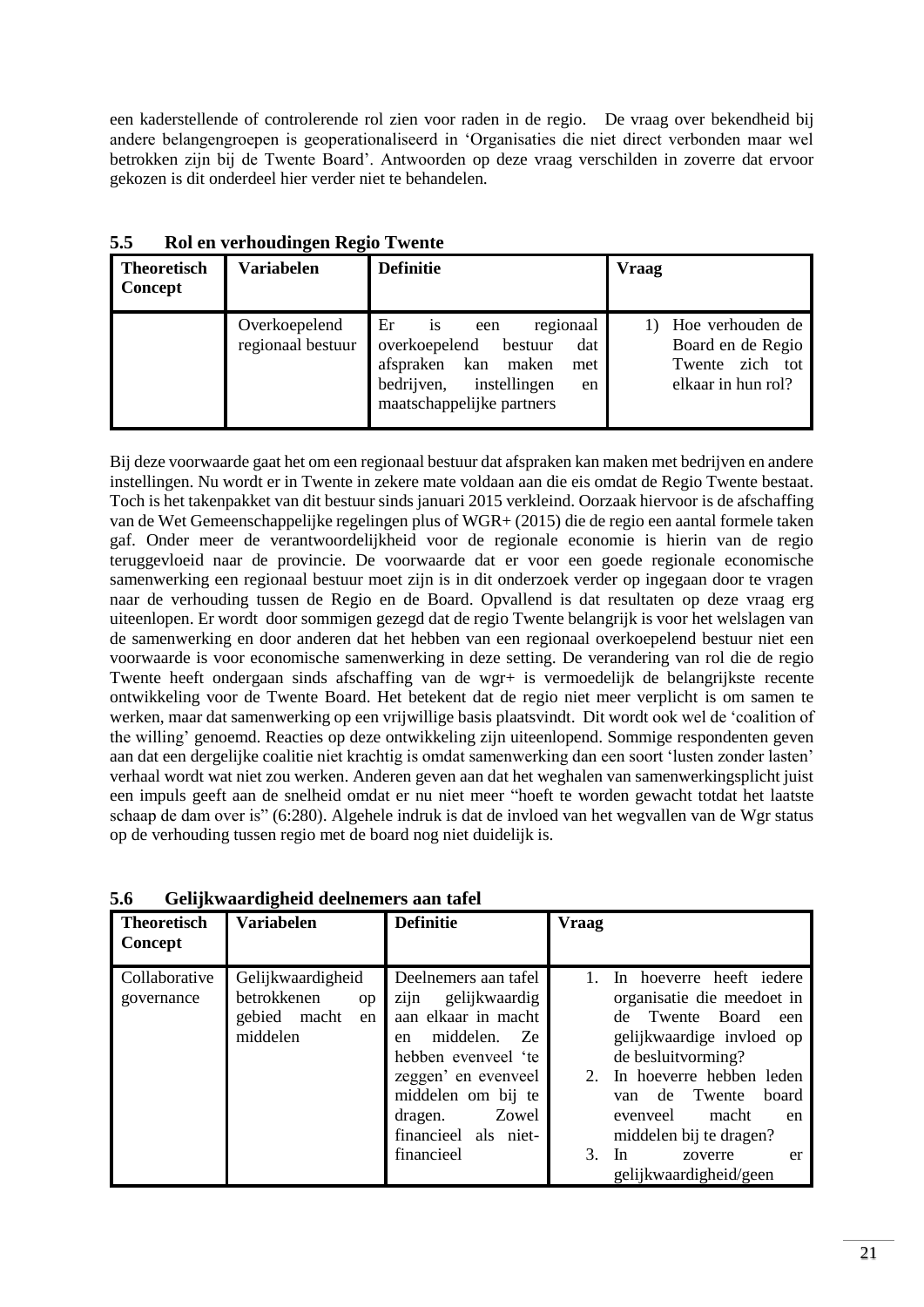|  | gelijkwaardigheid is, wat<br>denkt u dat verklaringen<br>hiervoor zijn? |
|--|-------------------------------------------------------------------------|
|  |                                                                         |

De gelijkwaardigheid van de personen aan tafel in de Twente Board wordt gezien en bevestigd. "Iedereen krijgt de kans om z'n verhaal te doen en daar wordt ook naar geluisterd"(2:374). In bijeenkomsten heerst er gelijkwaardigheid in de board. Dit komt ook omdat leden van de board vaak een bepaalde staat van dienst, achterban en persoonlijkheid hebben die word erkend. (4:508) Kijken we echter naar de gelijkwaardigheid van bijdrage in de board zien we dat deze een stuk minder aanwezig is. Als we het hebben over macht en middelen en invloed brengen de Provincie en de regio Twente verreweg de meeste middelen in, zowel financieel als met mankracht. Daarnaast hebben de onderwijsinstellingen vaak ook financieel middelen en een uitvoeringsorganisatie achter de hand om in te zetten waar nodig. De bedrijfsorganisaties die participeren in de board hebben dit duidelijk minder. Dit heeft mede te maken met de structuur van deze organisaties en hun achterban. De organisaties hebben een andere structuur waardoor de slagkracht en de uitvoeringskracht van de ondernemers beperkt is. Hoewel er dus weinig twijfel is over de gelijkwaardigheid van personen in de board zijn er wel duidelijke verschillen te zien in de inzet en financiële middelen die bijgedragen (kunnen) worden vanuit iedere organisatie op zich. Het wordt algemeen als wens gezien de inzet gelijkmatiger te laten zijn.

In dit licht wordt er gemeend dat "het te weinig commitment willen afgeven aan de gezamenlijkheid" (2:410) een grote rol speelt in de verschillen van financiële en niet-financiële bijdrage. Suggestie is dat dit gebrek aan commitment cultureel is bepaald door het credo: 'Kiek'n wa't wordt': het Twentse equivalent van de kat uit de boom kijken. Er wordt in de interviews erkend dat bedrijven in Twente niet voldoende georganiseerd zijn (3:501), waardoor het ook lastiger is een gezamenlijke inzet te doen in de board ten behoeve van de regio. Er zou een afwachtende houding zijn waarin wordt gekeken naar de overheid als enige investeerder in de regionale economie (2:216). Om de gelijkwaardigheid te vergroten zouden bedrijven meer bij moeten dragen maar de invulling van de bijdrage blijkt een lastig punt. In dit licht wordt genoemd "Als je snelheid van handelen wilt moet de overheid financieren". (3:480) Voor wat betreft de verhoudingen onderling geven alle respondenten aan dat er in de board evenveel invloed op de besluitvorming is. Er is echter sprake van een scheve verhouding op niveau van de deelnemende organisaties. Er is dus in zoverre sprake van gelijkwaardigheid in macht en middelen dat deelnemende personen namens hun organisatie allemaal vergelijkbare inbreng hebben maar als het op middelen aankomt spelen de provincie en de regio een grotere rol dan de andere partijen en hebben de deelnemende bedrijfsorganisaties de minste middelen, zowel financieel als niet-financieel.

| <b>Theoretisch</b><br>Concept | variabelen                                                          | definitie                                                                                                                                                                                         | <b>Vraag</b>                                                                                                                                                                                  |
|-------------------------------|---------------------------------------------------------------------|---------------------------------------------------------------------------------------------------------------------------------------------------------------------------------------------------|-----------------------------------------------------------------------------------------------------------------------------------------------------------------------------------------------|
| Collaborative<br>governance   | Noodzaak om deel te<br>het<br>nemen<br>aan<br>besluitvormingsproces | Er heerst gevoel van<br>wederzijdse<br>afhankelijkheid $\rightarrow$ In<br>de board kunnen we<br>niet zonder elkaar. en<br>solidariteit. $\rightarrow$ In de<br>board komen we voor<br>elkaar op. | In hoeverre denkt u<br>dat deelnemers van de<br>Twente Board zich<br>wederzijdse<br>afhankelijk van elkaar<br>voelen? In hoeverre<br>boardleden<br>Kunnen<br>elkaar<br>zonder<br>samenwerken? |

<span id="page-22-0"></span>**5.7 Wederzijdse afhankelijkheid & Solidariteit**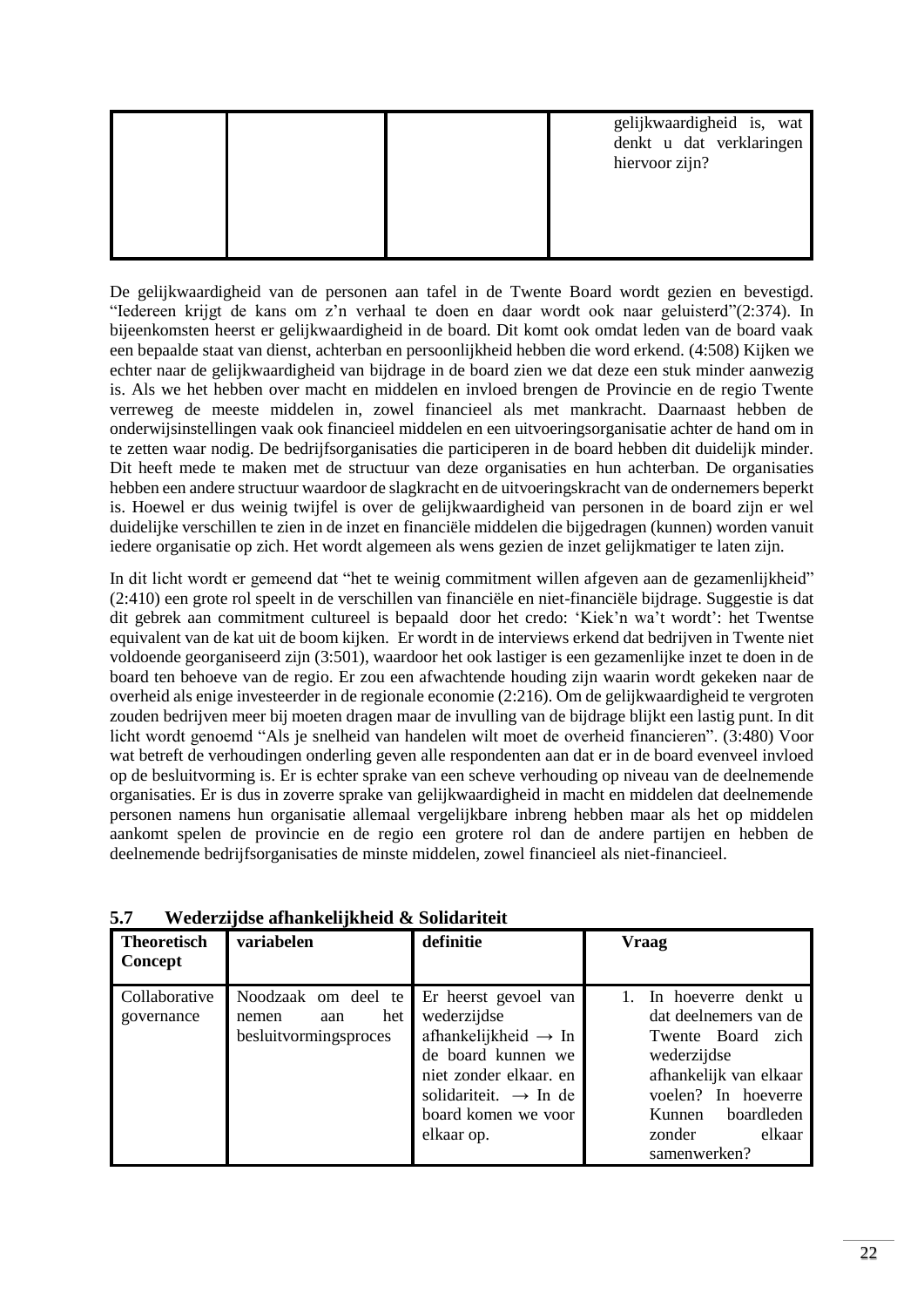|  | 2. | zijn<br>hoeverre<br>- In<br>deelnemers solidair<br>met elkaar? Komen ze<br>voor elkaars belangen |
|--|----|--------------------------------------------------------------------------------------------------|
|  |    | op?                                                                                              |

In dit onderdeel is gevraagd hoeverre er gevoelens van wederzijdse afhankelijkheid en solidariteit aanwezig zijn binnen de Twente board in het kader van de noodzaak om deel te nemen. De meeste respondenten geven aan dat deze gevoelens in enige mate aanwezig en groeiende zijn, maar dat er op dit vlak nog wel ruimte voor verbetering is. Een groeiende sense of urgency en hechtheid van netwerken in Twente komen terug als zaken die de wederzijdse afhankelijkheid en solidariteit beïnvloeden; "Ze komen nu meer dan eerst voor elkaar belangen op, maar het kan beter" (2:460) "Er is het besef ontstaan van ja als we het nu niet doen dan missen we de boot" (1:445) en; "Boardleden komen elkaar op andere momenten tegen dat ze elkaar nodig hebben" (6:356). Ook zijn er gedurende het bestaan van de board enkele wisselingen van posities geweest waardoor "Je een andere dynamiek krijgt" (2:437). Toch zou het zwaartepunt in de verantwoordingskosten meer bij de overheden liggen waar dat bij de andere partijen niet zo is. (1:348).

Dat er nog ruimte is voor verbetering wordt ook genoemd; "Het gemeenschappelijke belang prevaleert nog niet boven het eigenbelang" (7:493).. Toch is de "teamgeest zich wel aan het ontwikkelen" (4:564). Hieruit kunnen we afleiden dat men een stijgende lijn ziet in de voorwaarde van wederzijdse afhankelijkheid en solidariteit. Ook volgt uit de interviews dat een zekere mate van collegialiteit en loyaliteit naar elkaar bestaat. (6:422)(4:614).

| <b>Theoretisch</b>          | variabelen                                    | definitie                                                                                                                                                                                                                                 | <b>Vragen</b>                                                                                                                                                                                                                                                                                                                                                                                                                                                                                                                                                                                                         |
|-----------------------------|-----------------------------------------------|-------------------------------------------------------------------------------------------------------------------------------------------------------------------------------------------------------------------------------------------|-----------------------------------------------------------------------------------------------------------------------------------------------------------------------------------------------------------------------------------------------------------------------------------------------------------------------------------------------------------------------------------------------------------------------------------------------------------------------------------------------------------------------------------------------------------------------------------------------------------------------|
| Concept                     |                                               |                                                                                                                                                                                                                                           |                                                                                                                                                                                                                                                                                                                                                                                                                                                                                                                                                                                                                       |
| Collaborative<br>governance | Ervaringen met<br>samenwerking<br>of conflict | Deelnemers<br>hebben<br>wellicht<br>eerder<br>samengewerkt:<br>Dit kan een succesvolle of<br>een minder succesvolle<br>samenwerking<br>zijn<br>geweest<br>en<br>dat<br>kan<br>invloed hebben<br>op de<br>samenwerking<br>binnen<br>board. | hoeverre<br>hebben<br>1.<br>In<br>deelnemers<br>de<br>van<br>Twente Board al eerder<br>buiten de Board met<br>elkaar samengewerkt?<br>eerder<br>(Als)<br>er<br>2.<br>is<br>samengewerkt) Hoe zou<br>die<br>samenwerking<br><b>u</b><br>kwalificeren?<br>Zijn er, voor zover u weet<br>3.<br>deelnemers die buiten de<br>board, bijvoorbeeld in<br>hun<br>vorige<br>samenwerking,<br>conflicten hebben gehad?<br>4. Zijn er deelnemers die in<br>de board samenwerking<br>conflicten hebben gekend<br>of kennen?<br>Zo ja, in hoeverre heeft<br>5.<br>invloed<br>dit<br>de<br>op<br>de<br>samenwerking<br>in<br>Board? |

## <span id="page-23-0"></span>**5.8 Eerdere samenwerking**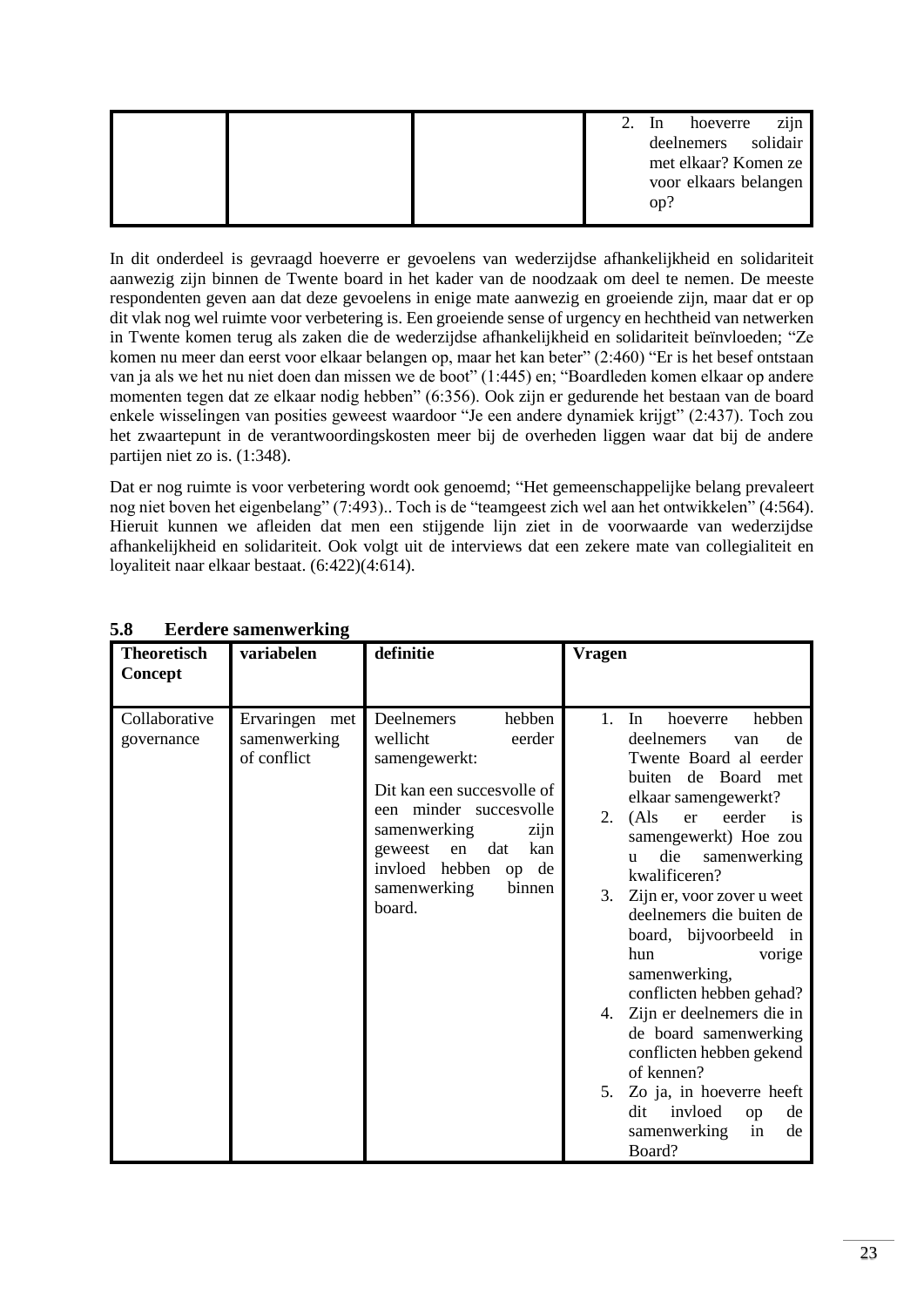|  |  | 6. In hoeverre is er een vaste |        |
|--|--|--------------------------------|--------|
|  |  | manier waarop eventuele        |        |
|  |  | conflicten                     | worden |
|  |  | opgelost binnen                | de     |
|  |  | Twente Board?                  |        |

Het onderdeel over (eerdere) samenwerking richt zich op de eventuele conflicten die er zijn voorgevallen en op een kwalificatie van samenwerkingsvormen die er al vóór de board waren. Met de netwerkdichtheid zoals die in Twente wordt ervaren is de kans ook aanwezig dat deelnemers van de Twente Board elkaar al uit eerder of gelijktijdig opererende gremia of organisaties kennen; De geschiedenis van de Twente Board en vergelijkbare samenwerkingsconstructies gaat terug tot rond het jaar 2009. Er zijn echter sindsdien, en zeker de afgelopen twee jaar veel wisselingen geweest in de samenstelling. Zo zijn in relatief hoog tempo de voorzitter van de board, de voorzitter van de Regio en de voorzitter van het CvB Universiteit Twente gewisseld. De meeste leden nemen pas sinds enkele jaren plaats en kennen elkaar nauwelijks of niet uit eerdere gremia waardoor oud zeer ook moeilijk weer naar boven kan komen. Men heeft eensgezind in de indruk dat er nu geen conflicten spelen. Als redenen voor het ontbreken van conflicten wordt naast het ontbreken van oud zeer ook genoemd dat conflicten worden gemeden. "niet op de man maar op de bal" (6:416). Los van de collegialiteit die min of meer aanwezig is word er ook gesuggereerd dat de board misschien iets te conflict mijdend is. Men zou elkaar minder kritisch bejegenen als er sprake is van een persoonlijke band (7:260). Er is geen vaste manier waarop eventuele conflicten worden opgelost maar in het geval dat zich dit voordoet wordt de voorzitter gezien als de aangewezen persoon die dit oplost (1:433), (4:681).

| <b>Theoretisch</b><br><b>Concept</b> | variabelen                                                 | definitie                                                                                              | <b>Vragen</b>                                                                                                |
|--------------------------------------|------------------------------------------------------------|--------------------------------------------------------------------------------------------------------|--------------------------------------------------------------------------------------------------------------|
| Collaborative<br>governance          | Bemiddelend<br>en/of<br>sturend<br>leiderschap<br>aanwezig | <b>Inhoud</b><br>en<br>vorm<br>van<br>voorzitterschap:<br>Meer<br>of<br>sturend<br>meer<br>bemiddelend | hoeverre hebben de<br>In<br>inhoud<br>van<br>en<br>vorm<br>voorzitterschap<br>invloed<br>op de samenwerking? |

<span id="page-24-0"></span>**5.9 Ondersteunend leiderschap board** 

Respondenten zijn gevraagd naar de vorm en inhoud van het leiderschap van de board. In het algemeen is men er tevreden mee dat iemand uit het bedrijfsleven het voorzitterschap op zich neemt (2:539). Dat iemand met die afkomst is gezocht komt voort uit het idee dat "anders de bedrijven het een politiek praatclubje vinden en niet mee gaan doen" (2:539-547). Het lijkt erop dat de voorzittersrol binnen de Twente board meer een bemiddelende dan een krachtige is. In hoeverre de invulling van het voorzitterschap sturend kan of moet zijn verschilt men erg van mening. Voor wat betreft de rol naar buiten wordt soms een vergelijking met de regio Brainport Eindhoven getrokken. Daar treedt de burgemeester van de grootste stad op ook als boegbeeld van de regio terwijl deze rollen in Twente zijn verdeeld. Als vergelijking: in de regio Eindhoven is de burgemeester van Eindhoven ook voorzitter van de Board. Het lijkt erop dat in Twente een dergelijk leiderschap zoals in Eindhoven niet van de grond komt omdat er geen "natuurlijke positie is" en mocht die er zijn "men het elkaar niet gunt". (1:453) Reden hiervoor zou kunnen zijn dat andere grote steden huiverig zijn voor een verlies aan invloed. Hiernaast bestaat ook het bedrijfsleven in Twente voor meer dan negentig procent uit midden- en kleinbedrijven. Dit impliceert dat er geen grote multinational vergelijkbaar met Philips of ASML is in Twente die een natuurlijke leidende regionale positie heeft. Mocht het wel worden gegund is de vraag of één boegbeeld zou werken: "Zodra de burgemeester van Enschede te veel invloed opeist organiseer je tegenkracht". (1:453-454) De voorzittersrol hoeft dus niet per definitie ook een regionale leidersrol te zijn. Wel wordt aangegeven dat een voorzitter van de board méér zou moeten zijn dan alleen technisch voorzitter. (7:554), (6:446-457) Het gaat in die zin meer om het 'gezicht' dan om de 'leider'.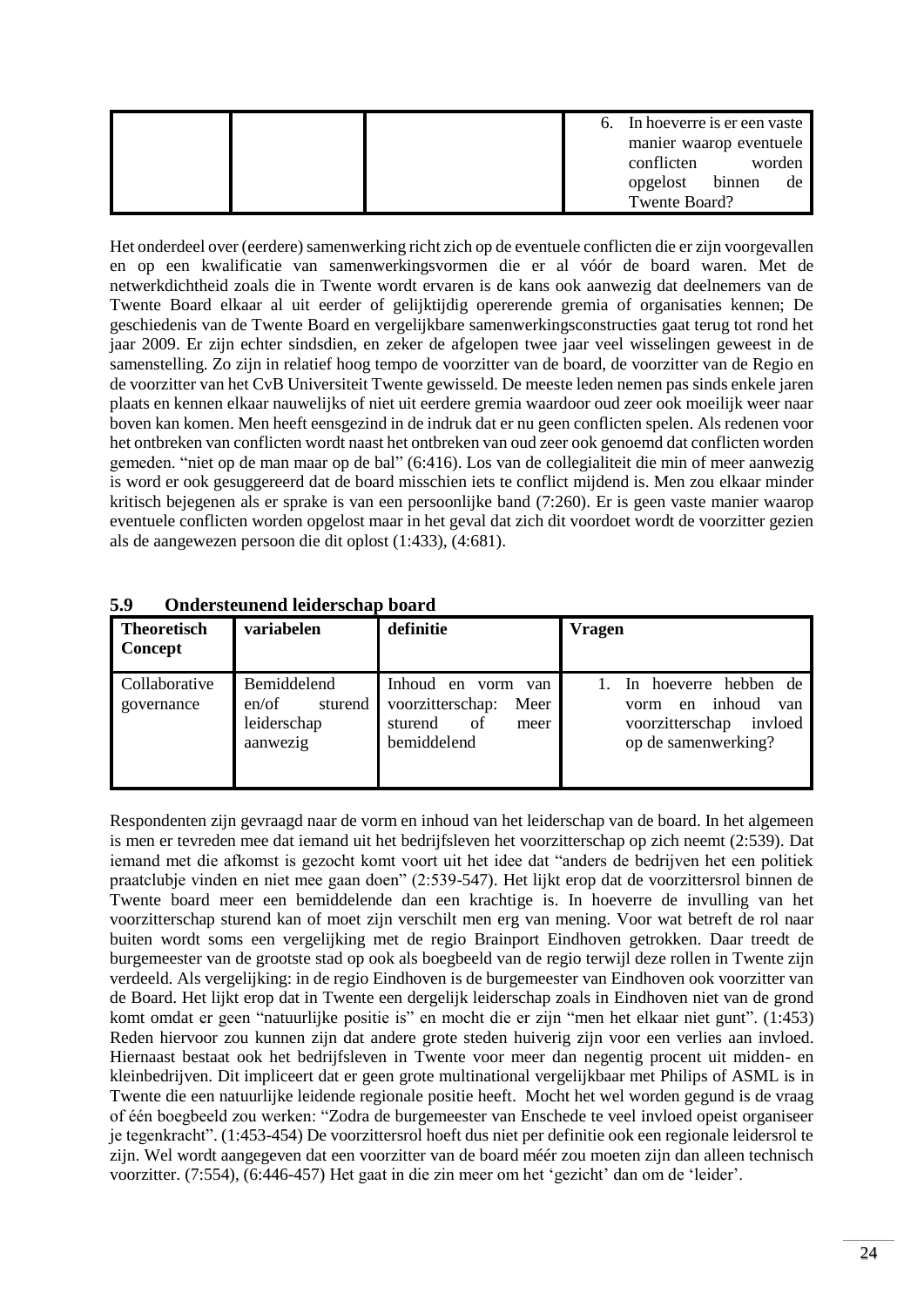| <b>Theoretisch</b><br><b>Concept</b> | variabelen                 | definitie                                                                                              | Vragen                                                                                                                                                                                                                                                                                                                                                                                                                             |
|--------------------------------------|----------------------------|--------------------------------------------------------------------------------------------------------|------------------------------------------------------------------------------------------------------------------------------------------------------------------------------------------------------------------------------------------------------------------------------------------------------------------------------------------------------------------------------------------------------------------------------------|
| Collaborative<br>Governance          | Openheid<br>besluitvorming | Alle belanghebbenden zijn<br>voldoende<br>vertegenwoordigd. Ook de<br>'moeilijkere'<br>belanghebbenden | (Op welke manier worden)<br>leden voor de Twente<br>board voorgedragen?)<br>In hoeverre representeert<br>board<br>alle<br>de<br>belanghebbende<br>bij<br>organisaties<br>economische<br>in<br>samenwerking<br>Twente?<br>hoeverre<br>zijn<br>In<br>er<br>belanghebbende<br>organisaties die niet aan<br>tafel zitten in de board?<br>(als er belanghebbende<br>organisaties niet aan tafel<br>zitten) Wat is de reden<br>daarvoor? |

## <span id="page-25-0"></span>**5.10 Openheid board**

Iedereen wier belang redelijkerwijs wordt beïnvloedt door de bezigheden van de Twente Board, zou de kans moeten hebben om te participeren, ook de 'moeilijkere' deelnemers. Om na te gaan in hoeverre de board alle belanghebbenden invloed hebben en toe kunnen treden tot de board is gevraagd naar de samenstelling van de board. De samenstelling komt voort uit meerdere processen maar vooral de agenda die door Draijer (2014) is gevormd en de daaruit voortkomende aanbevelingen voor de richting waarin de Twentse economie moet worden gestuurd. (4:732-743) In dit kader wordt aangegeven dat er in de board "geen secondanten moeten komen". Ook wordt benadrukt dat iedereen in principe meedoet, maar dat het allemaal wel moet passen in het kader dat gesteld is door de relevante rapporten van Draijer, (2014) & Wientjes, (2014): Deze rapporten concluderen dat dat Twente moet inzetten op HTSM als zijnde de meest 'kansrijke propositie'. Organisaties die voor natuur- en toeristenbelangen opkomen zouden wat dat betreft niet passen in de board omdat hun doelstellingen niet direct worden geassocieerd met de board doelstellingen. Daarnaast is het deelnemen ook gebaat bij 'kruisbestuiving' van functies (5:338-342). Dit impliceert de eis aan deelnemers dat zij zich op meer gebieden en in meer netwerken bewegen dan alleen hun eigen werkgebied Er speelt op dit moment een denkproces omtrent het uitnodigen van meer ondernemers die ook echt baat hebben bij een goede samenwerking in Twente. Sommige respondenten geven aan dat er meer directeuren van bedrijven in de board zouden mogen.

| .                                    | ежного первой п                 |                                                                                 |                                                                                                                               |  |  |
|--------------------------------------|---------------------------------|---------------------------------------------------------------------------------|-------------------------------------------------------------------------------------------------------------------------------|--|--|
| <b>Theoretisch</b><br><b>Concept</b> | variabelen                      | definitie                                                                       | <b>Vragen</b>                                                                                                                 |  |  |
| Collaborative<br>governance          | Exclusiviteit<br>besluitvorming | Er is naast de Twente Board<br>vergelijkbaar<br>geen<br>besluitvormingsplatform | 1. In hoeverre zijn er nu<br>Twente<br>1n<br>organisaties die taken<br>van de Twente board<br>ook zouden kunnen<br>uitvoeren? |  |  |

<span id="page-25-1"></span>**5.11 Exclusiviteit board**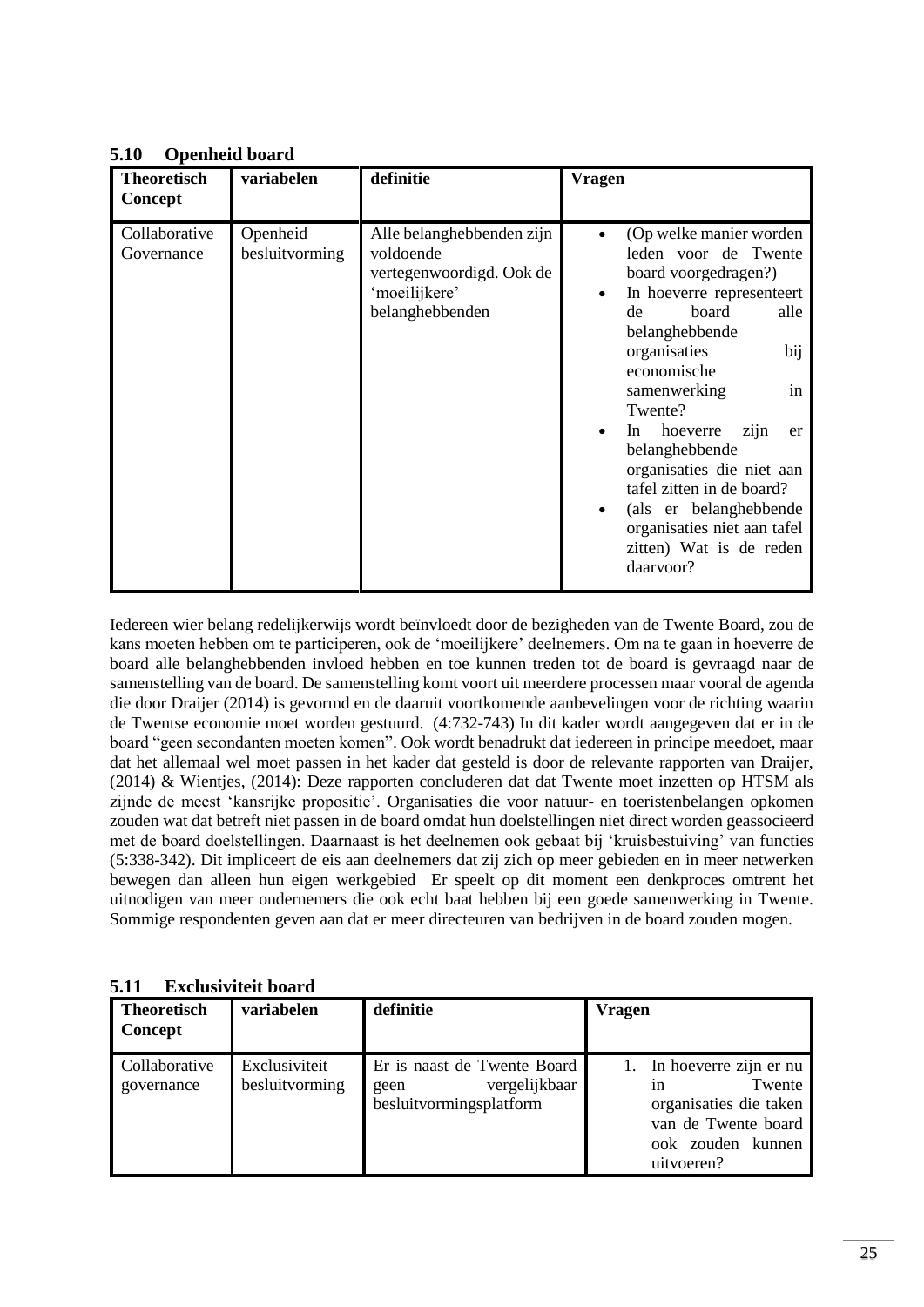|  |  | 2. In hoeverre zijn er<br>organisaties die dit al<br>doen? |
|--|--|------------------------------------------------------------|
|  |  |                                                            |

Hoewel de Twente Board agenderend werkt en niet besluitvormend is de vraag omtrent exclusiviteit toch van belang geacht. Dit met de aanname dat een board meer invloed kan hebben als zij op zichzelf staat en niet overleg hoeft te plegen met een vergelijkbare organisatie. Voorheen waren er zowel een strategic als een industrial board. Deze zijn vanwege efficientieverhoging samengevoegd. In dit kader is gevraagd in hoeverre er in de regio andere organisaties de taken van de Twente Board zouden kunnen uitvoeren en in hoeverre dat op dit moment gebeurt. Het blijkt dat de vorm en inhoud van de Twente board niet lijkt op de vorm en inhoud zoals die door andere organisaties worden belichaamd op dit moment. Wel kunnen onderdelen ervan over worden genomen door andere organisaties. Mocht samenwerking in de board vastlopen dan kunnen zaken buiten de board om geregeld worden. Denk hierbij aan provincie en regio Twente, die een economische agenda kunnen opzetten. In dit geval ontbreken de partners die bij de board wel aan tafel zitten. Het overnemen van bepaalde taken van de board door andere organisaties is een situatie die niet als een wenselijke wordt gezien (2:671-676).

| <b>Theoretisch</b><br>Concept | variabelen                                              | definitie                         |                                                                   | <b>Vragen</b> |                                                                                           |
|-------------------------------|---------------------------------------------------------|-----------------------------------|-------------------------------------------------------------------|---------------|-------------------------------------------------------------------------------------------|
|                               | Vertrouwen,<br>betrokkenheid<br>en<br>uitkomsten proces | Kwaliteit<br>contacten,<br>zonder | persoonlijke<br>vieren<br>successen, samenwerking<br>vrijblijvend |               | worden<br>hoeverre<br>In.<br>tussentijdse<br>successen<br>gevierd binnen Twente<br>Board? |
|                               |                                                         | karakter                          |                                                                   | 2.            | In<br>hoeverre<br>worden<br>deze<br>openbaar<br>successen<br>gemaakt?                     |
|                               |                                                         |                                   |                                                                   | 3.            | In hoeverre zien leden<br>de samenwerking als<br>vrijblijvend?                            |

<span id="page-26-0"></span>**5.12 Vertrouwen, betrokkenheid en uitkomsten proces**

<span id="page-26-1"></span>Voor wat betreft het vieren van successen wordt door de meeste respondenten aangegeven dat er intern in zoverre successen gevierd worden dat men daar min of meer tevreden over is. Waar de nadruk meer op ligt qua verbetering is het communiceren van dat succes naar de buitenwereld. Resultaten die de Twente board bereikt zijn niet altijd direct te correleren met een inzet die door de board wordt gepleegd. In die zin zijn successen moeilijk grijpbaar. Toch wordt meerdere malen benadrukt dat er te weinig inzet is op de 'branding' van de regio en de board. Het gevoel dat er resultaat wordt gemaakt zou beter moeten worden uitgedragen (7:775). Over de vrijblijvendheid zijn de reacties gemengd. Hierin komt een verschil in verantwoording tussen overheids- en bedrijfsinstellingen terug. Er wordt gesuggereerd dat overheden meer moeten verantwoorden als het gaat om economische ontwikkeling in een regio, waardoor overheden meer belang hebben bij samenwerking met structureel karakter dan ondernemersorganisaties.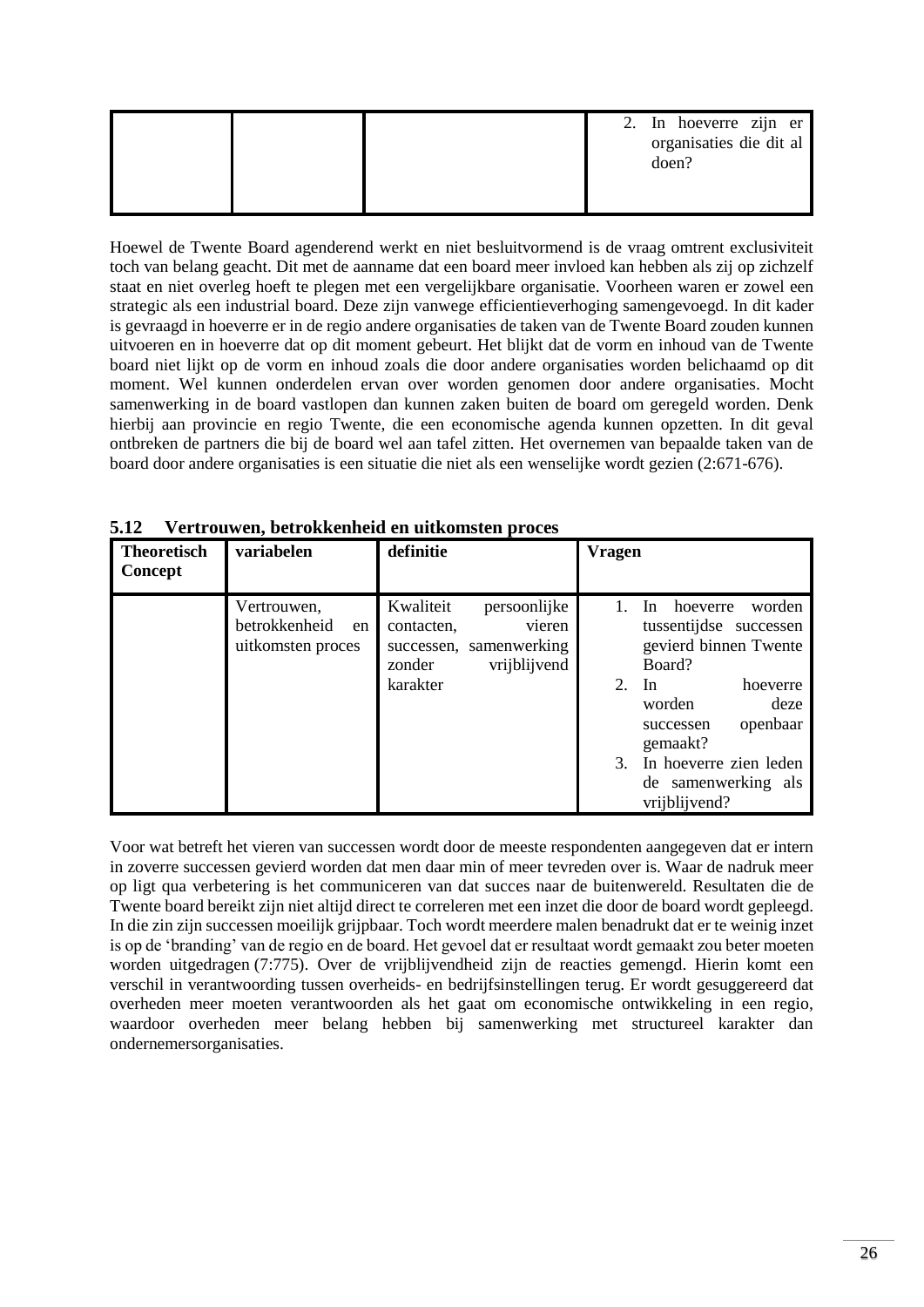| <b>Theoretisch</b><br>Concept                | variabelen                          | definitie                                                                | <b>Vragen</b>                                                                                                                                                                                                                                                              |
|----------------------------------------------|-------------------------------------|--------------------------------------------------------------------------|----------------------------------------------------------------------------------------------------------------------------------------------------------------------------------------------------------------------------------------------------------------------------|
| Institutional<br>collective action<br>Theory | Kosten en baten<br>van samenwerking | Samenwerking kan pas<br>werken als de baten hoger<br>zijn dan de kosten. | In hoeverre denkt u<br>dat Twente Board<br>geld opbrengt?<br>In hoeverre denkt u<br>2.<br>dat de Twente Board<br>geld kost?<br>3.<br>In hoeverre hebben<br>deelnemers<br>alle<br>hetzelfde belang?<br>in hoeverre hebben<br>4.<br>deelnemers<br>tegengestelde<br>belangen? |

**5.13 Kosten financieel en belangentegenstellingen**

Bij deze vragen ligt de kern in de kosten en baten, waarbij de voorwaarden zijn dat baten hoger zijn dan kosten en dat alle deelnemers voor zover mogelijk hetzelfde belang nastreven. Ten eerste blijkt dat bij de kosten en baten de perceptie van deelnemers erg verschilt. Eventuele oorzaak hiervoor ligt in de moeilijkheid absoluut te bepalen hoeveel geld de inzet van de board en alle deelnemers opbrengt. Deze moeilijkheid is terug te zien in de antwoorden op de vragen in hoeverre de board geld opbrengt: Deze fluctueren van: "Het is een praatclub en daar komt geen geld uit" (2:732-735). naar "De Board brengt indirect geld op" (5:802). Ook komt meerdere malen naar voren dat de Twente Board misschien niet expliciet geld opbrengt, maar veel kosten bespaart die anders wél waren gemaakt. Deze 'opbrengsten' zijn lastig eenduidig te expliciteren want de board maakt veel gebruik van reeds bestaande structuren in de regio waarbij de kosten relatief gezien laag liggen maar niet bekend is welk deel van eventuele opbrengsten op conto van (welk deel van) de board kan worden geschreven. De board heeft vijf actielijnen waar op iedere lijn een deel van de leden inzet pleegt. Enkel het secretariaat van drie personen wordt betaald, voor de rest krijgen boardleden geen vergoeding: dat "bespaart in de kosten" (2:759).

Voor wat betreft de voorwaarde dat alle deelnemers hetzelfde belang nastreven is in de gesprekken de focus gelegd op belangen tegenstellingen. Expliciete tegenstellingen komen voornamelijk voor tussen de overheids- en ondernemers instellingen. Voor wat betreft financiering zouden de overheden vinden dat het bedrijfsleven collectief moet bijdragen terwijl ondernemers instellingen dit zouden zien als taak van de overheid. Als eventuele oorzaak kan hierbij kan genoemd worden dat het maatschappelijk belang nu eenmaal niet de 'core business' is van bedrijven en bedrijfsorganisaties en deze taken wel officieel liggen bij de overheid. Verder komen tegenstellingen tussen de veertien gemeenten van de regio Twente aan bod. Aangezien de regio Twente voor een groot deel bepalend is voor de inzet van de Twente Board is het van belang dat de verschillende gemeenten op één lijn zitten. Dit is in de huidige situatie niet het geval in Twente, omdat er verschillen in visie bestaan over de keuzes omtrent financiële bijdrage van gemeenten (5:775-778) (1:760-766).

Toch worden belangentegenstellingen niet gezien als fnuikend. "De fundamentele driver in de board is hetzelfde met een gezonde dosis eigenbelang"(4:910-915) en "Er zijn wel belangen die op een ander niveau zitten, maar die zijn niet tegenstrijdig, per se" (1:756).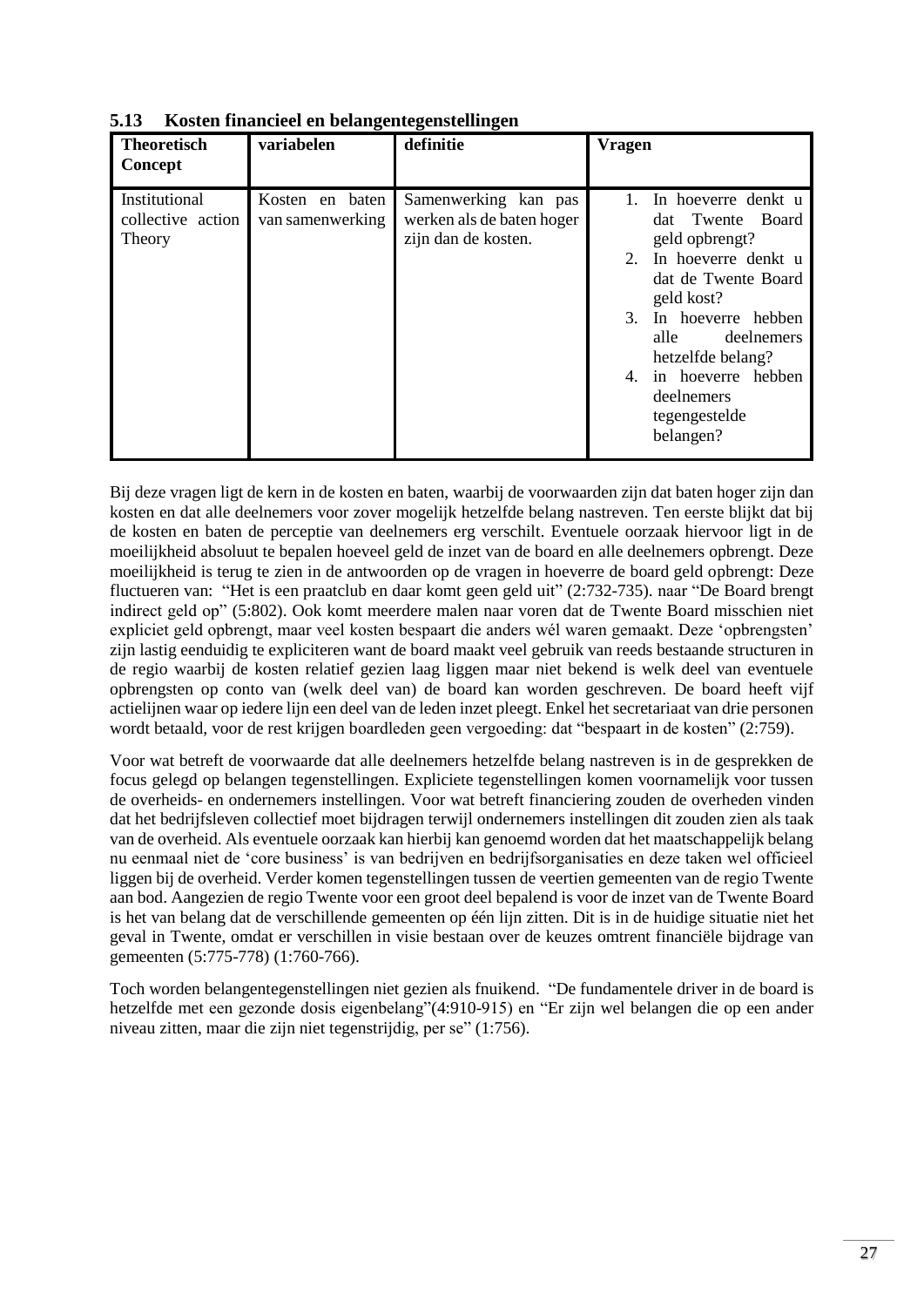## <span id="page-28-0"></span>**5.14 Transactiekosten**

| <b>Theoretisch</b><br>Concept         | variabelen | definitie                                                                                                                                                                                                                                                                                                                                        | <b>Vragen</b>                                                                                                                                                                            |
|---------------------------------------|------------|--------------------------------------------------------------------------------------------------------------------------------------------------------------------------------------------------------------------------------------------------------------------------------------------------------------------------------------------------|------------------------------------------------------------------------------------------------------------------------------------------------------------------------------------------|
| Institutional<br>Collective<br>Action |            | Informatie/collaboratiekosten<br>(Samenkomen, weten)<br>wat<br>er<br>besloten moet worden, waarover het<br>gaat)<br>Onderhandelings-<br>en<br>verdelingskosten<br>(tijd en ruimte voor ieder om<br>standpunt kenbaar te maken en te<br>onderhandelen)<br>Handhavings- en bewakingskosten<br>(Tijd en moeite nodig om afspraken)<br>te handhaven) | Er zijn verschillende<br>andere<br>soorten<br>kosten<br>te<br>bij<br>onderscheiden<br>samenwerking.<br>In hoeverre zijn de<br>genoemde<br>kosten<br>relevant voor<br>de<br>Twente Board? |

Voor wat betreft de verschillende transactiekosten is gevraagd naar de relevantie van iedere soort in de board. Hieruit komt voort dat het zwaartepunt van de transactiekosten ligt bij de handhaving/bewakingskosten. Het is relatief moeilijk om gemaakte afspraken te handhaven. De meeste respondenten geven aan hierin uitdaging te zien. Mogelijke oorzaken zijn ten eerste de frictie die ontstaat bij boardleden tussen de werklast van de board en werklast van reguliere baan. "Als er echt iets moet gebeuren kost dat tijd die ze niet meer kunnen besteden aan hun eigen taak" (2:847) en; "Men doet het erbij" (6:665). Hierbij komt wederom het verschil in uitvoeringskracht tussen overheids- en ondernemersorganisaties boven als factor van belang. Overheidsorganisaties hebben de beschikking over meer uitvoeringskracht dan de ondernemersorganisaties. Verder wordt de hoogte van informatieen collaboratiekosten verschillend ervaren. Vanuit provinciaal oogpunt kunnen collaboratiekosten bijvoorbeeld hoger worden ervaren in verband met het praktische feit dat samenkomsten altijd in Twente plaatsvinden terwijl het provinciehuis in Zwolle staat. Ook zijn er verschillen in werklast voor wat betreft het lezen van stukken en de moeite die het kost om samen te komen.

| <b>Theoretisch</b><br>Concept         | variabelen | definitie | <b>Vragen</b>                                                                                                                              |  |  |
|---------------------------------------|------------|-----------|--------------------------------------------------------------------------------------------------------------------------------------------|--|--|
| Institutional<br>Collective<br>Action |            |           | Zijn er nog andere zaken die volgens u invloed<br>hebben op de samenwerking binnen de Twente<br>Board en die we nog niet hebben besproken? |  |  |

#### <span id="page-28-1"></span>**5.15 Aanvullingen/opmerkingen**

Er wordt opgemerkt dat de verdeeldheid tussen gemeentes erg groot is in Twente. Hierin word ook gezen op cultureel bepaalde verschillen in Twente. Het is dan ook van groot belang om hier eenheid in te kweken. Respondent vijf sluit hierop aan door op te merken dat de hoogte van de investeringen door gemeenten in Twente te laag zijn: "Als je kijkt naar wat voor budget hier is, en als daar al niet eens commitment over is: Dan lijkt het me verstandig om gewoon te kijken wat realistisch is" (5:869-870). Dit komt wederom voort uit een gebrek aan "eenheid en saamhorigheid in Twente". (7:372) "Er wordt nog te veel naar binnengekeken en we zijn onvoldoende in staat om onszelf te verhouden met anderen" (7:858-859). Verder komt naar voren dat de externe profilering van groot belang is voor een effectievere samenwerking. "Het helpt je naar binnen toe als je een positie hebt in Den Haag, Brussel…" Tot slot wordt de invloed van landelijk beleid op de board en de regio aangehaald. "We zeggen nog steeds dat we met de kenniseconomie ons geld willen verdienen, maar vervolgens er alleen maar wordt bezuinigd." (7:868)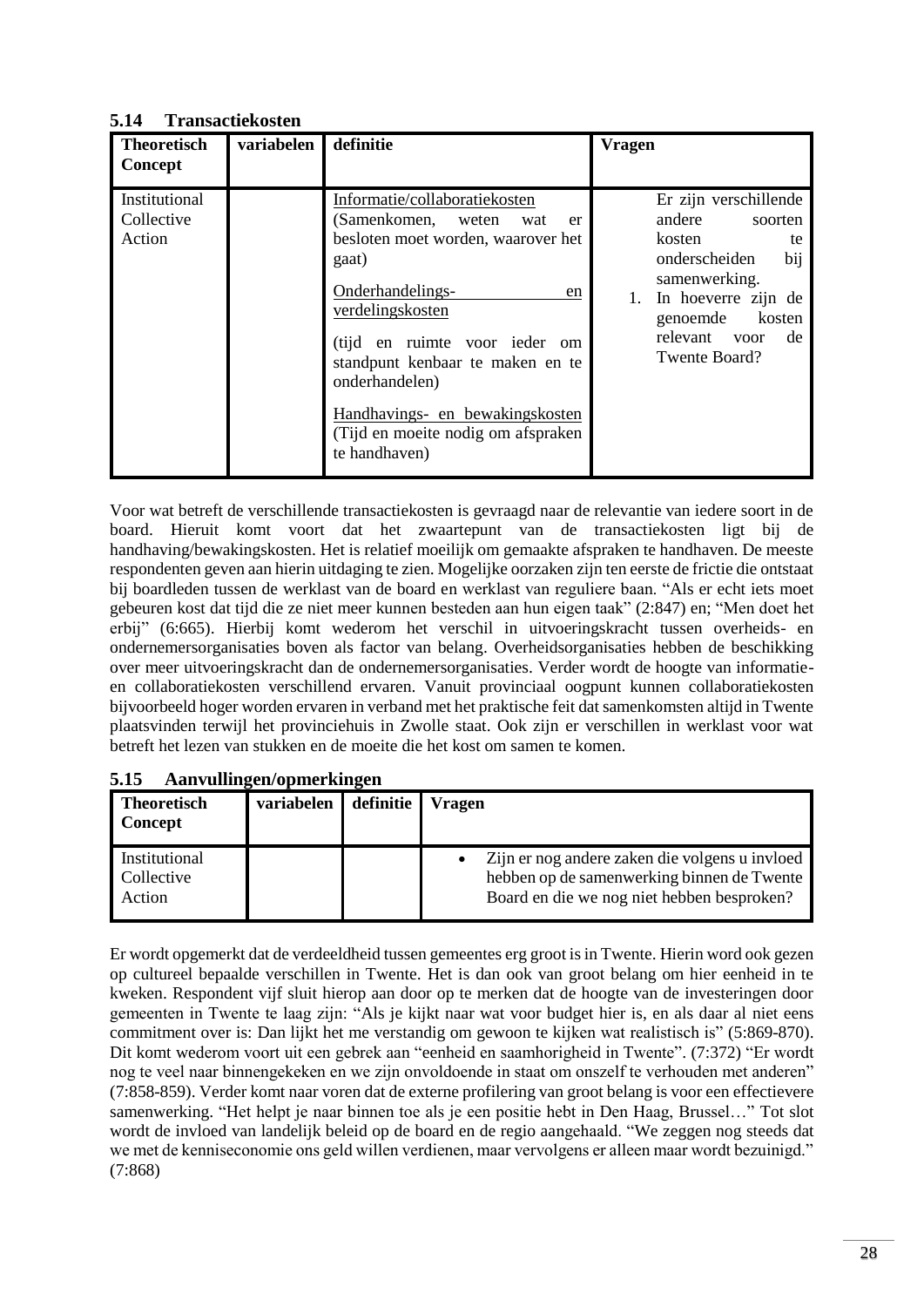# <span id="page-29-0"></span>**6. Conclusies en nabeschouwing**

## **Beperkingen van het onderzoek.**

Ten eerste wordt in dit onderzoek één specifieke situatie in een specifiek tijdsgewricht onderzocht. Het onderzoek heeft daarom enkel indicatieve resultaten voor de Twente board. Daarnaast zijn de resultaten niet vergeleken met een brede poel aan eerder onderzoek. Hoewel de resultaten informatief kunnen zijn voor stakeholders en beleidsmakers in andere Nederlandse regio's, moet worden benadrukt dat regio's en boards in vele opzichten van elkaar verschillen en de resultaten niet direct toegepast kunnen worden op andere situaties zonder aandacht voor deze verschillen. Ten tweede is het mogelijk dat de interviewer vooringenomen was op bepaalde onderwerpen. Alleen de interviewer heeft controle gehad op de manier waarop de vragen zijn gesteld en welke onderwerpen daarin de nadruk hebben gehad. Het is daarom mogelijk dat belangrijke factoren niet zijn meegenomen in het onderzoek en de daaruit voortkomende conclusies en aanbevelingen.

In mei en juni 2016 zijn de interviews zoals gepland ondernomen. Meerdere definities en vragen uit de operationaliseringstabel zijn tussen de interviews aangepast. Zo is de definitie van het onderwerp leiderschap aanpast omdat het lastig bleek respondenten een vraag te stellen waarbij een duidelijk gebied werd afgebakend. In dit onderzoek is in de bijlage de laatste versie van de tabel opgenomen. Ook zijn niet alle respondenten in staat geweest op elke vraag te antwoorden vanwege het feit dat ondersteuners niet dezelfde kennis hebben van de board als de boardleden zelf. Het bleek ten slotte enkele keren een lastige opgave om als interviewer zonder vooringenomenheid de vragen te stellen. Dit werd ook in de hand gewerkt omdat sommige vragen, zoals die over leiderschap, te veel eigen interpretatie in de hand werkten bij de geinterviewden waardoor soms door de interviewer een voorbeeld ter illustratie moest worden gegeven. Aangezien het geven van deze voorbeelden altijd aan eigen visie onderhevig is zal op sommige momenten sturing hebben plaatsgevonden. Bij de vraag over betrokkenheid van 'andere maatschappelijke organisaties' zijn de plaatselijke politiek en media bijvoorbeeld het meest besproken, terwijl andere maatschappelijke organisaties misschien minder aan bod zijn gekomen. Hoewel dit zeker invloed heeft gehad op de resultaten is er tegelijkertijd voor gewaakt door steeds respondenten te vragen naar eigen voorbeelden om hun standpunten te beargumenteren. Hieronder zullen de hoofd- en deelvragen worden beantwoord.

#### **Hoofdvraag: In hoeverre wordt er in de Twente Board voldaan aan voorwaarden voor economische regionale samenwerking?**

#### **Deelvraag I: Welke theorieën die economische samenwerking verklaren zijn van toepassing op de Twente Board?**

De transactiekosten die gepaard gaan bij consensus-georiënteerde besluitvorming vormen de basis van de institutional collective-action theorie van Olson (1965). Deze theorie bouwt voort op de rationele keuze theorie en de transactiekosten theorie waarbij samenwerking mogelijk wordt geacht als de baten hoger zijn dan de kosten. Deze theorie geldt als toepasselijk in zoverre dat de kosten en afwegingen die invloed hebben op de motivatie om deel te nemen aan een samenwerkingsverband ook spelen bij het wel of niet deelnemen aan de Twente board.

De collaborative governance theorie is van toepassing omdat zij zich richt op 'de formele besluitvormingsarrangementen van overheden en andere organisaties die gericht zijn op het bereiken van overeenstemming over beleidsprogramma's en de uitvoering ervan'. Omdat de Twente board geen officiële rechten en plichten heeft laten vastleggen, kan betwijfeld worden in hoeverre zij een 'formeel besluitvormingsarrangement is'. Toch is deze theorie van toepassing geacht in zoverre dat de board overeenstemming probeert te bereiken over beleidsprogramma's en de uitvoering ervan.

De regional regime theorie is van toepassing omdat de belangrijkste aspecten eruit van toepassing zijn op de board: 1) De board is een informeel maar relatief stabiele groep met toegang tot institutionele bronnen die ervoor zorgen dat er een duurzame rol in het maken van beleidsbeslissingen is. Daarnaast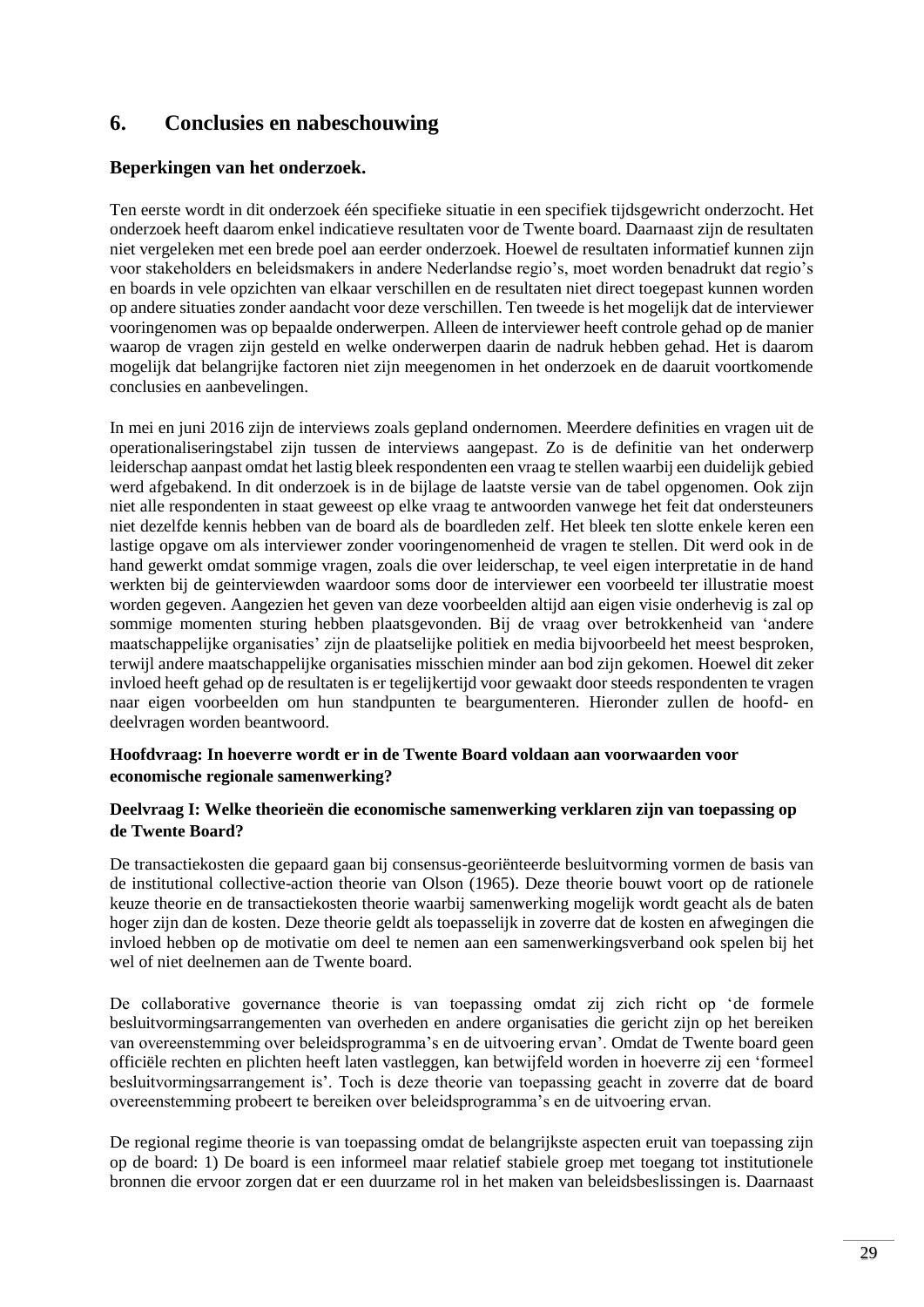is de samenwerking niet alleen gefaciliteerd door formele instituties maar ook door informele netwerken. 2) Ook is de board een voorbeeld van een organisatie die de scheiding tussen publieke en private instellingen probeert te overbruggen. 3) De samenwerking wordt niet gezien als gegeven maar als een doel dat bereikt moet worden. 4) De board is een relatief stabiel arrangement en er komen enkele overheden bij elkaar. 5) Verschillende beleidsagenda's kunnen in de board worden geïdentificeerd. Deze worden beïnvloed door de deelnemers in de coalitie en de bronnen waar zij uit putten. (Stone, 1993).

## **Deelvraag II: Wat zijn volgens deze theorieën voorwaarden voor economische samenwerking?**

Hieronder zijn per theorie de voorwaarden geformuleerd. (zie ook bijlage 1)

#### *Regional Regime Theory*

- **1) Er is een samenwerkingsmodus tussen de leden van het overleg** Er is een gevoel onder deelnemers dat samenwerking noodzakelijk is. Dit komt voort uit een gezamenlijke kans of een gezamenlijk risico
- **2) Er is sprake van sterke regionale maatschappelijke netwerken**  Men komt elkaar ook buiten de TB regelmatig informeel tegen. Netwerken overlappen elkaar.
- **3) Het bedrijfsleven stelt zich op als initiatiefnemer in het overleg.** Bedrijfsleven levert initiatiefnemers, trekkers en verbindende leiders.
- **4) Maatschappelijke betrokkenheid** Politieke partijen, belangengroepen en andere organisaties zijn op enige manier betrokken.
- **5) Er is een regionaal bestuur dat in staat is om afspraken te maken met bedrijven, instellingen en maatschappelijke partners.** De Regio Twente is in staat besluiten te maken en werkt samen of heeft invloed op de Twente Board.

*Collaborative Governance Theory*

- **1) Gelijkwaardigheid betrokkenen op het gebied van macht en middelen**  Verdeling van macht en middelen is gelijk, iedere stem telt even zwaar.
- **2) Noodzaak om deel te nemen aan het besluitvormingsproces** Deelnemers voelen wederzijdse afhankelijkheid, lotsverbondenheid en ze zijn solidair met elkaar. Deelnemers voelen interne en externe druk om mee te doen in de TB.
- **3) Ervaring met samenwerking/conflicten** Deelnemers hebben in het verleden met elkaar geen conflicten gehad en als ze eerder hebben samengewerkt is die samenwerking naar wens verlopen. Als er conflicten optreden in de board worden die op vaste wijze opgelost.
- **4) Ondersteunend leiderschap** Er wordt vorm en inhoud van aan leiderschap gegeven in de board.
- **5) Openheid besluitvorming** Alle belanghebbende instanties zitten om tafel. Ook de 'moeilijkere' typen.
- **6) Exclusiviteit Besluitvorming** Er is naast de Twente Board geen vergelijkbaar besluitvormingsplatform.
- **7) Vieren Successen**  Tussentijdse successen worden gevierd en zowel intern als extern bekendgemaakt.
- **8) Niet-vrijblijvend**

Deelnemers ervaren hun deelname niet als vrijblijvend.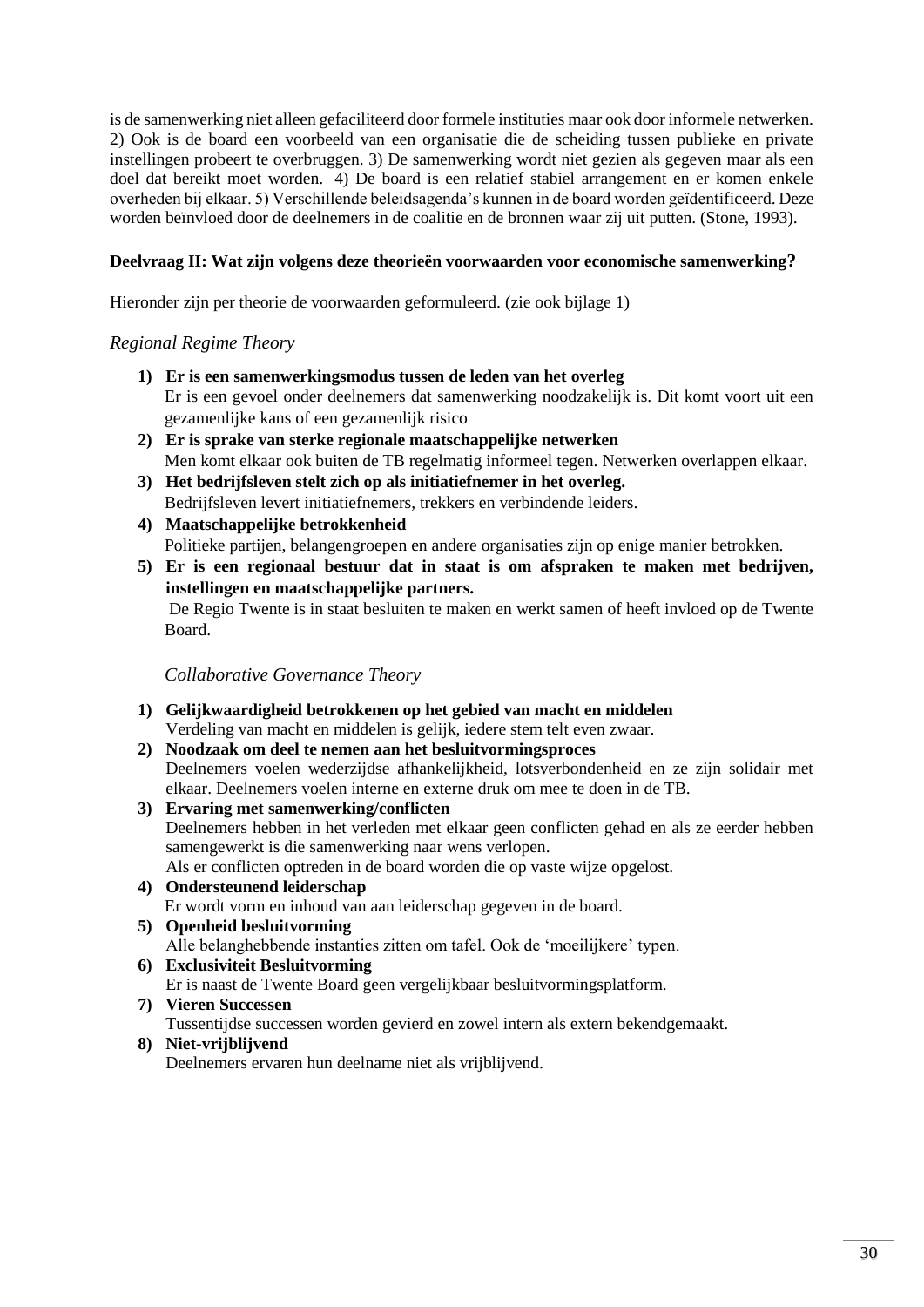#### *Institutional Collective Action Theory*

- **1) Samenwerking levert meer baten dan kosten op** De baten van de samenwerking zijn hoger dan de kosten
- **2) Transactiekosten** Transactiekosten zijn er in zoverre dat samenwerking niet wordt ondermijnd.

#### **Deelvraag III: In hoeverre voldoet de economic board van Twente aan deze voorwaarden?**

Hieronder worden conclusies gedaan. Deze punten vormen ook de kern van de wetenschappelijke- en beleidsaanbevelingen die hierna zullen worden gedaan.

- 1) Er wordt bij de deelnemers in enige mate urgentie gevoeld om samen te werken in de board. Men ziet samenwerking in Twente in zekere mate als noodzakelijk om bepaalde dreigingen het hoofd te bieden en ook om bepaalde kansen te kunnen benutten.
- 2) Er is in zekere mate sprake van een hecht netwerk in de Twente board. Dit wil zeggen dat er in enige mate voldaan wordt aan de voorwaarde dat deelnemers regelmatig informeel samenkomen. Deelnemers geven aan dat deze samenkomsten over het algemeen een positieve invloed hebben op de samenwerking, maar dat te veel samenkomen ook de effectiviteit kan remmen omdat de wederzijdse afhankelijkheid groot is.
- 3) Ondernemers zijn in de Twente Board niet genoeg 'in the lead'. 'Captains of industry' leveren niet in voldoende mate de trekkers, verbinders en inspirerende leiders binnen de Twente Board. Redenen hiervoor zijn uiteenlopend.
- 4) Er heerst binnen de board een zeker gevoel van gelijkwaardigheid, wederzijdse afhankelijkheid en solidariteit.
- 5) Bijdrage aan inzet is niet gelijk verdeeld tussen deelnemende organisatiegroepen. Overheden dragen meer financiële middelen en meer inzet bij dan bedrijfsorganisaties.
- 6) Op dit moment zijn er geen conflicten bekend tussen deelnemers.
- 7) Successen zijn moeilijk meetbaar en de meningen lopen uiteen over in hoeverre (niet-)meetbare successen moeten worden uitgedragen vanuit de board zelf.
- 8) Het is moeilijk duidelijk te maken in hoeverre de Twente board geld kost en opbrengt.
- 9) Handhavings/bewakingskosten zijn de meest relevante transactiekosten op dit moment. Het blijkt lastig afspraken te handhaven.

#### **Deelvraag IV: In hoeverre worden er door respondenten voorwaarden genoemd die niet direct voortkomen uit gebruikte theorie maar wel betrekking hebben op verbetering van regionale economische samenwerking?**

<span id="page-31-0"></span>Zoals ook in het overzicht van Boogers te zien is, speelt regionale homogeniteit in bevolkingssamenstelling en maatschappelijke eenheid een grote rol in succesvol economische samenwerking. Soms expliciet, maar vaker tussen de regels door wijzen respondenten veel op de bestuurlijke cultuur in Twente en de invloed die daarvan uitgaat. "Het is toch vaak KWW: Kiek'n wat wordt", een uitspraak die betekent dat men in Twente nog te veel de kat uit de boom kijkt en dus een afwachtende houding aanneemt. Dit culturele aspect heeft grote invloed en is in dit onderzoek niet expliciet aan bod gekomen, omdat de focus in de theorieën en in de oratie van Boogers op samenwerking in een hele regio is gebaseerd, terwijl in dit onderzoek alleen de Twente board wordt onderzocht. Verder is ook meermaals aangegeven dat de mate waarin er buiten de regio gewerkt wordt aan de bekendheid van de regio in termen van branding en grensoverschrijdende samenwerking, van grote invloed kan zijn op het zelfbeeld en daarmee het ervaren van succes in samenwerken. "Het helpt als je een positie hebt buiten de regio" is een uitspraak die hierop van toepassing is.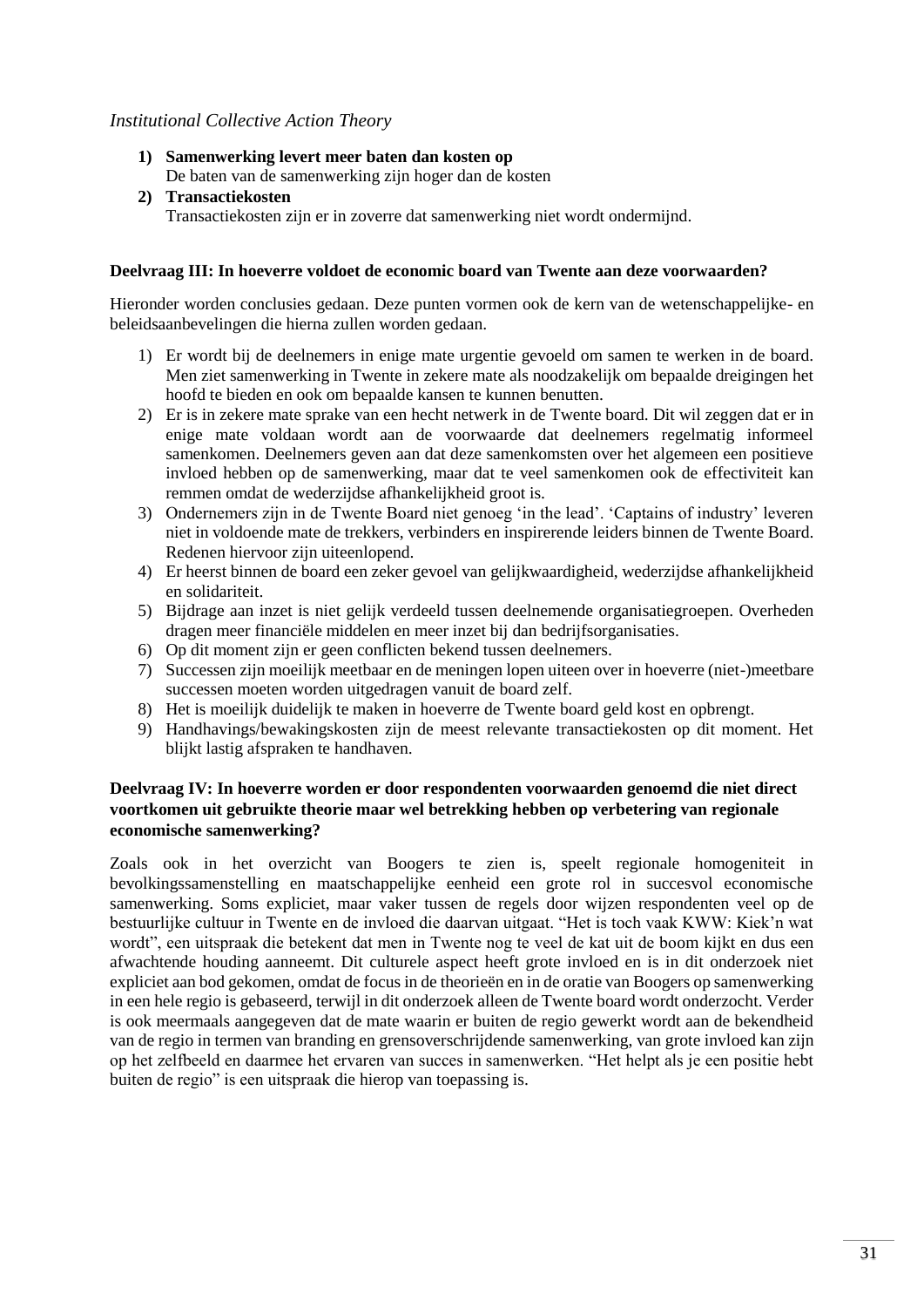# **7. Wetenschappelijke Aanbevelingen**

**1) Het verdient aanbeveling te onderzoeken in hoeverre er commitment is bij Twentse gemeenten om financieel bij te dragen aan de regionale economie. De board kan er baat bij hebben preciezer te weten hoe groot de Twentse sense of urgency is**. Het blijkt uit dit onderzoek dat binnen de board er in enige mate een sense of urgency is om samen te werken. Of deze sense of urgency bij de achterbannen van boardleden ook leeft is onderwerp van twijfel. Zo is het bijvoorbeeld niet duidelijk in hoeverre er commitment is bij de Twentse gemeenten om financieel bij te dragen aan de regionale economie. Het wegvallen van de samenwerkingsplicht die de WGR+ met zich meebracht draagt aan deze overweging bij.

2) **Het verdient aanbeveling om te onderzoeken in hoeverre de belangrijkste Twentse werkgevers willen bijdragen aan de board in de huidige situatie en wat er nodig is alvorens zij een bijdrage leveren.** In de huidige situatie dragen deelnemende organisaties in de board niet op gelijke manier middelen bij aan de board. Het komt naar voren dat bedrijven in Twente financieel niet evenredig bijdragen.

# <span id="page-32-0"></span>**8. Beleidsaanbevelingen**

**1) Het verdient aanbeveling om als board in samenwerking met de regio zorg te dragen voor een solide samenwerkingsbasis in de vorm van een gemeentelijke 'coalition of the willing'. Deze coalitie moet samen een commitment aangaan omtrent structurele financiële bijdrage**. **Zo kan welwillendheid van andere overheden en bedrijfsleven om te financieren worden vergroot.** Er zijn verschillende ontwikkelingen waarop deze aanbeveling is gebaseerd. Ten eerste willen/kunnen verschillende board organisaties niet evenveel bijdragen, terwijl dit een gewenste situatie is voor regionale economische samenwerking. Er zijn meerdere factoren die mogelijk invloed op deze ongelijkheid hebben. 1) Overheden hebben een wettelijke plicht om zorg te dragen voor de economie, bedrijven hebben deze plicht niet en voelen deze minder. 2) Bedrijfsorganisaties die zetelen in de board zijn over het algemeen minder bemiddeld om evenredig bij te dragen dan overheids- en onderwijsorganisaties. 3) Er heerst een sceptische houding bij bedrijven over de effectiviteit van de board omdat het de 'zoveelste netwerkorganisatie is'. 4) Resultaten van de board zijn niet goed te meten waardoor bedrijven er geen toegevoegde waarde inzien om financieel bij te dragen. De verwachting is dat de ongelijkheid kan worden verminderd als overheden een stevig pact sluiten waarmee naar alle stakeholders een duidelijk signaal wordt afgegeven waaruit blijkt dat Twente een coherente regio is. Advies is dan ook om met genoemde overheden een commitment aan te gaan voor structurele financiering. Hiermee krijgt de board vermoedelijk meer 'body' en straalt zij naar buiten een krachtige coalitie uit met een solide basis; Een partner waar je niet omheen kunt.

<span id="page-32-1"></span>**2) Treed als board meer naar buiten toe**. Het verdient aanbeveling de relevante bezigheden van de board en de resultaten die behaald worden vaker en te communiceren naar de buitenwereld. In het kader van maatschappelijke betrokkenheid (betrekken politiek en media) maar ook in het kader van branding. Door succes explicieter uit te stralen is de verwachting dat meer relevante groepen beseffen wat de board en de regio te bieden hebben en een bijdrage kunnen doen in het verbeteren van de economische situatie.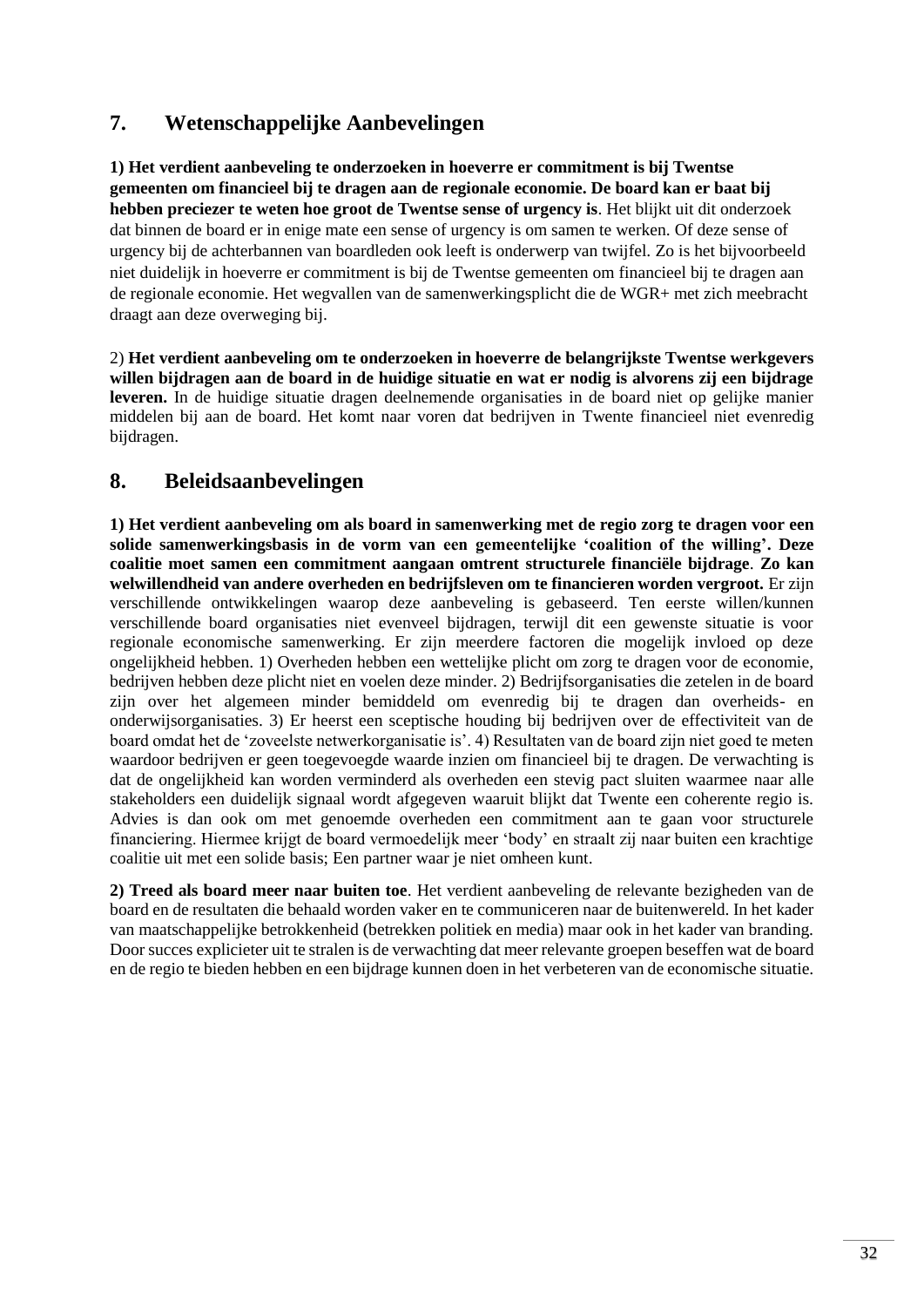## **9. REFERENTIES**

Ansell, C., & Gash, A. (2007). Collaborative governance in theory and practice. Journal of public administration research and theory, 18(4), 543-571.

Afstudeerconcultant: Verschillen, voordelen en nadelen inductief versus deductief odnerzoek. Verkregen op 29-08-2016 van <http://deafstudeerconsultant.nl/deductie-vs-inductie-alles-wat-jemoet-weten-hierover/>

Boogers, M.J.G.J.A (2013). Het Raadsel van de Regio: waarom regionale samenwerking soms resultaat oplevert. Verkregen op 02- 05- 2016 van << https://www.utwente.nl/bms/pa/staff/boogers/publications/7020%20Oratieboekje%20Boogers %20LR.pdf>>

Draijer, W. Buijink, C. Roosegaarde, D. (2014). Versterken economische kracht van Twente, versnellen en handelen – Twente 2.0. Verkregen op 16-02-2016 van << http://www.regiotwente.nl/images/website/algemene\_informatie/nieuws/PDF/2014.06.11\_Versterken economische\_kracht\_van\_Twente\_def.pdf>>

Wientjes, B. De Vries, L. Blank, H. Van Vught, F. Wiggers, R. (2014) Adviesrapport Technology Base Twente. Verkregen op 11-04-2016 van <<http://www.bvr.nl/images/nieuws/CVW20141030%20Rapport%20Technology%20Base%20Twent e%20LR.pdf>>

Doelen Twente Board; Verkregen 06-08-2016 van <http://www.twenteboard.nl/twenteboard/doelen/>

Dowding, K. (2001). Explaining urban regimes. International Journal of Urban and Regional Research 25(1), 7-19. Verkregen op 10-03-2016 van << http://onlinelibrary.wiley.com/doi/10.1111/1468- 2427.00294/epdf>>

Etzkowitz, H., & Leydesdorff, L. A. (1997). Universities and the global knowledge economy: a triple helix of university-industry-government relations.

Feiock, R.C (2013). The Institutional Collective Action Framework, The policy study Journal. Vol 41, no.3, p 407 Verkregen op 10-03-2016 van <<http://onlinelibrary.wiley.com/doi/10.1111/psj.12023/epdf>>

Flick, U. (2012) An Introduction to qualitative research, p 171

Hospers, G.J. (2015). Vier typeringen van Twente – Essay voor de Twente Index. Verkregen op 23-08- 2016 van: << http://www.twenteindex.nl/images/special/Vier\_typeringen\_van\_Twente.pdf>>

Kennispunt Twente (2015). Agenda van Twente – meerwaarde en draagvlak bij Twentse Gemeenten: een evaluatie-onderzoek. Enschede: Bakker, W. De Jong, I. Svenson, J. Schroeten, M.

Korsten, A. (2012). De Urban Regime Theory van Stone. Verkregen op 4-02-2016 van <<http://www.arnokorsten.nl/PDF/Bestuurskunde/De%20urban%20regime%20theorie.pdf >>

Mossberger, K., & Stoker, G. (2001). The evolution of urban regime theory the challenge of conceptualization. Urban affairs review, 36(6), 810-835.Verkregen op 14-02-2016 van << http://uar.sagepub.com/content/36/6/810.full.pdf>>

Ministerie van Economische Zaken (2014). *Samenwerkingsagenda EZ, provincies/IPO en MKB/Topsectorenn: Een gezamenlijke aanpak in MKB innovatieondersteuning*. p.2.

van Ostaaijen, J. (2010). Aversion and Accommodation: Political Change and Urban Regime Analysis in Dutch Local Government: Rotterdam 1998-2008. Eburon.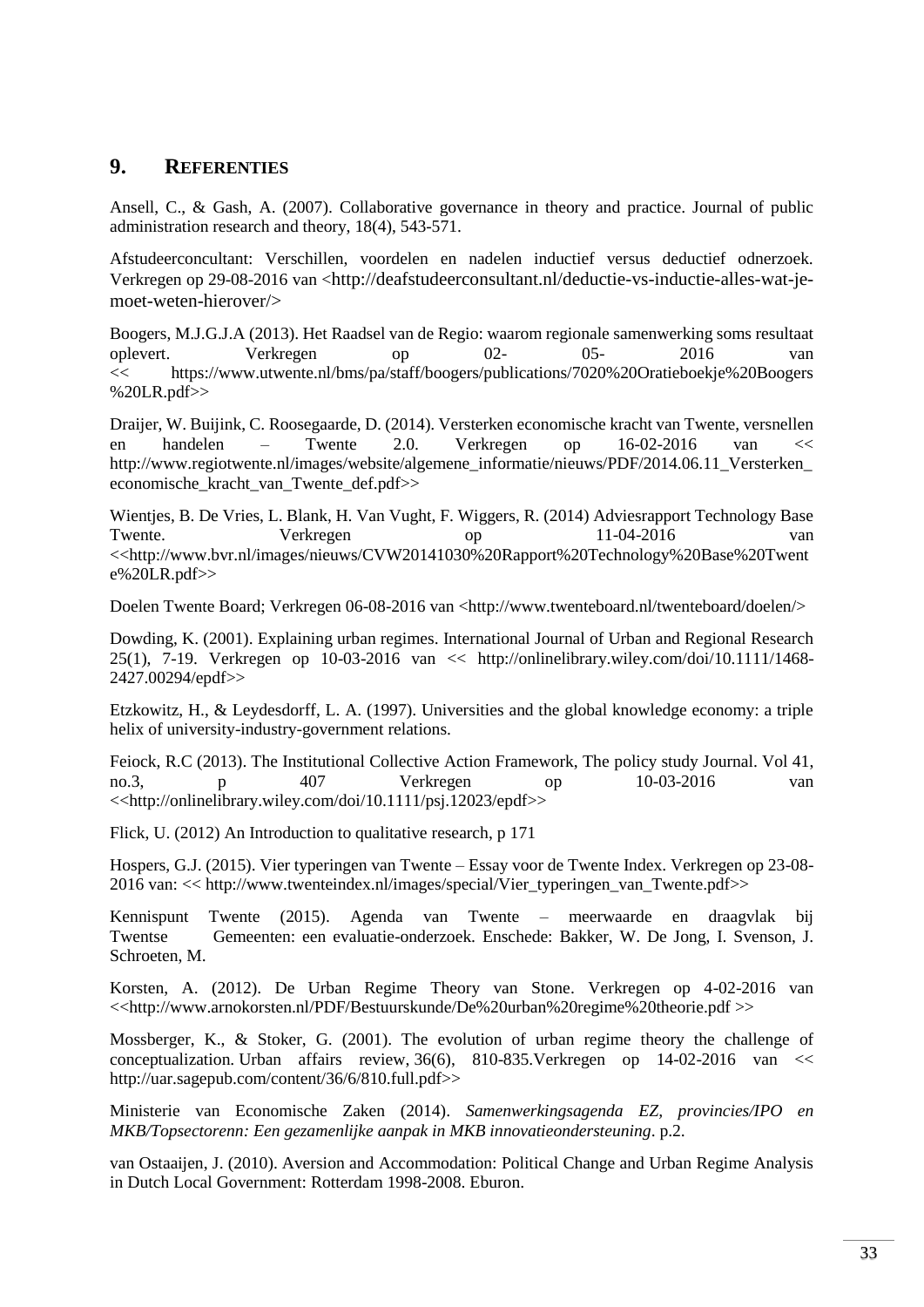Paasi, A. (1986), The institutionalization of regions: Theory and comparative case studies, Joenssuu: Joensuun Yliopisto.

Parsons, T., & Shils, E. A., & Smelser, (1951). Values, motives, and systems of action - Toward a general theory of action, 33, 247-275.

Position paper Twente Board; verkregen 18-08-2016 van << http://regiotwente.nl/images/website/bestuur/regioraad/vergaderingen/2014/12- 11/6\_Bijlage\_5\_Position\_Paper\_Twente\_Board\_inclusief\_stand\_van\_zaken.pdf>>

Ranga, M. and H. Etzkowitz (2013), Triple Helix Systems: An Analytical Framework for Innovation Policy and Practice in the Knowledge Society, Industry and Higher Education 27 (4), 237-262. Verkregen op 14-02-2016 van <<http://www.ingentaconnect.com/content/ip/ihe/2013/00000027/00000004/art00002>>

Sartori, G (1991) Comparing & Miscomparing. Journal of Theoretical Politics. 1991 3, 243-257. Verkregen op 05-02-2016 van <<http://www.scribd.com/doc/129431587/Sartori-1991-Comparing-and-Miscomparing#scribd>>

Stoker, G. and Mossberger, K. 1994. Urban regime theory in comparative perspective. Environment and Planning C: Government and Policy 12: 195-212.

Stone, C (1989) Regime Politics: Governing Atlanta, 1946-1989, Lawrence, University Press of Kansas

Stone, C. (1993). Urban regimes and the capacity to govern: A political economy approach. Journal of urban affairs, 15(1), 1-28.

Tops, P. (2004). Regime-theorie en Rotterdam. De relevantie van regimetheorie voor de analyse van ontwikkelingen in een grote Nederlandse stad – een eerste verkenning. Verkregen op 02-02-2016 van <<http://docplayer.nl/7644971-Regime-theorie-en-rotterdam-de-relevantie-van-regimetheorie-voorde-analyse-van-ontwikkelingen-in-een-grote-nederlandse-stad-een-eerste-verkenning.html>>

Twenteindex (2015); Cijfers omtrent economische groei Twente t.o.v. Nederland. Verkregen 23-08- 2016 van << http://www.twenteindex.nl/home/16-productiviteit-en-inkomen/113-economischegroei>>

Visienota Openbaar Bestuur; Brief van de minister van Binnenlandse zaken en Koninkrijksrelaties 2011. Verkregen op 07-04-

2016 van https://www.eerstekamer.nl/behandeling/20111010/brief\_regering\_visienota\_bestuur

Voor- en nadelen van kwalitatief onderzoek; Verkregen 07-08-2016 van <http://deonderzoekers.nl/kwalitatief-onderzoek/voor-en-nadelen-van-kwalitatief-onderzoek/>

<span id="page-34-0"></span>'Wijzigingswet Wgr plus'. 01-01-2015 Verkregen op 07-04-2016 van <<http://wetten.overheid.nl/BWBR0019114/2006-01-01>>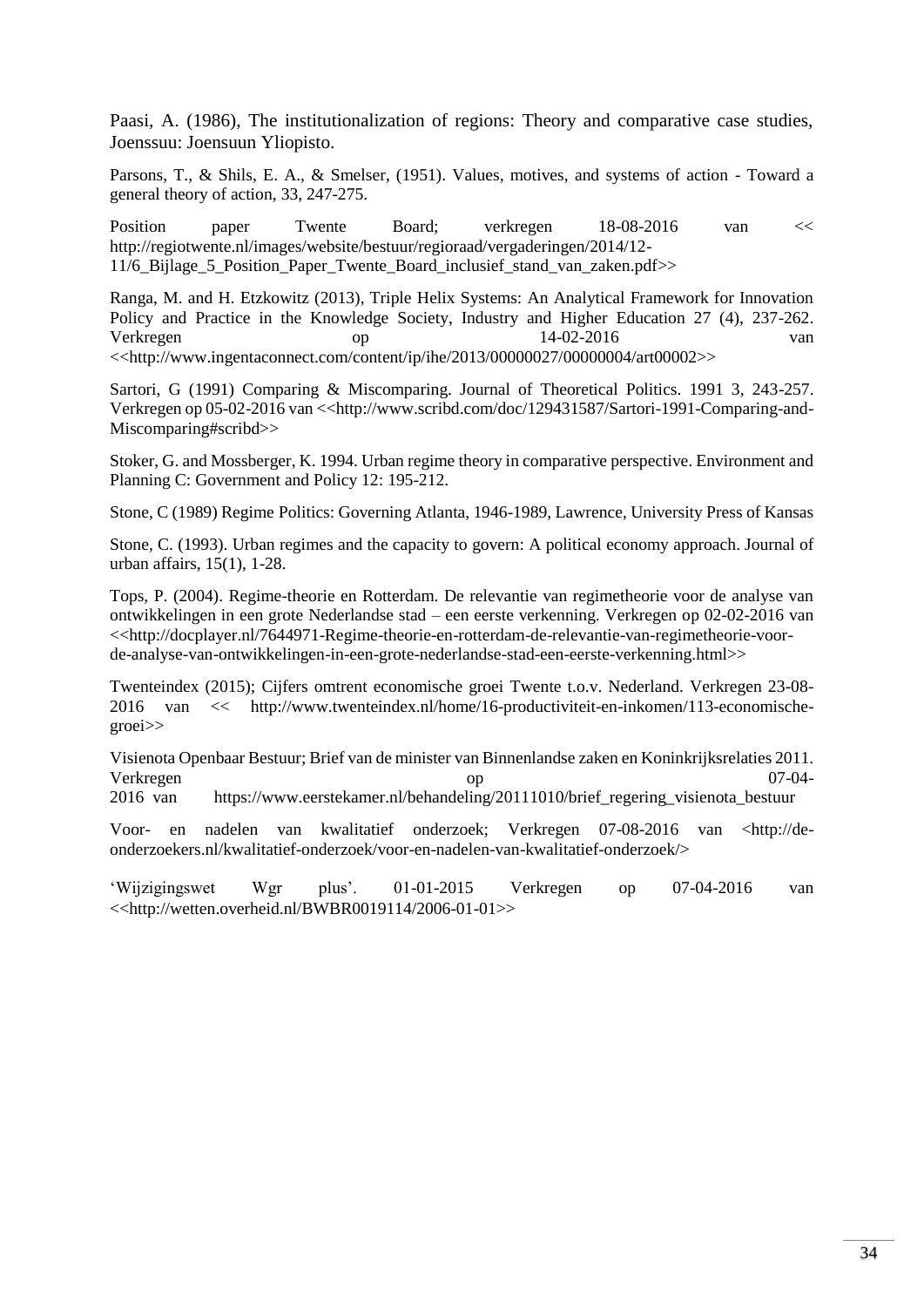# **10. BIJLAGES**

# **1. Operationaliseringstabel**

| <b>Theoretische</b><br>Concepten | Variabelen                                          | <b>Definitie</b>                                                                                                 | <b>Vraag</b>                                                                                                                                                                                                                                                                                                                                                                                                                                     |
|----------------------------------|-----------------------------------------------------|------------------------------------------------------------------------------------------------------------------|--------------------------------------------------------------------------------------------------------------------------------------------------------------------------------------------------------------------------------------------------------------------------------------------------------------------------------------------------------------------------------------------------------------------------------------------------|
|                                  |                                                     |                                                                                                                  | 1. Kunt u jets over u zelf<br>en uw rol bij de Twente<br>Board vertellen?<br>2. Kunt u iets over de<br>Twente Board vertellen<br>het<br>hoe<br>en<br>besluitvormingsproces<br>werkt?                                                                                                                                                                                                                                                             |
| Regional<br>Regime               | Sense of urgency                                    | Gevoel<br>dat<br>samenwerking<br>noodzakelijk is omdat er een<br>gezamenlijke<br>kans<br>en/of<br>dreiging ligt. | 3. In hoeverre denkt u dat<br>de deelnemers (hiermee<br>worden zowel de leden<br>de<br>adviseurs<br>als<br>en<br>andere<br>direct<br>betrokkenen<br>bedoeld)<br>van de Twente board het<br>dat<br>gevoel<br>hebben<br>samenwerking<br>noodzakelijk is. (dat niet-<br>meedoen geen optie is)<br>4. In hoeverre denkt u dat<br>deelnemers<br>een<br>gezamenlijke<br>kansen<br>en/of bedreigingen zijn<br>waardoor<br>willen<br>zij<br>samenwerken? |
|                                  | (informele)<br><b>Sterke</b><br>regionale netwerken | Deelnemers komen informeel<br>samen, deelnemers doen dit<br>op regelmatige basis en op<br>vaste plekken.         | 5. In hoeverre ontmoeten<br>deelnemers<br>elkaar<br>informeel<br>(buiten<br>de<br>board om?)<br>6. In hoeverre zijn deze<br>ontmoetingen op<br>vaste<br>basis/periodiek?<br>7. In hoeverre denkt u dat<br>informele ontmoetingen<br>invloed hebben op de<br>en/of<br>sfeer<br>de<br>besluitvorming van<br>de<br>board?                                                                                                                           |
|                                  | Privaat leiderschap                                 | Bedrijfsleven<br>levert<br>initiatiefnemers, trekkers en<br>verbindende leiders.                                 | 8. In hoeverre is het<br>bedrijfsleven 'in the lead'<br>binnen de Twente Board?<br>9.<br>Voor zoverre het<br>bedrijfsleven niet of wel<br>'in the lead is', wat zou                                                                                                                                                                                                                                                                              |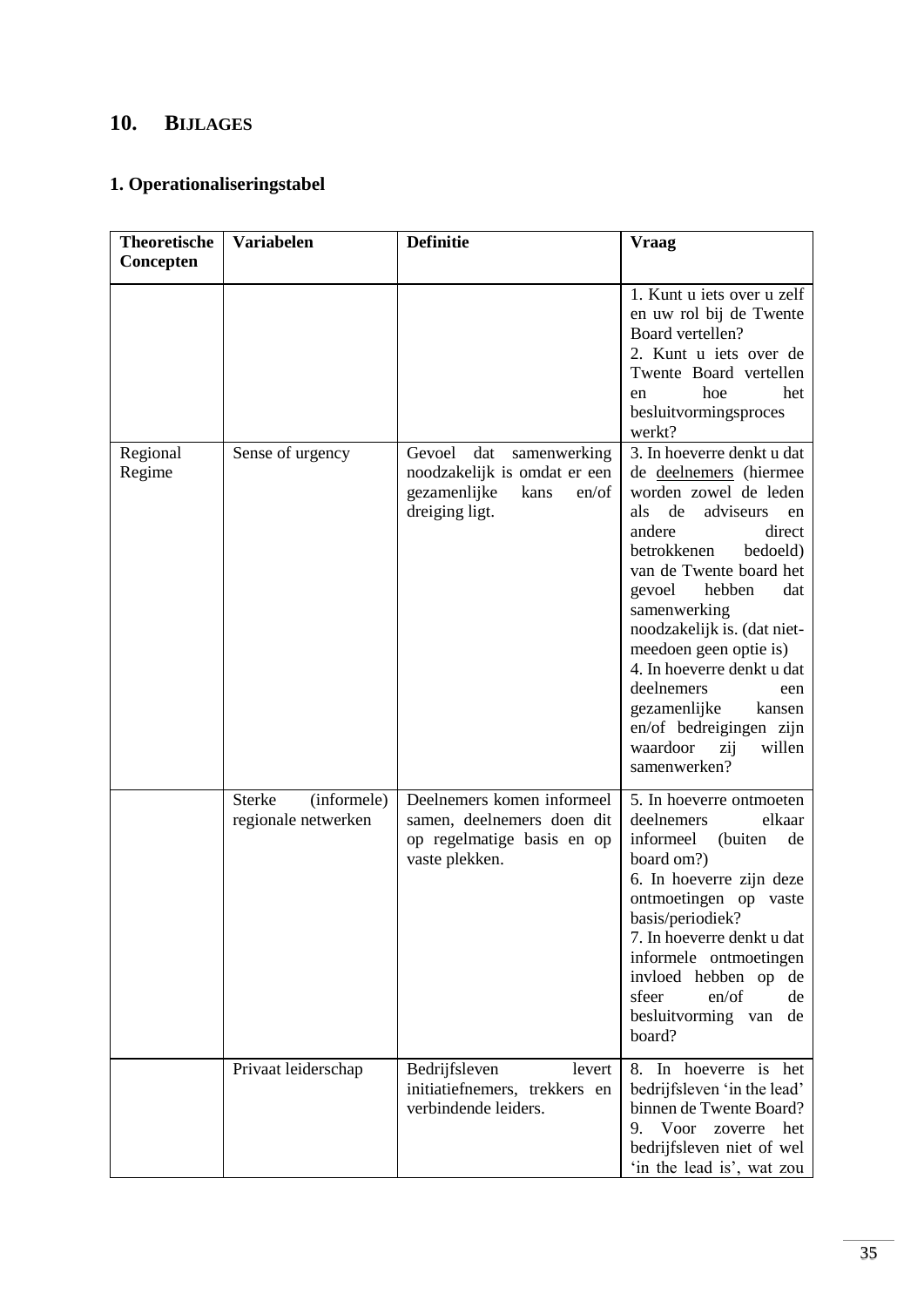|                             |                                                                     |                                                                                                                                                                                                                | daar een verklaring voor<br>kunnen zijn volgens u?                                                                                                                                                                                                                                                                                                                                                                                                                                                                   |
|-----------------------------|---------------------------------------------------------------------|----------------------------------------------------------------------------------------------------------------------------------------------------------------------------------------------------------------|----------------------------------------------------------------------------------------------------------------------------------------------------------------------------------------------------------------------------------------------------------------------------------------------------------------------------------------------------------------------------------------------------------------------------------------------------------------------------------------------------------------------|
|                             | Maatschappelijke<br>betrokkenheid                                   | Politieke<br>partijen,<br>belangengroepen en andere<br>maatschappelijke organisaties<br>zijn<br>enige<br>op<br>manier<br>betrokken.                                                                            | 10. In hoeverre denkt u<br>dat politieke partijen in<br>Twente weten dat de<br>Twente board bestaat?<br>11. In hoeverre denkt u<br>dat ze ook op de hoogte<br>zijn van wat de Twente<br>Board doet?<br>12. In hoeverre is de<br>Twente Board bekend bij<br>andere belangengroepen<br>maatschappelijke<br>en<br>organisaties?<br>(Denk)<br>hierbij aan organisaties<br>die niet direct verbonden<br>zijn<br>de<br>Twente<br>met<br>Board,<br>(zoals)<br>werknemersorganisaties,<br>de plaatselijke/regionale<br>pers) |
|                             | Overkoepelend<br>regionaal bestuur                                  | is<br>Er<br>regionaal<br>een<br>overkoepelend<br>bestuur<br>dat<br>afspraken kan maken<br>met<br>bedrijven,<br>instellingen<br>en<br>maatschappelijke partners                                                 | 13. Hoe verhouden de<br>Board<br>de<br>Regio<br>en<br>Twente zich tot elkaar in<br>hun rol?                                                                                                                                                                                                                                                                                                                                                                                                                          |
| Collaborative<br>governance | Gelijkwaardigheid<br>betrokkenen op gebied<br>macht en middelen     | Deelnemers aan tafel zijn<br>gelijkwaardig aan elkaar in<br>macht<br>middelen.<br>en<br>Ze<br>hebben evenveel 'te zeggen'<br>en evenveel middelen om bij<br>te dragen. Zowel financieel<br>als niet-financieel | In hoeverre<br>heeft<br>14.<br>iedere<br>organisatie<br>die<br>meedoet in de Twente<br>Board een gelijkwaardige<br>invloed<br>de<br>op<br>besluitvorming?<br>15. In hoeverre hebben<br>van de<br>Twente<br>leden<br>board evenveel macht en<br>middelen bij te dragen?<br>16.<br>In<br>zoverre<br>er<br>gelijkwaardigheid/geen<br>gelijkwaardigheid is, wat<br>voor verklaringen heeft u<br>hiervoor?                                                                                                                |
|                             | Noodzaak om deel te<br>het<br>nemen<br>aan<br>besluitvormingsproces | Er<br>heerst<br>gevoel<br>van<br>wederzijdse<br>afhankelijkheid<br>$\rightarrow$ In de board kunnen we niet<br>zonde<br>elkaar.<br>en<br>solidariteit. $\rightarrow$ In de board<br>komen we voor elkaar op.   | 17. In hoeverre denkt u<br>dat deelnemers van de<br>Board<br>Twente<br>zich<br>wederzijdse<br>afhankelijk<br>van elkaar voelen? In<br>Kunnen<br>hoeverre<br>boardleden zonder elkaar<br>samenwerken?<br>18. In hoeverre<br>zijn<br>deelnemers solidair met                                                                                                                                                                                                                                                           |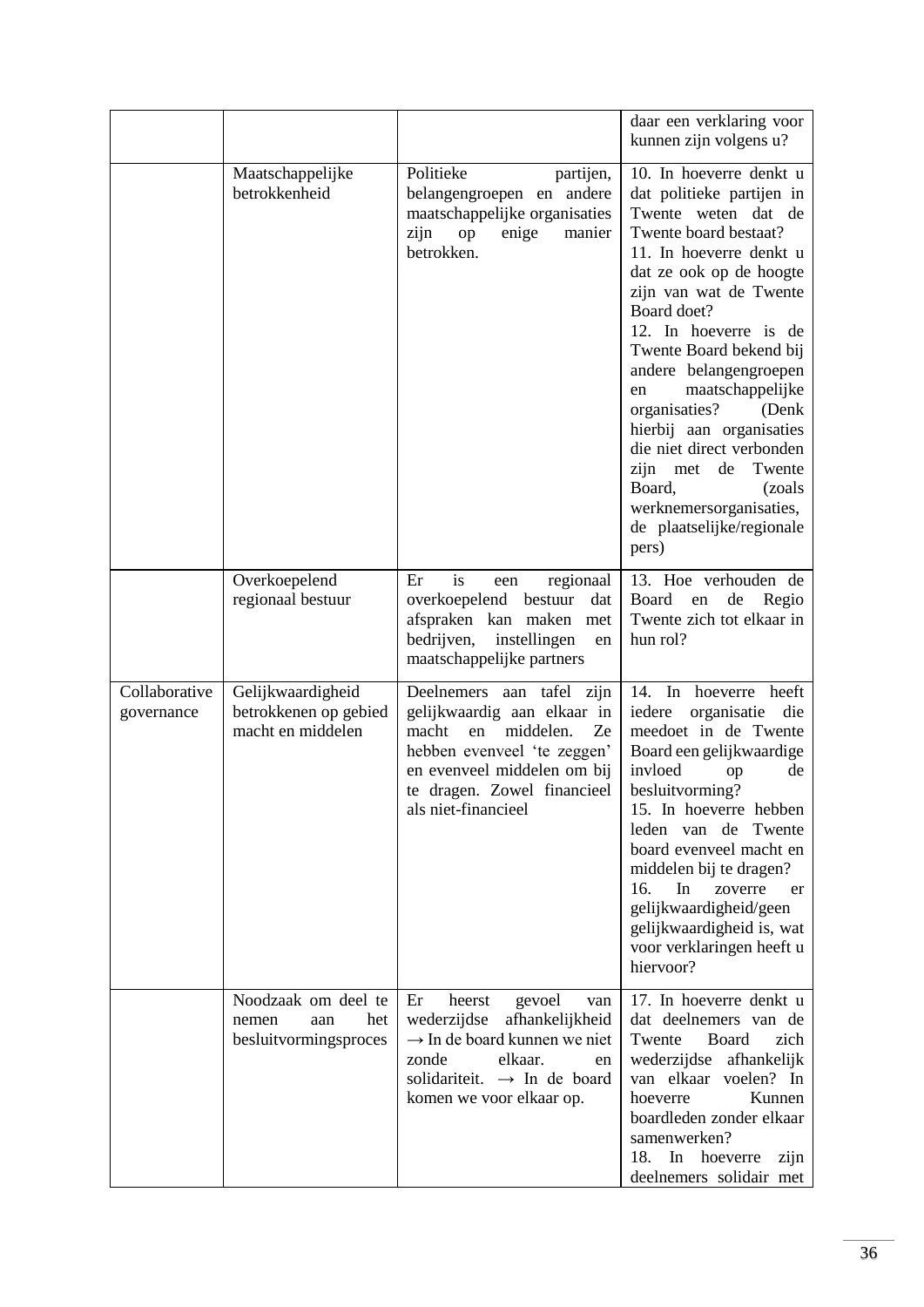|                                                          |                                                                                                                                                                                                                  | elkaar? Komen ze voor<br>elkaars belangen op?                                                                                                                                                                                                                                                                                                                                                                                                                                                                                                                                                                                                                                                                                                         |
|----------------------------------------------------------|------------------------------------------------------------------------------------------------------------------------------------------------------------------------------------------------------------------|-------------------------------------------------------------------------------------------------------------------------------------------------------------------------------------------------------------------------------------------------------------------------------------------------------------------------------------------------------------------------------------------------------------------------------------------------------------------------------------------------------------------------------------------------------------------------------------------------------------------------------------------------------------------------------------------------------------------------------------------------------|
| Ervaringen<br>met<br>of<br>samenwerking<br>conflict      | Deelnemers hebben wellicht<br>eerder samengewerkt<br>Dit kan een succesvolle of een<br>minder<br>succesvolle<br>samenwerking zijn geweest<br>en dat kan invloed hebben op<br>de samenwerking<br>binnen<br>board. | 19. In hoeverre hebben<br>deelnemers<br>de<br>van<br>Twente Board al eerder<br>buiten de Board met<br>elkaar samengewerkt?<br>20. (Als er eerder is<br>samengewerkt) Hoe zou<br>die<br>samenwerking<br>u<br>kwalificeren?<br>21. Zijn er, voor zover u<br>deelnemers<br>die<br>weet<br>buiten<br>de<br>board,<br>bijvoorbeeld<br>in<br>hun<br>vorige<br>samenwerking,<br>conflicten hebben gehad?<br>22. Zijn er deelnemers<br>die<br>in<br>de<br>board<br>samenwerking conflicten<br>hebben<br>gekend<br>of<br>kennen?<br>23. Zo ja, in hoeverre<br>heeft dit invloed op de<br>samenwerking<br>in<br>de<br>Board?<br>24. In hoeverre is er een<br>manier<br>vaste<br>waarop<br>conflicten<br>eventuele<br>worden opgelost binnen<br>de Twente Board? |
| Bemiddelend<br>of<br>leiderschap<br>krachtig<br>aanwezig | In hoeverre is een krachtig<br>leiderschap nodig. Naar mate<br>belangen uit elkaar lopen en<br>conflicten aanwezig zijn is<br>krachtiger leiderschap nodig.                                                      | 25. In hoeverre hebben de<br>inhoud<br>vorm en<br>van<br>leiderschap binnen board<br>invloed<br>de<br>op<br>samenwerking?                                                                                                                                                                                                                                                                                                                                                                                                                                                                                                                                                                                                                             |
| Openheid<br>besluitvorming                               | Alle belanghebbenden zijn<br>voldoende vertegenwoordigd.<br>Ook<br>'moeilijkere'<br>de<br>belanghebbenden                                                                                                        | 26. Op welke manier<br>worden leden voor de<br>Twente<br>board<br>voorgedragen?<br>27.<br>In<br>hoeverre<br>de board<br>representeert<br>alle<br>belanghebbende<br>organisaties<br>bij<br>economische<br>samenwerking<br>in<br>Twente?<br>28. In hoeverre zijn er<br>belanghebbende<br>organisaties die niet aan<br>tafel zitten in de board?                                                                                                                                                                                                                                                                                                                                                                                                         |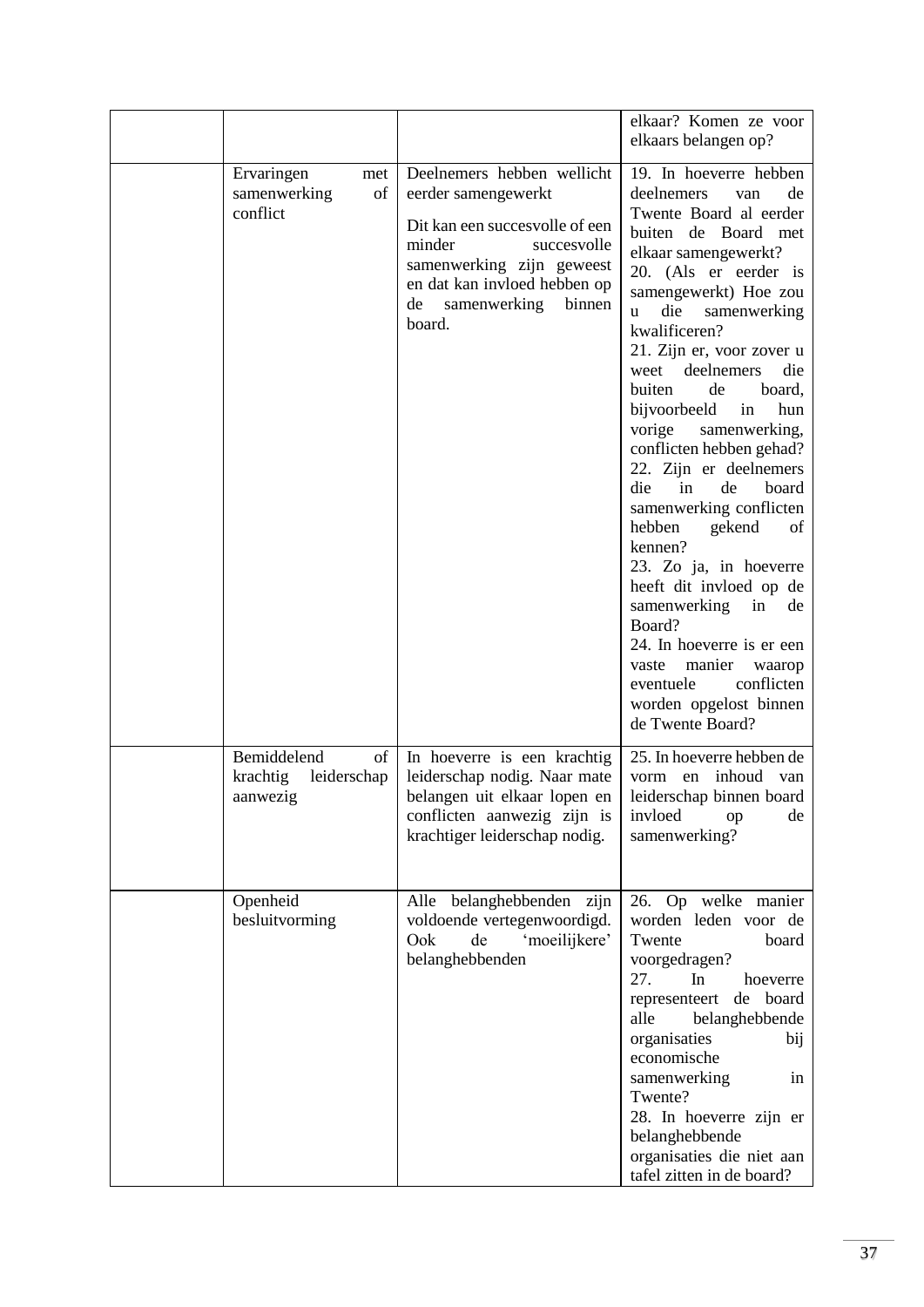|                                              |                                                         |                                                                                                                                                                                                                                                                                                                                                            | (als<br>29.<br>er<br>belanghebbende<br>organisaties niet aan tafel<br>zitten) Wat is de reden<br>daarvoor?                                                                                                                                                         |
|----------------------------------------------|---------------------------------------------------------|------------------------------------------------------------------------------------------------------------------------------------------------------------------------------------------------------------------------------------------------------------------------------------------------------------------------------------------------------------|--------------------------------------------------------------------------------------------------------------------------------------------------------------------------------------------------------------------------------------------------------------------|
|                                              | Exclusiviteit<br>besluitvorming                         | Er is naast de Twente Board<br>vergelijkbaar<br>geen<br>besluitvormingsplatform                                                                                                                                                                                                                                                                            | 30. In hoeverre zijn er nu<br>Twente organisaties<br>1n<br>die taken van de Twente<br>board ook zouden kunnen<br>uitvoeren?<br>31. In hoeverre zijn er<br>organisaties die dit al<br>doen?                                                                         |
|                                              | Vertrouwen,<br>betrokkenheid<br>en<br>uitkomsten proces | Kwaliteit<br>persoonlijke<br>contacten, vieren successen,<br>samenwerking<br>zonder<br>vrijblijvend karakter                                                                                                                                                                                                                                               | 32. In hoeverre worden<br>tussentijdse<br>successen<br>gevierd binnen Twente<br>Board?<br>33.<br>In<br>hoeverre<br>worden<br>deze successen<br>openbaar gemaakt?<br>34. In hoeverre zien leden<br>samenwerking<br>als<br>de<br>vrijblijvend?                       |
| Institutional<br>collective<br>action Theory | Kosten en baten van<br>samenwerking                     | Samenwerking<br>kan<br>pas<br>werken als de baten hoger zijn<br>dan de kosten.                                                                                                                                                                                                                                                                             | 35. In hoeverre denkt u<br>dat Twente Board geld<br>opbrengt?<br>36. In hoeverre denkt u<br>dat de Twente Board geld<br>kost?<br>37. In hoeverre hebben<br>alle deelnemers hetzelfde<br>belang?<br>38. in hoeverre hebben<br>deelnemers<br>tegengestelde belangen? |
|                                              |                                                         | Informatie/collaboratiekosten<br>(Samenkomen, weten wat er<br>besloten<br>moet<br>worden,<br>waarover het gaat)<br>Onderhandelings-<br>en<br>verdelingskosten<br>(tijd en ruimte voor ieder om<br>standpunt kenbaar te maken<br>en te onderhandelen)<br>Handhavings-<br>en<br>bewakingskosten<br>(Tijd<br>en<br>moeite nodig om afspraken te<br>handhaven) | zijn<br>verschillende<br>Er<br>andere soorten kosten te<br>onderscheiden<br>bij<br>samenwerking.<br>39. In hoeverre zijn de<br>genoemde<br>kosten<br>relevant voor de Twente<br>Board?                                                                             |